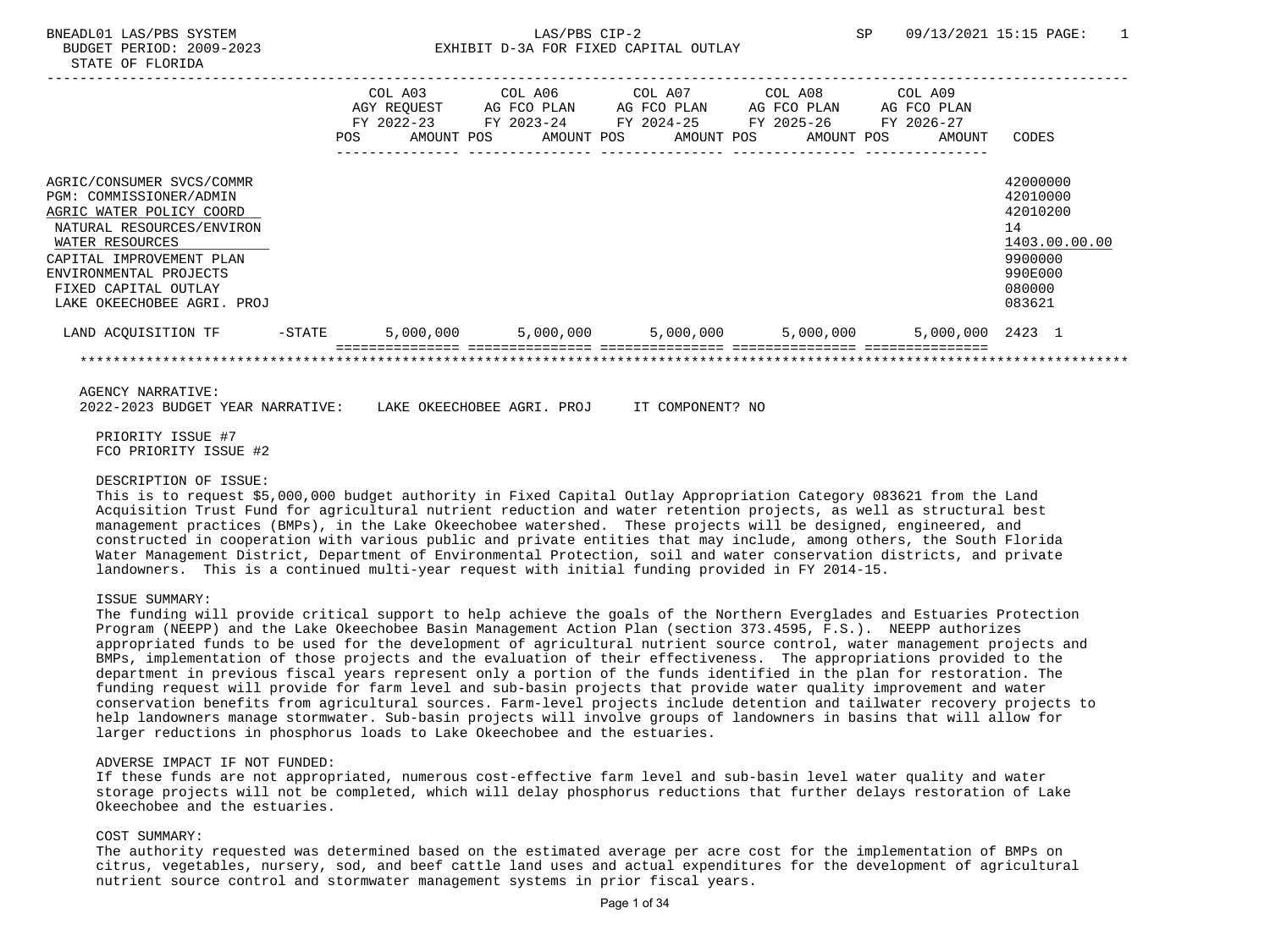|  | BNEADL01 LAS/PBS SYSTEM | LAS/PBS CIP-2 |  | 09/13/2021 15:15 PAGE: | $\overline{\phantom{a}}$ |
|--|-------------------------|---------------|--|------------------------|--------------------------|
|--|-------------------------|---------------|--|------------------------|--------------------------|

 BUDGET PERIOD: 2009-2023 EXHIBIT D-3A FOR FIXED CAPITAL OUTLAY STATE OF FLORIDA

|                                                                                                                                                                                        | COL A03 COL A06 COL A07 COL A08 COL A09<br>AGY REQUEST AG FCO PLAN AG FCO PLAN AG FCO PLAN AG FCO PLAN<br>FY 2022-23 FY 2023-24 FY 2024-25 FY 2025-26 FY 2026-27<br>POS AMOUNT POS AMOUNT POS AMOUNT POS AMOUNT POS |                  | AMOUNT CODES |                                                                               |
|----------------------------------------------------------------------------------------------------------------------------------------------------------------------------------------|---------------------------------------------------------------------------------------------------------------------------------------------------------------------------------------------------------------------|------------------|--------------|-------------------------------------------------------------------------------|
| AGRIC/CONSUMER SVCS/COMMR<br>PGM: COMMISSIONER/ADMIN<br>AGRIC WATER POLICY COORD<br>NATURAL RESOURCES/ENVIRON<br>WATER RESOURCES<br>CAPITAL IMPROVEMENT PLAN<br>ENVIRONMENTAL PROJECTS |                                                                                                                                                                                                                     |                  |              | 42000000<br>42010000<br>42010200<br>14<br>1403.00.00.00<br>9900000<br>990E000 |
| County: Counties identified in the NEEPP.                                                                                                                                              |                                                                                                                                                                                                                     |                  |              |                                                                               |
| STW AGRI PROJECTS                                                                                                                                                                      |                                                                                                                                                                                                                     |                  |              | 083625                                                                        |
|                                                                                                                                                                                        |                                                                                                                                                                                                                     |                  |              |                                                                               |
|                                                                                                                                                                                        |                                                                                                                                                                                                                     |                  |              |                                                                               |
| AGENCY NARRATIVE:<br>2022-2023 BUDGET YEAR NARRATIVE: STW AGRI PROJECTS                                                                                                                |                                                                                                                                                                                                                     | IT COMPONENT? NO |              |                                                                               |

 PRIORITY ISSUE #6 FCO PRIORITY ISSUE #1

## DESCRIPTION OF ISSUE:

 This is to request \$10,000,000 budget authority in Fixed Capital Outlay Appropriation Category 083625 from the Land Acquisition Trust Fund for agricultural nutrient reduction, water conservation and water retention projects, as well as structural best management practices (BMPs) in Basin Management Action Plan (BMAP)areas. These projects will be designed, engineered, and constructed in cooperation with various government and private entities that may include among others the relevant water management district, Department of Environmental Protection, soil and water conservation districts, and private landowners. The funding will also be used for programs to demonstrate the efficacy of results from research projects through the implementation and monitoring of practices at the farm scale with active agricultural operations. Projects would be multi-year efforts to implement works, technologies, and practices that have been demonstrated by research to be beneficial in improving water quality and water conservation. Each project would bring together the researchers, department staff, and extension services. Examples of projects that may be implemented and monitored include cover crops, precision irrigation, precision fertilizer application, slow release fertilizer application, water management, and remote sensing.

## ISSUE SUMMARY:

 The funding will provide critical support to help achieve the water quality goals of the BMAPs pursuant to section 403.067, F.S., established outside of the Northern Everglades and Estuaries Protection Program. Section 570.93, F.S., authorizes appropriated funds to be used for development and implementation of BMPs, adopted by rule, which provide for increased efficiencies in the use and management of water for agricultural management projects. To further achieve water quality goals, additional practices and projects identified in BMAPs must be implemented to attain the necessary nutrient loading reductions while allowing economically viable agriculture. The funding will also provide for farm-level, sub-basin, and regional water conservation benefits. Farm-level projects include detention and tailwater recovery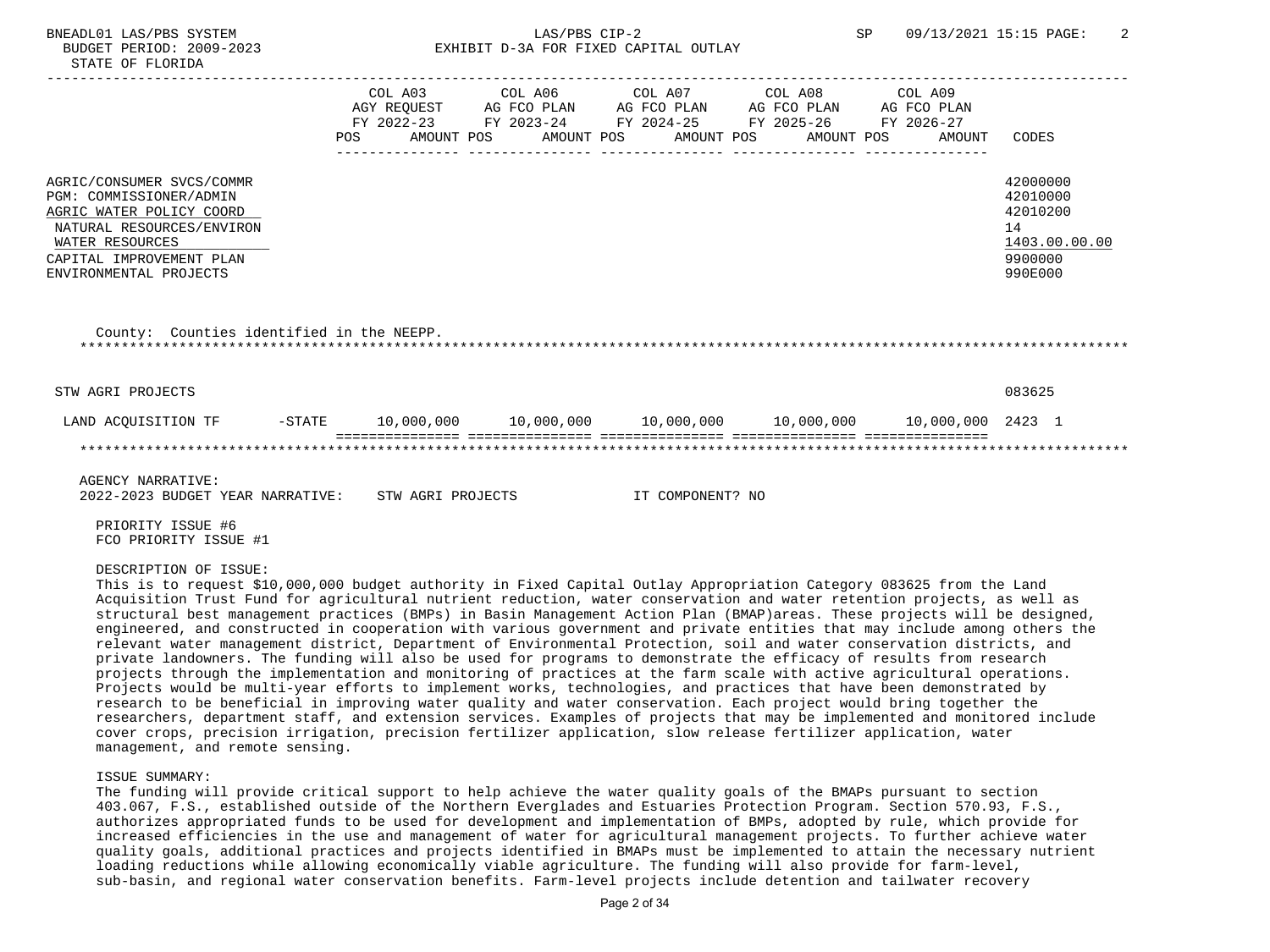|                                                                                                                                                                                        | POS. | COL A03<br>AGY REOUEST<br>FY 2022-23<br>AMOUNT POS | COL A06<br>AG FCO PLAN<br>FY 2023-24<br>AMOUNT POS | COL A07<br>AG FCO PLAN<br>FY 2024-25<br>AMOUNT POS | COL A08<br>AG FCO PLAN<br>FY 2025-26<br>AMOUNT POS | COL A09<br>AG FCO PLAN<br>FY 2026-27<br>AMOUNT | CODES                                                                         |
|----------------------------------------------------------------------------------------------------------------------------------------------------------------------------------------|------|----------------------------------------------------|----------------------------------------------------|----------------------------------------------------|----------------------------------------------------|------------------------------------------------|-------------------------------------------------------------------------------|
| AGRIC/CONSUMER SVCS/COMMR<br>PGM: COMMISSIONER/ADMIN<br>AGRIC WATER POLICY COORD<br>NATURAL RESOURCES/ENVIRON<br>WATER RESOURCES<br>CAPITAL IMPROVEMENT PLAN<br>ENVIRONMENTAL PROJECTS |      |                                                    |                                                    |                                                    |                                                    |                                                | 42000000<br>42010000<br>42010200<br>14<br>1403.00.00.00<br>9900000<br>990E000 |

 projects to help landowners manage stormwater, precision irrigation efficiency improvements, precision fertilizer application, remote sensing and the automation of systems. Further, the funding will be utilized to demonstrate the efficacy of results from research projects through the implementation and monitoring of practices at the farm scale on active agricultural operations. Projects would be multi-year efforts to implement works, technologies, and practices that have been demonstrated by research to be beneficial in improving water quality and water conservation.

## ADVERSE IMPACT IF NOT FUNDED:

 If these funds are not appropriated, numerous cost-effective farm level and sub-basin level water quality and water storage projects will not be completed. This will result in delayed nutrient loading reductions identified in BMAPs to achieve the required water quality improvements.

COST SUMMARY:

 The authority requested was determined based on the estimated average per acre cost for the implementation of BMPs on row crop, citrus, fruit and nut, vegetables, nursery, sod, and beef cattle land uses.

#### County: Statewide \*\*\*\*\*\*\*\*\*\*\*\*\*\*\*\*\*\*\*\*\*\*\*\*\*\*\*\*\*\*\*\*\*\*\*\*\*\*\*\*\*\*\*\*\*\*\*\*\*\*\*\*\*\*\*\*\*\*\*\*\*\*\*\*\*\*\*\*\*\*\*\*\*\*\*\*\*\*\*\*\*\*\*\*\*\*\*\*\*\*\*\*\*\*\*\*\*\*\*\*\*\*\*\*\*\*\*\*\*\*\*\*\*\*\*\*\*\*\*\*\*\*\*\*\*\*\*

| TOTAL: ENVIRONMENTAL PROJECTS<br>TOTAL ISSUE | 15,000,000 | 15,000,000 | 15,000,000 | 15,000,000 | 15,000,000      | 990E000       |
|----------------------------------------------|------------|------------|------------|------------|-----------------|---------------|
| TOTAL: WATER RESOURCES                       |            |            |            |            |                 | 1403.00.00.00 |
| BY FUND TYPE<br>TRUST FUNDS                  | 15,000,000 | 15,000,000 | 15,000,000 | 15,000,000 | 15,000,000 2000 |               |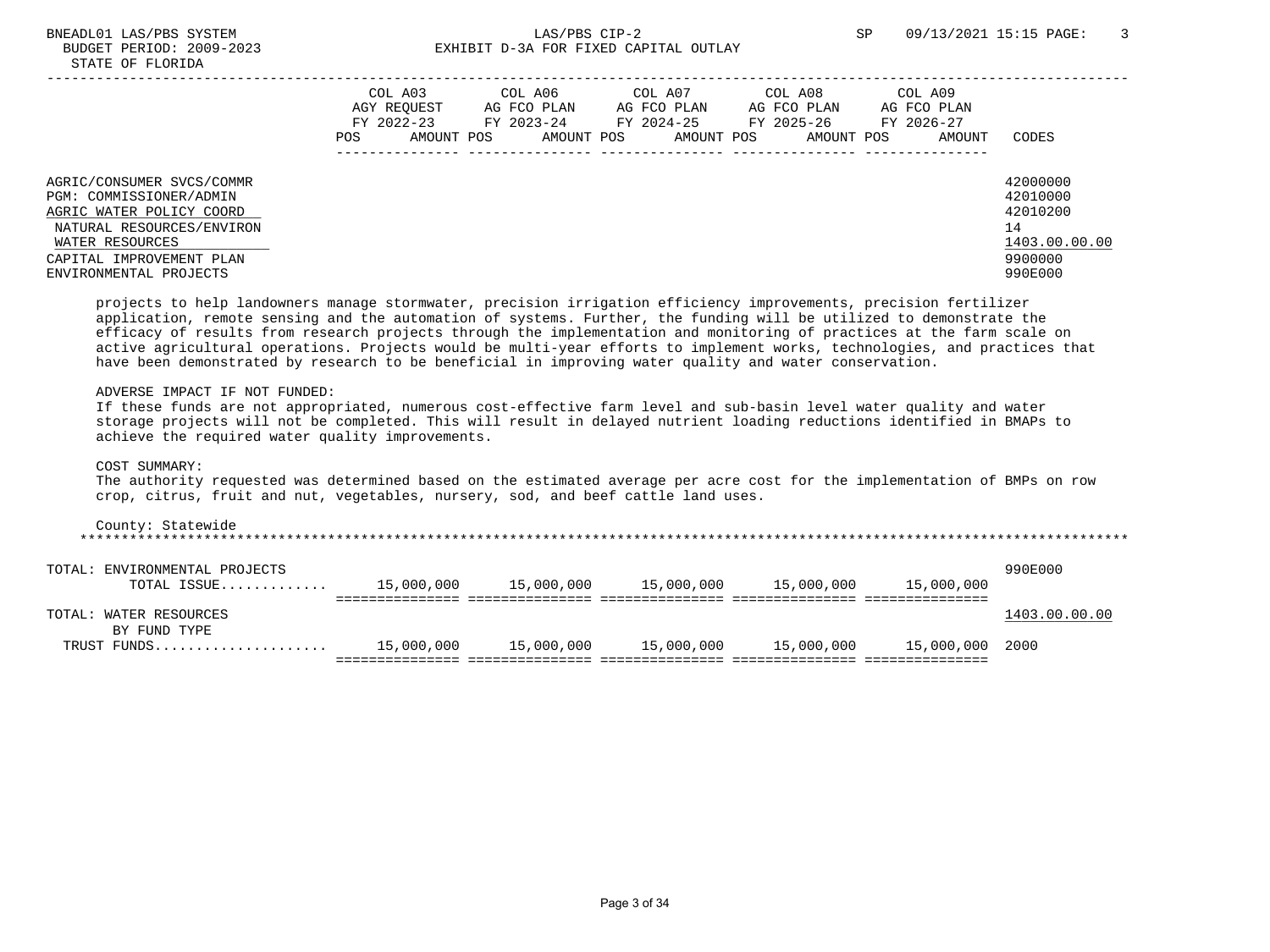## BNEADL01 LAS/PBS SYSTEM  $LAS/PBS$  CIP-2 SP 09/13/2021 15:15 PAGE: 4 BUDGET PERIOD: 2009-2023 EXHIBIT D-3A FOR FIXED CAPITAL OUTLAY

|                                                                                                                                                                                                                                                                              |           | <b>POS</b> | COL A03<br>AGY REOUEST<br>FY 2022-23<br>AMOUNT POS | COL A06<br>AG FCO PLAN<br>FY 2023-24<br>AMOUNT POS | COL A07<br>FY 2024-25 | AG FCO PLAN<br>AMOUNT POS | COL A08<br>AG FCO PLAN<br>FY 2025-26<br>AMOUNT POS | COL A09<br>AG FCO PLAN<br>FY 2026-27<br>AMOUNT | CODES                                                                                             |
|------------------------------------------------------------------------------------------------------------------------------------------------------------------------------------------------------------------------------------------------------------------------------|-----------|------------|----------------------------------------------------|----------------------------------------------------|-----------------------|---------------------------|----------------------------------------------------|------------------------------------------------|---------------------------------------------------------------------------------------------------|
| AGRIC/CONSUMER SVCS/COMMR<br>PGM: COMMISSIONER/ADMIN<br>EXECUTIVE DIR/SUPPORT SVCS<br>GOV OPERATIONS/SUPPORT<br>EXEC LEADERSHIP/SUPPRT SVC<br>CAPITAL IMPROVEMENT PLAN<br>GRANTS AND AIDS - FIXED CAPITAL<br>OUTLAY<br>G/A-LOC GOV/NONST ENT-FCO<br>FLA STATE FAIR AUTHORITY |           |            |                                                    |                                                    |                       |                           |                                                    |                                                | 42000000<br>42010000<br>42010300<br>16<br>1602.00.00.00<br>9900000<br>990G000<br>140000<br>140250 |
| GENERAL REVENUE FUND                                                                                                                                                                                                                                                         | $-$ STATE |            | 3,000,000                                          |                                                    |                       |                           |                                                    |                                                | 1000 1                                                                                            |
|                                                                                                                                                                                                                                                                              |           |            |                                                    |                                                    |                       |                           |                                                    |                                                |                                                                                                   |

AGENCY NARRATIVE:

2022-2023 BUDGET YEAR NARRATIVE: FLA STATE FAIR AUTHORITY IT COMPONENT? NO

 PRIORITY ISSUE #33 FCO PRIORITY ISSUE #8

## DESCRIPTION OF ISSUE:

 The Florida State Fair Authority (Fair Authority) was established by the Florida legislature under Chapter 616 Part III for the purpose of staging the annual state fair. This request is for \$3,000,000 to help offset the COVID-19 impact on capital improvements by the Fair Authority. The large reduction in revenue from COVID-19 necessitated the delay of critical capital projects, included projects addressing security and safety needs.

 The Fair Authority is charged with the responsibility of staging an annual fair to serve the entire state and operates under the supervision of the Commissioner of Agriculture. The Fair Authority receives no direct taxpayer or State funding and is charged with maintaining its operations through revenues derived from the state fair and other exhibits and events, rentals for use of the buildings and ground and donations.

 The Florida State Fair moved to their current location in February 1977. Funding for the purchase and development of the Florida State Fairgrounds came from the State Legislature and revenue bonds issued by the Florida State Fair Authority. Effective July 1, 1995, Senate Bill 932 gave the Commissioner of Agriculture sole responsibility to appoint a 21-member Florida State Fair Authority. With the assistance of the Florida Department of Agriculture and Consumer Services, the Florida State Fair Authority has worked to improve the financial position of the Florida State Fair, support a continuing capital maintenance program, and provide a wholesome, family-oriented annual program for the citizens of Florida and its many winter visitors. All Authority activities are conducted in compliance with the Florida Sunshine Law.

 The Fairgrounds is designated as a disaster relief area for federal, state and local agencies and utilities. These include MacDill Air Force, FEMA, the Coast Guard, Tampa Electric, law enforcement agencies and various other first responders. Maintaining the infrastructure and roadways at our Fairgrounds at acceptable levels is critical for these agencies and entities during emergency scenarios

#### PRIOR FINANCIAL AND CAPITAL IMPROVEMENT STANDING:

 For the last 4 pre-Covid fiscal years (2016-2019) the Fair Authority averaged a positive annual cash flow from operations of \$3,650,000. During that same time frame the Fair Authority spent an average of \$3,230,000 on capital improvements.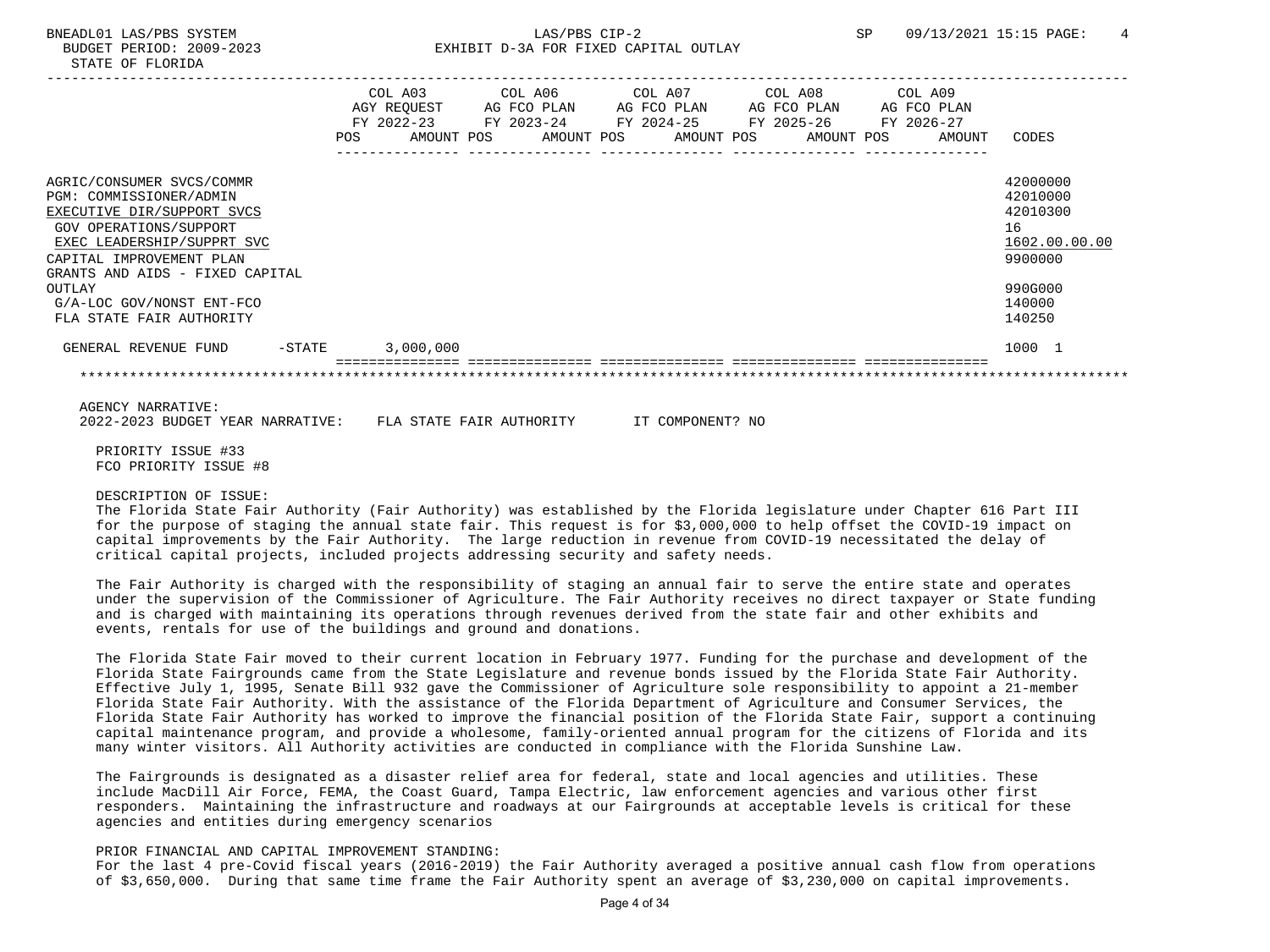|                                 |      | COL A03     | COL A06     | COL A07     |            | COL A08     |  | COL A09     |               |
|---------------------------------|------|-------------|-------------|-------------|------------|-------------|--|-------------|---------------|
|                                 |      | AGY REOUEST | AG FCO PLAN | AG FCO PLAN |            | AG FCO PLAN |  | AG FCO PLAN |               |
|                                 |      | FY 2022-23  | FY 2023-24  | FY 2024-25  |            | FY 2025-26  |  | FY 2026-27  |               |
|                                 | POS. | AMOUNT POS  | AMOUNT POS  |             | AMOUNT POS | AMOUNT POS  |  | AMOUNT      | CODES         |
|                                 |      |             |             |             |            |             |  |             |               |
| AGRIC/CONSUMER SVCS/COMMR       |      |             |             |             |            |             |  |             | 42000000      |
| PGM: COMMISSIONER/ADMIN         |      |             |             |             |            |             |  |             | 42010000      |
| EXECUTIVE DIR/SUPPORT SVCS      |      |             |             |             |            |             |  |             | 42010300      |
| GOV OPERATIONS/SUPPORT          |      |             |             |             |            |             |  |             | 16            |
| EXEC LEADERSHIP/SUPPRT SVC      |      |             |             |             |            |             |  |             | 1602.00.00.00 |
| CAPITAL IMPROVEMENT PLAN        |      |             |             |             |            |             |  |             | 9900000       |
| GRANTS AND AIDS - FIXED CAPITAL |      |             |             |             |            |             |  |             |               |
| OUTLAY                          |      |             |             |             |            |             |  |             | 990G000       |

 These annual expenditures were chipping away at our rolling 5-year capital plan that stood at \$14.7M for the 2021 Fiscal year budget. Due to COVID-19, the Fair Authority was only able to spend \$504k on capital in FY 2021 in order to maintain sufficient cash reserves. This minimal spending level caused the Fair Authority to lose three years of progress on our 5-year capital plan. We start FY 2022 with over \$17.2M in projects in our current 5-year plan as we face the challenging of rebuilding our revenue base.

## COVID-19 IMPACT SUMMARY:

 The Fairgrounds had numerous events cancel in FY 2021 including all concerts and many of our largest shows. In addition, our annual State Fair was delayed and experienced a 36% drop in attendance. As a result, the Fair Authority saw their revenue decrease by almost \$5.7M versus FY 2019. Our staffing levels were reduced by approximately 70% and we streamlined our operations and costs where feasible to do so.

 As a quasi-governmental entity, we were not eligible for any federal COVID-19 financial recovery programs, so staff reductions and capital expenditure increases were our only practical means to offset the loss in revenue

 Chapter 616 Part III restricts the Fair Authority financing ability to the bonding process. However, the Fair Authority does not have any tax revenue and our long-term leases cannot be considered stable or guaranteed for bonding purposes. Hence the Fair Authority has virtually no direct ability to borrow funds to assist when/if the cash is depleted.

## KEY SAFETY AND SECURITY CHALLENGES OF THE FAIR AUTHORITY:

 Property access and parking is inadequate on peak days leading to backups on major roadways arounds the Fairgrounds. Both Interstate 4 and US Highway 301 experience massive congestion at peak times that could be relieved by better internal roadways at the Fairgrounds. FDOT is currently developing plans to improve US Highway 301, but the Fairgrounds lacks funds to modify our entrance and roadways in coordination with their plans.

The main parking area of the Fairgrounds is badly in need of paving improvements.

 The Security entrance to our facility needs to be replaced along with roadway improvements to enter and exit the facility.

 The entrance off of Martin Luther King Boulevard needs improvements to both the parking and ticketing entrances for both security and ADA compliance.

Show building lighting needs to be upgraded to LED lighting for safety concerns and to reduce overall electrical costs.

Show building roofs are leaking and are in need of upgrades or complete replacement for some of the buildings.

ADVERSE IMPACT IF NOT FUNDED: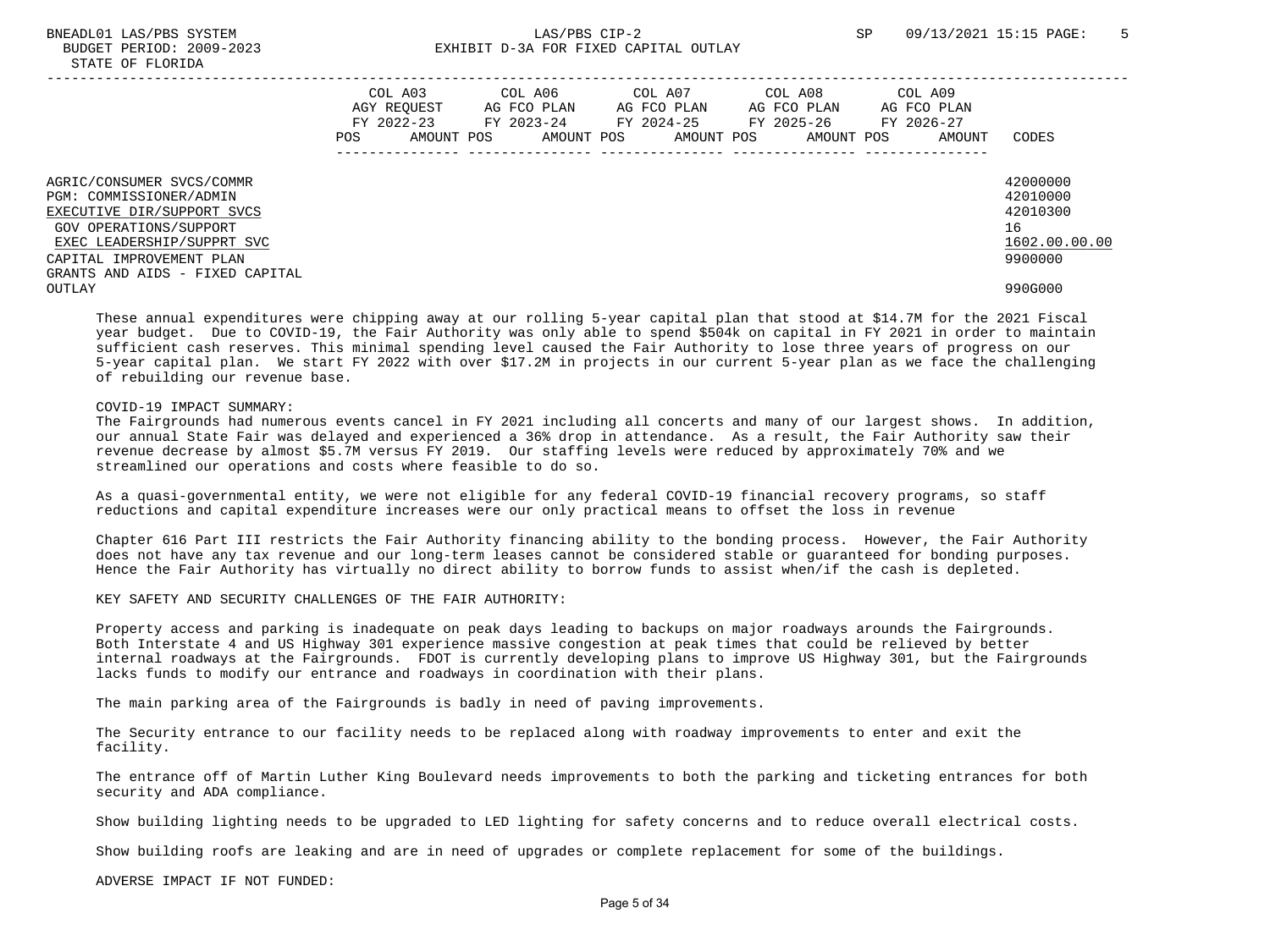|                                                                                                                                                                                                           | POS. | COL A03<br>AGY REOUEST<br>FY 2022-23<br>AMOUNT POS | COL A06<br>AG FCO PLAN<br>FY 2023-24<br>AMOUNT POS | COL A07<br>AG FCO PLAN<br>FY 2024-25 | AMOUNT POS | COL A08<br>AG FCO PLAN<br>FY 2025-26<br>AMOUNT POS | COL A09<br>AG FCO PLAN<br>FY 2026-27<br>AMOUNT | CODES                                                              |
|-----------------------------------------------------------------------------------------------------------------------------------------------------------------------------------------------------------|------|----------------------------------------------------|----------------------------------------------------|--------------------------------------|------------|----------------------------------------------------|------------------------------------------------|--------------------------------------------------------------------|
| AGRIC/CONSUMER SVCS/COMMR<br>PGM: COMMISSIONER/ADMIN<br>EXECUTIVE DIR/SUPPORT SVCS<br>GOV OPERATIONS/SUPPORT<br>EXEC LEADERSHIP/SUPPRT SVC<br>CAPITAL IMPROVEMENT PLAN<br>GRANTS AND AIDS - FIXED CAPITAL |      |                                                    |                                                    |                                      |            |                                                    |                                                | 42000000<br>42010000<br>42010300<br>16<br>1602.00.00.00<br>9900000 |
| OUTLAY                                                                                                                                                                                                    |      |                                                    |                                                    |                                      |            |                                                    |                                                | 990G000                                                            |

 If not funded, the Fair Authority would lose all the progress made over the last 4-5 years on our long-term capital plans. This could jeopardize our ability to address unexpected capital needs at our aging facility.

 The Fair Authority has 325 acres of property that includes five major event buildings, an equestrian complex and livestock structures. These structures were primarily constructed between 1977 and 1988. The age of these structures requires proactive, ongoing maintenance and repairs.

 The Fair Authority management also recognizes that within the next 10 years that one of our major buildings will be in need of a complete replacement. In addition, the HVAC system in our largest building will reach end of life status and require a multi-million-dollar investment to replace it. It is important we maintain progress on our 5-year plan in order to be ready to address the larger upcoming capital needs. \*\*\*\*\*\*\*\*\*\*\*\*\*\*\*\*\*\*\*\*\*\*\*\*\*\*\*\*\*\*\*\*\*\*\*\*\*\*\*\*\*\*\*\*\*\*\*\*\*\*\*\*\*\*\*\*\*\*\*\*\*\*\*\*\*\*\*\*\*\*\*\*\*\*\*\*\*\*\*\*\*\*\*\*\*\*\*\*\*\*\*\*\*\*\*\*\*\*\*\*\*\*\*\*\*\*\*\*\*\*\*\*\*\*\*\*\*\*\*\*\*\*\*\*\*\*\*

| MAINTENANCE AND REPAIR<br>FIXED CAPITAL OUTLAY<br>MAIN/REP/CONST-STATEWIDE |          |           | 990M000<br>080000<br>083643 |  |
|----------------------------------------------------------------------------|----------|-----------|-----------------------------|--|
| GENERAL REVENUE FUND                                                       | $-STATE$ | 3,375,000 | 1000                        |  |
|                                                                            |          |           |                             |  |

AGENCY NARRATIVE:

2022-2023 BUDGET YEAR NARRATIVE: MAIN/REP/CONST-STATEWIDE IT COMPONENT? NO

 PRIORITY ISSUE #30 FCO PRIORITY ISSUE #6

 DESCRIPTION OF ISSUE: Exterior waterproofing, envelope repair and roof replacement project of the Mayo Building located in Tallahassee, FL.

#### ISSUE SUMMARY:

 The Mayo Building requires application of a new exterior waterproof coating system as there are various leaks and structural deficiencies throughout the building envelope. The previous exterior treatment of the building is over 20 years old and is well beyond its useful life. As one of the oldest state facilities in Tallahassee dating back to the 1930s, continued degradation of the exterior facade has contributed to increasing areas of water intrusion and structural decay. Structural precast concrete sections on the building exterior have begun to spall and crack due to moisture compromising the reinforcement steel integral to these elements. Mortar joints from the original masonry construction as well as the steel support lintels and sealant joints at exterior fenestrations have deteriorated with age and weather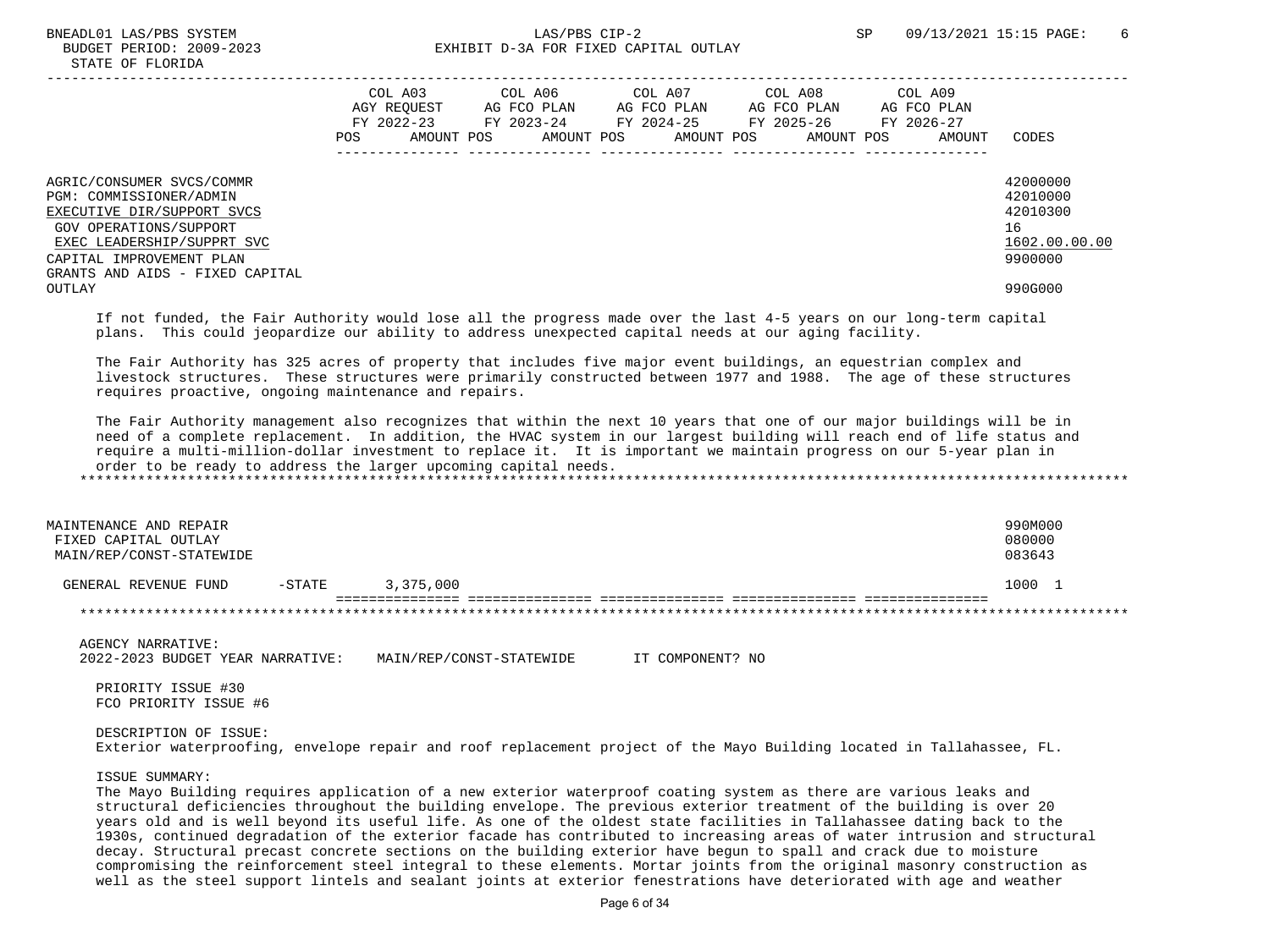# BUDGET PERIOD: 2009-2023 EXHIBIT D-3A FOR FIXED CAPITAL OUTLAY

|                                                                                                                                                                                                  | COL A03<br>AGY REOUEST<br>FY 2022-23<br>POS. | AMOUNT POS | COL A06<br>AG FCO PLAN<br>FY 2023-24<br>AMOUNT POS | COL A07<br>AG FCO PLAN<br>FY 2024-25<br>AMOUNT POS | COL A08<br>AG FCO PLAN<br>FY 2025-26<br>AMOUNT POS | COL A09<br>AG FCO PLAN<br>FY 2026-27<br>AMOUNT | CODES                                                                         |
|--------------------------------------------------------------------------------------------------------------------------------------------------------------------------------------------------|----------------------------------------------|------------|----------------------------------------------------|----------------------------------------------------|----------------------------------------------------|------------------------------------------------|-------------------------------------------------------------------------------|
| AGRIC/CONSUMER SVCS/COMMR<br>PGM: COMMISSIONER/ADMIN<br>EXECUTIVE DIR/SUPPORT SVCS<br>GOV OPERATIONS/SUPPORT<br>EXEC LEADERSHIP/SUPPRT SVC<br>CAPITAL IMPROVEMENT PLAN<br>MAINTENANCE AND REPAIR |                                              |            |                                                    |                                                    |                                                    |                                                | 42000000<br>42010000<br>42010300<br>16<br>1602.00.00.00<br>9900000<br>990M000 |

 conditions, which is a major contributing factor to water intrusion. Spalling structural concrete requires repair to prevent further structural failure and life safety hazards. All exterior support lintels require treatment with a rust inhibiting primer and new paint to prevent further oxidation and loss of structural integrity. All exterior sealant joints require replacement to ensure weather-tightness. The restoration and waterproofing of the building's exterior envelope will not only extend the life of the facility long-term but will ensure a viable and safe work environment.

 The roof system at the Mayo Building requires complete replacement as the current roof leaks consistently at various locations due to material degradation and age beyond its useful life expectancy. The building is comprised of multiple roof sections at varying heights in elevation, all of which need to be addressed. Progressive failure of the roof system materials and poor drainage conditions will continue to accelerate further deterioration of the roof and increased damages to the facility. The department has spent approximately \$35,000 on various water intrusion repairs at the Mayo Building.

 In FY 2018-19 the department received \$500,000 in funding to address roof repairs for the facility. Professional design services were procured through a competitive solicitation with an agreement executed in February 2019 with architect Clemons, Rutherford and Associates (CRA). Through preliminary testing, infrared scans and roof core sampling, it was discovered the condition of the existing roof was worse than anticipated. Extensive areas of moisture retention were detected, and core samples confirmed an additional roofing system had been installed over the original roof. To meet compliance with Florida building code, all previous roofing systems must be completely demolished down to the original roof deck prior to installation of a new roofing system. This scope of work was not factored into the original funding request. CRA continued with development and completion of the design documents, plans and specifications to meet all applicable regulatory requirements.

 Following the design phase of the project, construction management services were procured through competitive solicitation with an agreement executed in May 2020 with construction management firm Childers Construction. Upon preconstruction consultation with the construction manager, unique challenges were discussed with sequencing and execution of the project. The building site location is positioned on a hill of substantial incline, surrounded by public roadways on all sides. Additionally, the narrow circulation paths around the perimeter of the building impose access limitations for specialty construction equipment to complete the work. The existing site constraints, limited mobility at the building periphery and varying levels in elevation contribute to a greater than average complexity for mobilization, execution and completion of construction. These contributing factors of complexity, along with additional scope requirements for regulatory compliance, were not encompassed in the original funding request.

## ADVERSE IMPACT IF NOT FUNDED:

 Without additional funding, the department will be unable to complete the roof replacement efforts previously initiated. Continuous water intrusion through the roof will be detrimental to the underlying metal roof deck structure, sub-roofing materials and interior substrates. As moisture migrates through the roof assembly, degradation and decay of building materials below will progressively worsen and could lead to exorbitant repair costs and ultimately loss of structural integrity.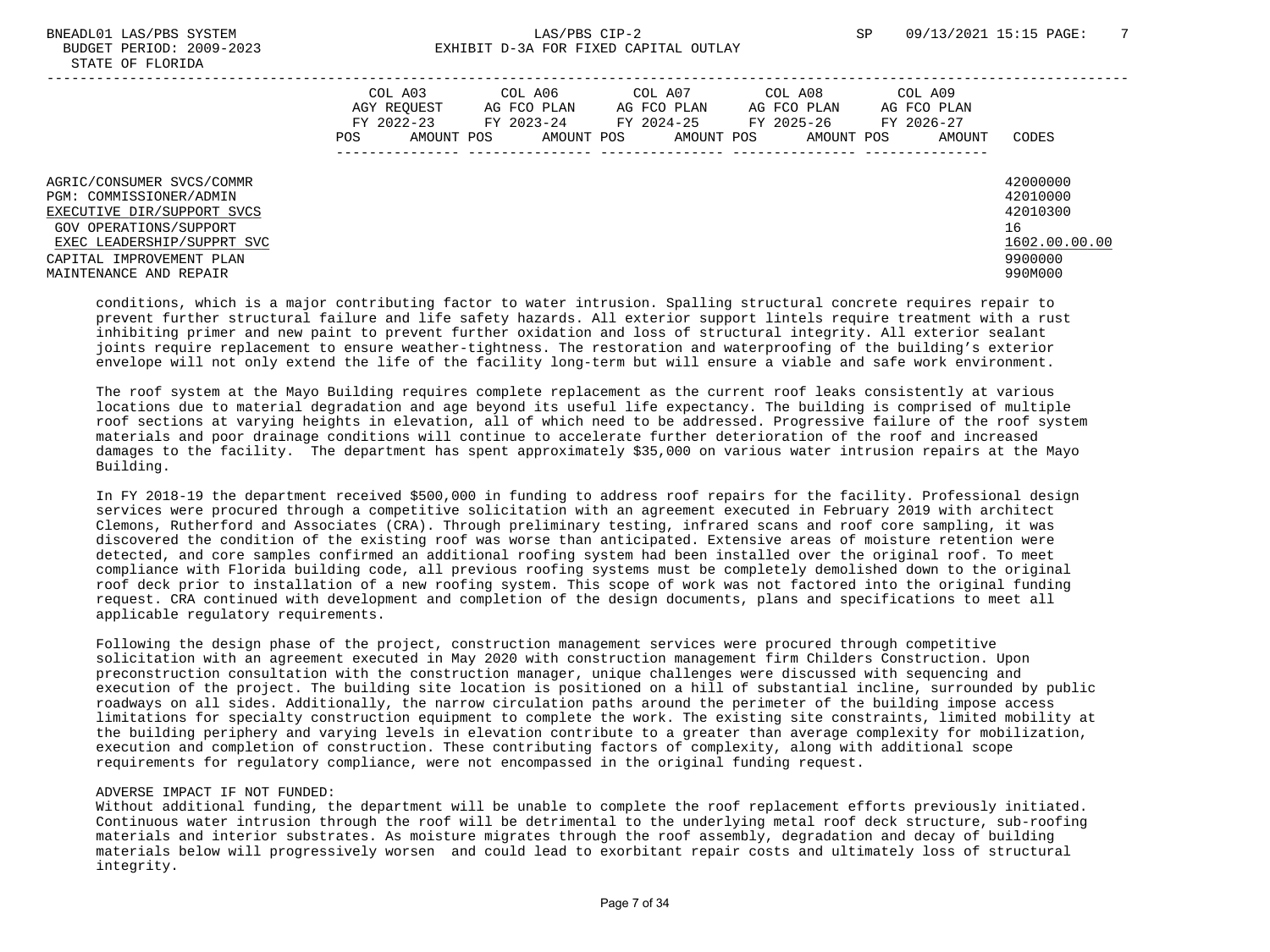|                                                                                                                                                                                                  | COL A03<br>AGY REOUEST<br>FY 2022-23<br>POS. | AMOUNT POS | COL A06<br>AG FCO PLAN<br>FY 2023-24<br>AMOUNT POS | COL A07<br>AG FCO PLAN<br>FY 2024-25<br>AMOUNT POS | COL A08<br>AG FCO PLAN<br>FY 2025-26<br>AMOUNT POS | COL A09<br>AG FCO PLAN<br>FY 2026-27<br>AMOUNT | CODES                                                                         |
|--------------------------------------------------------------------------------------------------------------------------------------------------------------------------------------------------|----------------------------------------------|------------|----------------------------------------------------|----------------------------------------------------|----------------------------------------------------|------------------------------------------------|-------------------------------------------------------------------------------|
| AGRIC/CONSUMER SVCS/COMMR<br>PGM: COMMISSIONER/ADMIN<br>EXECUTIVE DIR/SUPPORT SVCS<br>GOV OPERATIONS/SUPPORT<br>EXEC LEADERSHIP/SUPPRT SVC<br>CAPITAL IMPROVEMENT PLAN<br>MAINTENANCE AND REPAIR |                                              |            |                                                    |                                                    |                                                    |                                                | 42000000<br>42010000<br>42010300<br>16<br>1602.00.00.00<br>9900000<br>990M000 |

COUNTY: Leon

COST SUMMARY:

 The department seeks \$3,375,000 in Fixed Capital Outlay Appropriation from General Revenue for FY 2022-23 to restore the exterior envelope of the building and replace the failing roof system. The fees for the exterior restore were determined through an estimate by an architectural waterproofing consultant, including contingency for market volatility in labor and materials and the cost for the roof replacement was derived from contractor bid proposals, based upon a detailed set of construction plans and specifications developed by the architectural consultant, CRA. The objective is for the project to be fully funded and completed in FY 2022-23.

SPECIAL CATEGORY: Fixed Capital Outlay

|          |                                                             |              | AMOUNT NEEDED |  |
|----------|-------------------------------------------------------------|--------------|---------------|--|
| OUANTITY | DESCRIPTION                                                 | CALCULATIONS | FY 2022-23    |  |
|          |                                                             |              |               |  |
| 1        | Exterior waterproofing and envelope                         | \$2,250,000  | \$2,250,000   |  |
|          | repair of the Mayo Building in                              |              |               |  |
|          | Tallahassee, FL                                             |              |               |  |
| 1        | Roof replacement of the Mayo Building<br>in Tallahassee, FL | \$1,125,000  | \$1,125,000   |  |
|          |                                                             |              |               |  |

### TOTAL ISSUE BY FUND:

 GENERAL REVENUE \$3,375,000 \*\*\*\*\*\*\*\*\*\*\*\*\*\*\*\*\*\*\*\*\*\*\*\*\*\*\*\*\*\*\*\*\*\*\*\*\*\*\*\*\*\*\*\*\*\*\*\*\*\*\*\*\*\*\*\*\*\*\*\*\*\*\*\*\*\*\*\*\*\*\*\*\*\*\*\*\*\*\*\*\*\*\*\*\*\*\*\*\*\*\*\*\*\*\*\*\*\*\*\*\*\*\*\*\*\*\*\*\*\*\*\*\*\*\*\*\*\*\*\*\*\*\*\*\*\*\*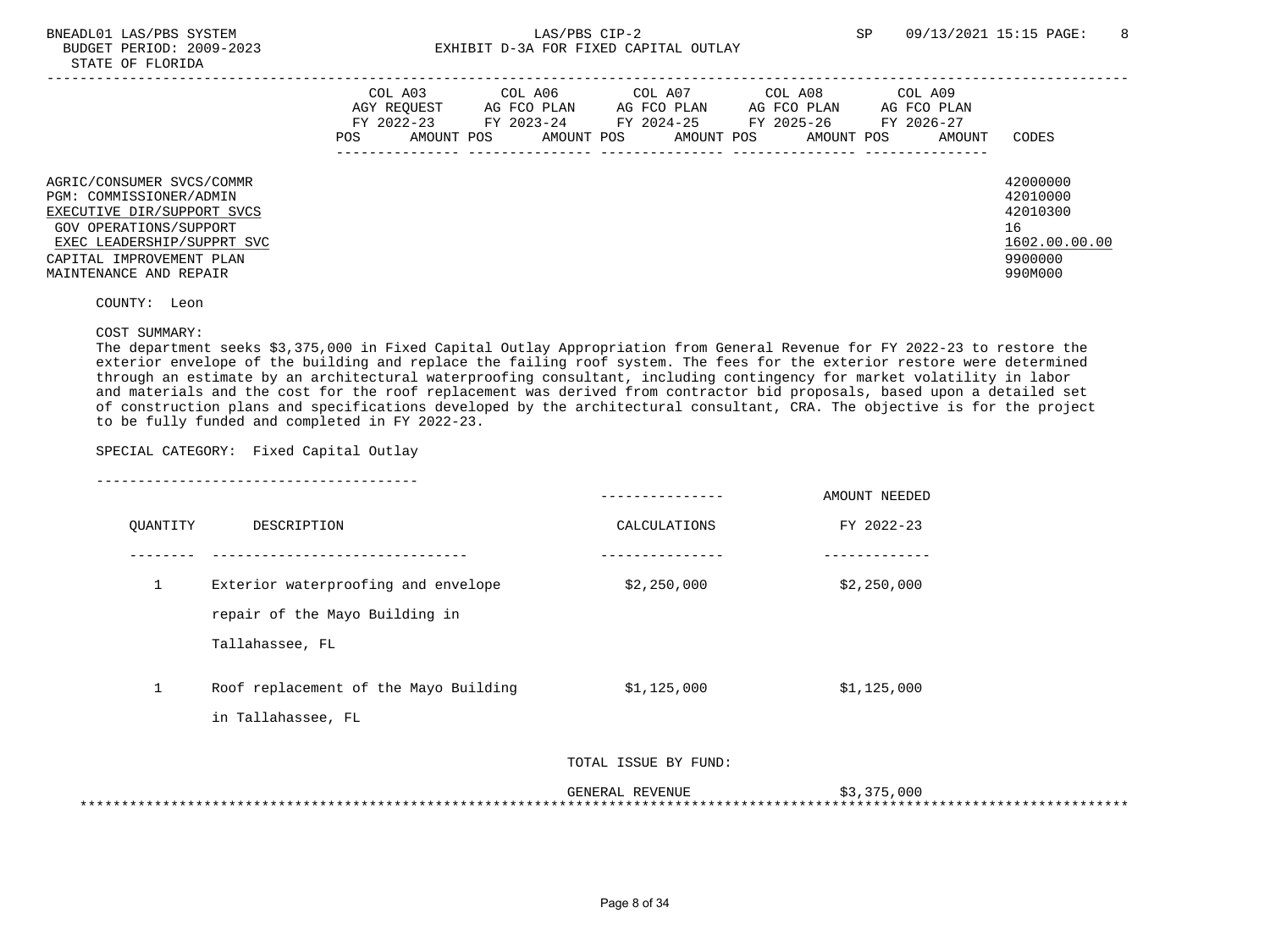BNEADL01 LAS/PBS SYSTEM  $LAS/PBS$  CIP-2  $SPP$  SP 09/13/2021 15:15 PAGE: 9

| STATE OF FLORIDA                                                                                                                                                                                                                             |           |     |           |                                                                                                                                             |  |                        |                        |  |                        |        |                                                                                                   |
|----------------------------------------------------------------------------------------------------------------------------------------------------------------------------------------------------------------------------------------------|-----------|-----|-----------|---------------------------------------------------------------------------------------------------------------------------------------------|--|------------------------|------------------------|--|------------------------|--------|---------------------------------------------------------------------------------------------------|
|                                                                                                                                                                                                                                              |           | POS | COL A03   | COL A06<br>AGY REOUEST AG FCO PLAN<br>FY 2022-23 FY 2023-24 FY 2024-25 FY 2025-26 FY 2026-27<br>AMOUNT POS AMOUNT POS AMOUNT POS AMOUNT POS |  | COL A07<br>AG FCO PLAN | COL A08<br>AG FCO PLAN |  | COL A09<br>AG FCO PLAN | AMOUNT | CODES                                                                                             |
| AGRIC/CONSUMER SVCS/COMMR<br>PGM: COMMISSIONER/ADMIN<br>EXECUTIVE DIR/SUPPORT SVCS<br>GOV OPERATIONS/SUPPORT<br>EXEC LEADERSHIP/SUPPRT SVC<br>CAPITAL IMPROVEMENT PLAN<br>SPECIAL PURPOSE<br>FIXED CAPITAL OUTLAY<br>CONST/ADD KISSIMMEE LAB |           |     |           |                                                                                                                                             |  |                        |                        |  |                        |        | 42000000<br>42010000<br>42010300<br>16<br>1602.00.00.00<br>9900000<br>990S000<br>080000<br>083778 |
| GENERAL REVENUE FUND                                                                                                                                                                                                                         | $-$ STATE |     | 4,050,000 |                                                                                                                                             |  |                        |                        |  |                        |        | 1000 1                                                                                            |
|                                                                                                                                                                                                                                              |           |     |           |                                                                                                                                             |  |                        |                        |  |                        |        |                                                                                                   |
| AGENCY NARRATIVE:                                                                                                                                                                                                                            |           |     |           |                                                                                                                                             |  |                        |                        |  |                        |        |                                                                                                   |

BUBLETT D-3A FOR FIXED CAPITAL OUTLAY

2022-2023 BUDGET YEAR NARRATIVE: CONST/ADD KISSIMMEE LAB IT COMPONENT? NO

 PRIORITY ISSUE #32 FCO PRIORITY ISSUE #7

#### DESCRIPTION OF ISSUE:

 The department seeks \$4,050,000 in Fixed Capital Outlay to facilitate laboratory alterations for the Necropsy Building (Building 900) at the Bronson Animal Disease Diagnostic Laboratory (BADDL) located in Kissimmee, Florida. Facility alterations are required to implement new Animal Biosafety Level-3 (ABSL-3) necropsy laboratory protocols and to replace aging infrastructure which is at the end of its operational life. The improvements to the original facility, constructed in 2007, will accommodate critical ABSL-3 laboratory functions as well as more efficient and optimal performance of the laboratory.

## ISSUE SUMMARY:

 The Bureau of Diagnostic Laboratory exists to provide consummate scientific expertise in the detection and investigation of animal diseases, which affect both human and animal health. The laboratory serves the people of Florida by diagnosing and monitoring diseases of high consequence that affect the health of animals and could be potentially hazardous to humans. The testing and monitoring functions of the laboratory are critical to the health and safety of our citizens, especially at this time of heightened attention to zoonotic diseases (diseases that have the potential for transmission to humans) and the need for agricultural biosafety. The BADDL Building 900 operates as the campus Biosafety Level-2 (BSL-2) necropsy laboratory. This laboratory is an animal pathology laboratory and conducts thorough necropsies of animals that may contain foreign animal diseases or diseases that can cause serious or potentially lethal human disease through exposure or inhalation. A typical BSL-2 laboratory setting operates at 6 Air Changes per Hour (ACH) when occupied and 3 ACH when unoccupied. As recommended by the National Institutes of Health, BSL-3 laboratories must run at 15 ACH to ensure safety. The current HVAC system at BADDL Building 900 does not meet regulatory compliance to operate at ABSL-3 capacity, limiting the laboratory testing and procedural capabilities to BSL-2 operation.

 A new ABSL-3 necropsy laboratory suite with an adjacent ante room is proposed, to be refurbished from existing space within the facility. Internal modifications will include interior partitions, flooring, ceilings, finishes, openings, electrical, plumbing and mechanical systems. Procurement of critical laboratory equipment will include an autoclave, necropsy table and a biosafety cabinet. The proposed alterations will allow the mechanical system to operate at a BSL-2 level under normal conditions, but also have the capability to switch to BSL-3 operation when critically necessary and warranted by the animal remains or samples received. Replacement of the facility wastewater treatment system is required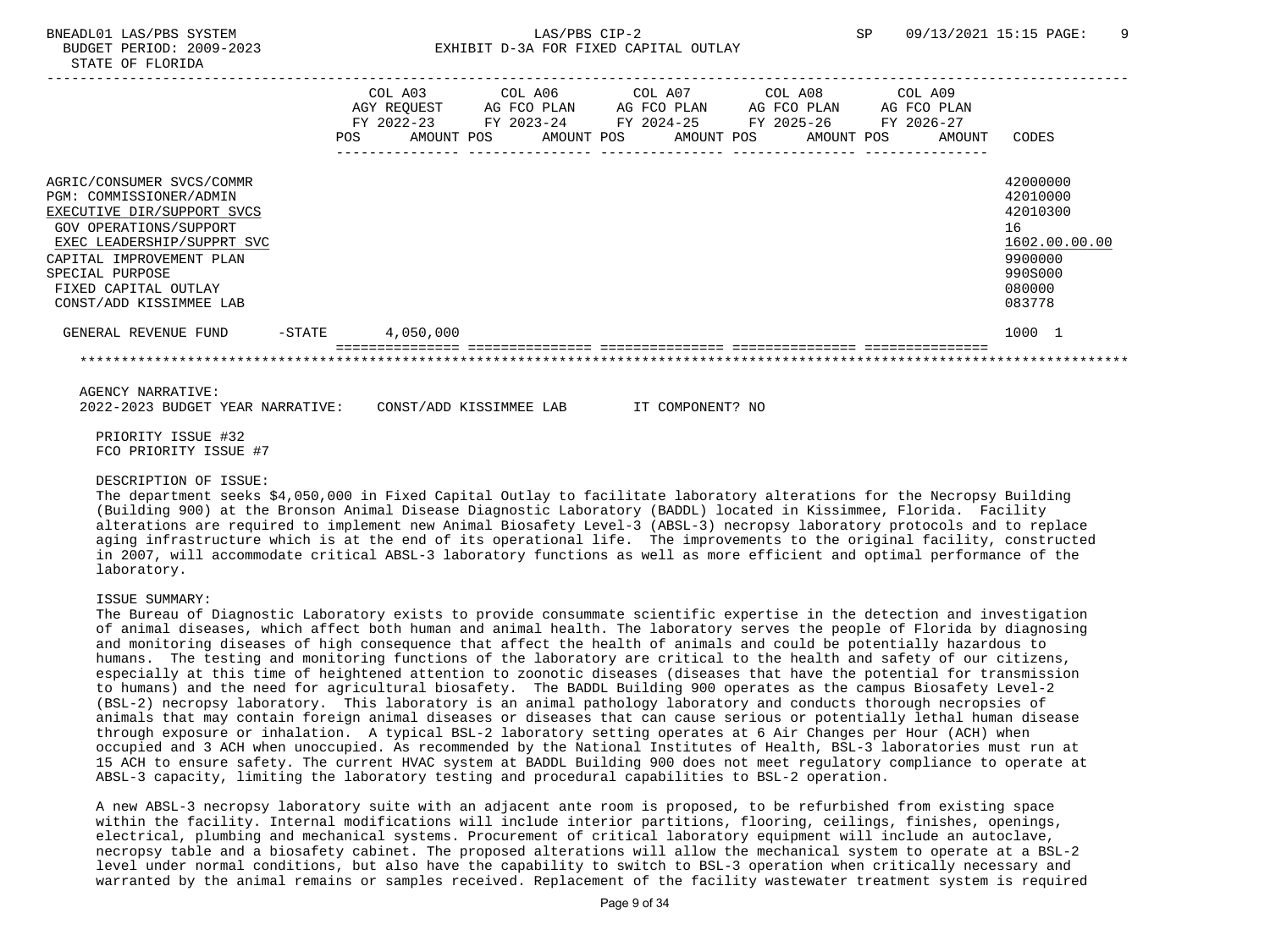|                                                       | COL A03<br>AGY REOUEST |            | COL A06<br>AG FCO PLAN   | COL A07<br>AG FCO PLAN   | COL A08<br>AG FCO PLAN   | COL A09<br>AG FCO PLAN |                      |  |
|-------------------------------------------------------|------------------------|------------|--------------------------|--------------------------|--------------------------|------------------------|----------------------|--|
|                                                       | FY 2022-23<br>POS.     | AMOUNT POS | FY 2023-24<br>AMOUNT POS | FY 2024-25<br>AMOUNT POS | FY 2025-26<br>AMOUNT POS | FY 2026-27<br>AMOUNT   | CODES                |  |
| AGRIC/CONSUMER SVCS/COMMR                             |                        |            |                          |                          |                          |                        | 42000000             |  |
| PGM: COMMISSIONER/ADMIN<br>EXECUTIVE DIR/SUPPORT SVCS |                        |            |                          |                          |                          |                        | 42010000<br>42010300 |  |
| GOV OPERATIONS/SUPPORT<br>EXEC LEADERSHIP/SUPPRT SVC  |                        |            |                          |                          |                          |                        | 16<br>1602.00.00.00  |  |
| CAPITAL IMPROVEMENT PLAN<br>SPECIAL PURPOSE           |                        |            |                          |                          |                          |                        | 9900000<br>990S000   |  |

 to mitigate potentially harmful pathogens and select agents from migration into public utilities. Proper treatment of all waste is required to avoid potential risk to public health and safety.

 Additionally, exterior facility improvements required to maintain successful facility operation include replacement of the aging roof system and failing mechanical infrastructure such as the chiller, air handling units, fan coil units, exhaust fans, controls, ductwork and appurtenances. The structural integrity of select rooftop equipment is compromised, reaching a level of degradation that is irreparable, and mandating replacement. The department consulted an engineering firm to conduct a preliminary assessment, whom made these recommendations.

## ADVERSE IMPACT IF NOT FUNDED:

 Due to constraints of existing infrastructure, the Necropsy Laboratory Building is limited in its capability to support only biosafety protocols at containment level 2 or below. The facility HVAC system, wastewater treatment, roof system and other infrastructure is at the end of its operational life. This building is the only facility on the campus that accommodates necropsies of large animals, providing safety to laboratory technicians as they work on potentially hazardous samples. Without this designated laboratory space operating appropriately, the laboratory would lose its accreditation as well as additional federal funding supporting BSL-3 operations due to the inability to isolate high risk or select agents that would be received by BADDL. Failure to provide continuous operation of this laboratory could affect the public health, safety and welfare.

COUNTY: Osceola

COST SUMMARY:

 The costs for the requested funding were derived from conceptual cost estimates from the engineering consultant in July 2021, including contingency for market volatility in labor and materials. \*\*\*\*\*\*\*\*\*\*\*\*\*\*\*\*\*\*\*\*\*\*\*\*\*\*\*\*\*\*\*\*\*\*\*\*\*\*\*\*\*\*\*\*\*\*\*\*\*\*\*\*\*\*\*\*\*\*\*\*\*\*\*\*\*\*\*\*\*\*\*\*\*\*\*\*\*\*\*\*\*\*\*\*\*\*\*\*\*\*\*\*\*\*\*\*\*\*\*\*\*\*\*\*\*\*\*\*\*\*\*\*\*\*\*\*\*\*\*\*\*\*\*\*\*\*\*

| EXEC LEADERSHIP/SUPPRT SVC<br>TOTAL. |            | 1602.00.00.00 |
|--------------------------------------|------------|---------------|
| TYPE<br>BY<br>FUND                   |            |               |
| GENERAL REVENUE FUND                 | 10,425,000 | 1000          |
|                                      |            |               |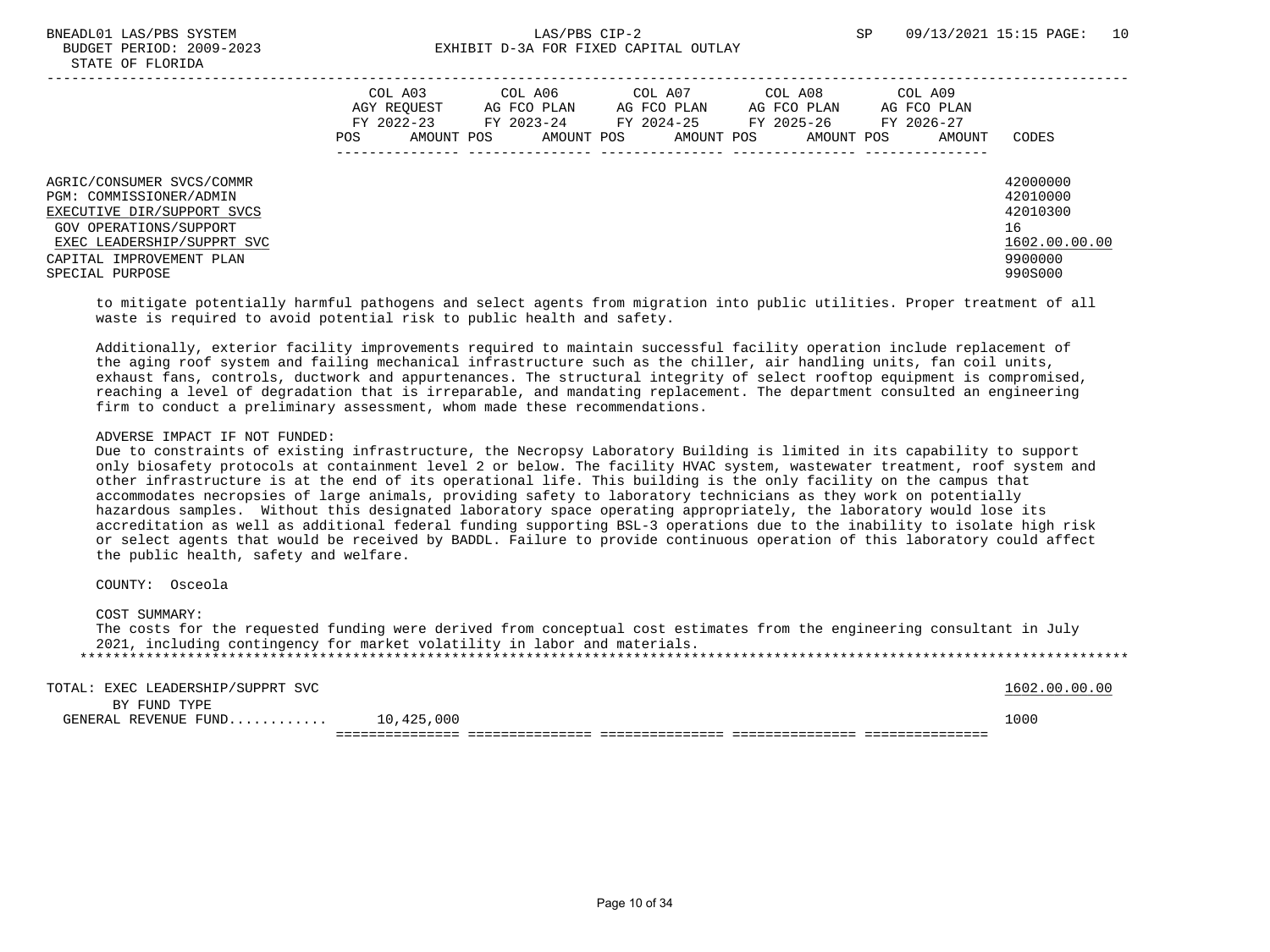| TЕ | $\sim$ $\sim$ |  |
|----|---------------|--|
|    |               |  |

|                                   | <b>POS</b> | COL A03<br>AGY REOUEST<br>FY 2022-23<br>AMOUNT POS | COL A06<br>AG FCO PLAN<br>FY 2023-24 | AMOUNT POS | COL A07<br>AG FCO PLAN<br>FY 2024-25 | AMOUNT POS | COL A08<br>AG FCO PLAN<br>FY 2025-26 | AMOUNT POS | COL A09<br>AG FCO PLAN<br>FY 2026-27<br>AMOUNT | CODES         |
|-----------------------------------|------------|----------------------------------------------------|--------------------------------------|------------|--------------------------------------|------------|--------------------------------------|------------|------------------------------------------------|---------------|
| AGRIC/CONSUMER SVCS/COMMR         |            |                                                    |                                      |            |                                      |            |                                      |            |                                                | 42000000      |
| PGM: COMMISSIONER/ADMIN           |            |                                                    |                                      |            |                                      |            |                                      |            |                                                | 42010000      |
| OFFICE OF ENERGY                  |            |                                                    |                                      |            |                                      |            |                                      |            |                                                | 42010600      |
| NATURAL RESOURCES/ENVIRON         |            |                                                    |                                      |            |                                      |            |                                      |            |                                                | 14            |
| ENERGY SUSTAIN/CLIMAT PROT        |            |                                                    |                                      |            |                                      |            |                                      |            |                                                | 1407.00.00.00 |
| CAPITAL IMPROVEMENT PLAN          |            |                                                    |                                      |            |                                      |            |                                      |            |                                                | 9900000       |
| GRANTS AND AIDS - FIXED CAPITAL   |            |                                                    |                                      |            |                                      |            |                                      |            |                                                |               |
| OUTLAY                            |            |                                                    |                                      |            |                                      |            |                                      |            |                                                | 990G000       |
| G/A-LOC GOV/NONST ENT-FCO         |            |                                                    |                                      |            |                                      |            |                                      |            |                                                | 140000        |
| US DEPT OF ENERGY/PROJECTS        |            |                                                    |                                      |            |                                      |            |                                      |            |                                                | 146556        |
| FEDERAL GRANTS TRUST FUND -FEDERL |            | 3,500,000                                          |                                      | 850,000    |                                      | 850,000    |                                      | 850,000    | 850,000                                        | 2261 3        |
|                                   |            |                                                    |                                      |            |                                      |            |                                      |            |                                                |               |

AGENCY NARRATIVE:

2022-2023 BUDGET YEAR NARRATIVE: US DEPT OF ENERGY/PROJECTS IT COMPONENT? NO

 PRIORITY ISSUE #20 FCO PRIORITY ISSUE #4

#### DESCRIPTION OF ISSUE:

 The Florida Department of Agriculture and Consumer Services, Office of Energy requests \$3.5 Million in non-recurring Fixed Capital Outlay budget authority for fiscal year 2022-2023 in the Federal Grants Trust Fund for the State Energy Program to allow the department to expend U.S. Department of Energy (USDOE) Federal grant funds. The request amount is based on funds returned to the department under a previous sub-grant and funds anticipated to be available for Fixed Capital Outlay projects annually under the State Energy Program grant award.

## ISSUE SUMMARY:

 This request is for \$3.5 Million in Fixed Capital Outlay (non-recurring) authority in the Federal Grants Trust Fund in fiscal year 2022-2023 to expend federal funds from the U.S. Department of Energy (USDOE) under the State Energy Program (SEP) grant program. The figure of \$3.5 Million is a combination of \$2.25 Million requested for expenditure of federal funds returned to the department plus \$1,250,000 from SEP grant funds anticipated to be available for Grants-in-Aid pass-thru costs for the Office of Energy (\$2.25 Million + \$1,250,000 = \$3.5 million).

 From September 2013 through December 2014, the Florida Department of Agriculture and Consumer Services, Office of Energy capitalized a revolving loan fund entitled the Multifamily Energy Efficiency Retrofit Program (MERP) with the Florida Housing Finance Agency (sub-grantee) for a total of \$8,370,093 with federal funds from the USDOE. The purpose of the MERP program was to provide capital funds to award loans for energy retrofits on multifamily homes, specifically owners of older, affordable eligible multifamily rental properties. Despite the best efforts of the sub-grantee, the program was not successful.

 In July 2017, \$8,559,338.20 of these federal USDOE funds (original principle of \$8,370,093 plus interest) were returned to the department. In order for the department to repurpose these funds, a request was submitted to and approved by the USDOE in September 2017 allowing the following initiatives to be funded to support SEP eligible energy efficiency and renewable energy activities in compliance with 10 CFR 420 in the areas of transportation, housing, infrastructure, and energy education. Emphasis/priority may be placed on providing financial assistance to entities including but not limited to, small communities, rural business, and nonprofit community service organization facilities. The type of activities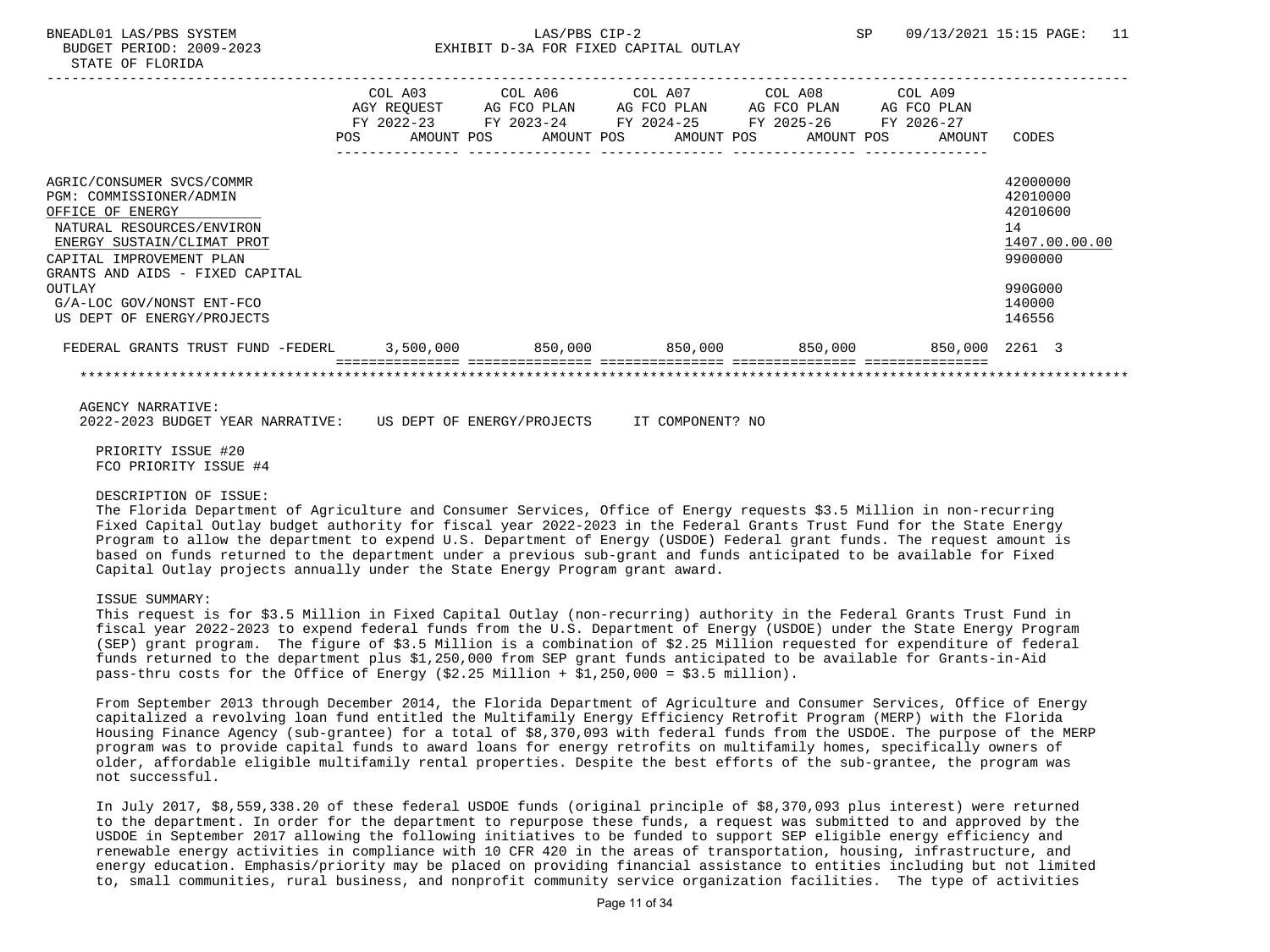|                                                             | COL A03                   |            | COL A06<br>AG FCO PLAN |            |            | COL A07<br>AG FCO PLAN |            | COL A08<br>AG FCO PLAN |            | COL A09<br>AG FCO PLAN |                |
|-------------------------------------------------------------|---------------------------|------------|------------------------|------------|------------|------------------------|------------|------------------------|------------|------------------------|----------------|
|                                                             | AGY REOUEST<br>FY 2022-23 |            | FY 2023-24             |            | FY 2024-25 |                        | FY 2025-26 |                        | FY 2026-27 |                        |                |
|                                                             | POS                       | AMOUNT POS |                        | AMOUNT POS |            | AMOUNT POS             |            | AMOUNT POS             |            | AMOUNT                 | CODES          |
| AGRIC/CONSUMER SVCS/COMMR                                   |                           |            |                        |            |            |                        |            |                        |            |                        | 42000000       |
| PGM: COMMISSIONER/ADMIN                                     |                           |            |                        |            |            |                        |            |                        |            |                        | 42010000       |
| OFFICE OF ENERGY<br>NATURAL RESOURCES/ENVIRON               |                           |            |                        |            |            |                        |            |                        |            |                        | 42010600<br>14 |
| ENERGY SUSTAIN/CLIMAT PROT                                  |                           |            |                        |            |            |                        |            |                        |            |                        | 1407.00.00.00  |
| CAPITAL IMPROVEMENT PLAN<br>GRANTS AND AIDS - FIXED CAPITAL |                           |            |                        |            |            |                        |            |                        |            |                        | 9900000        |
| OUTLAY                                                      |                           |            |                        |            |            |                        |            |                        |            |                        | 990G000        |

similar to those to be funded under the initiatives may include but are not limited to:

 - Retrofits of existing buildings or facilities with energy efficient equipment including insulation, LED lighting, HVAC upgrades, weather sealing, ENERGY STAR appliances, replacement of windows and doors.

- Installation of small-scale renewable energy sources located on existing buildings or existing facilities -

photovoltaics, wind turbines, solar thermal hot water, geothermal heat pumps, combined heat and power systems.

 - Energy efficient or renewable energy-powered emergency systems (lighting, cooling, heat, shelter) installed in existing buildings and facilities.

 - Alternative fueling tanks and systems installed on existing facilities (but not a large biorefinery); purchase of alternative fuel vehicles.

- K-12 educational programs.

- Research, data gathering and analysis; promulgating new building codes.

 The approval of USDOE for the department to retain these funds is not perpetual; progress must be made on their obligation and expenditure to avoid the need to return the funds to the federal government. Although the funds returned to the department exceed \$8.5 Million, in an effort to be conservative in our request for Fixed Capital Outlay (FCO) authority, the department intends to limit our request of non-recurring FCO Budget Authority at the current time.

 In addition, the Office of Energy receives an annual SEP Administrative Grant allocation from the USDOE in an approximate amount of \$2 Million. These funds are utilized as primary funding for the Office of Energy operating budget; additional funds are allocated by USDOE each year of this three-year award. Additional eligible projects may be funded from the grant through Fixed Capital Outlay appropriations if revenue remains after coverage of operational costs. It is anticipated that \$750,000 of these federal funds will be utilized as operating costs for the Office of Energy and that \$1,250,000 of these federal funds will be available to be utilized on eligible Fixed Capital Outlay project costs under the State Energy Program. Eligible projects must further the goals of the SEP program to:

 1. Reduce fossil fuel emissions in a manner that is environmentally sustainable, and to the maximum extent practicable, maximize benefits for local and regional communities;

2. Reduce the total energy use of the eligible entities; and

 3. Improve energy efficiency in the building sector, building envelops, the transportation sector, and other appropriate sectors.

## ADVERSE IMPACT IF NOT FUNDED:

 Without approval of this issue, State of Florida will be unable to expend federal funds associated with Federal award(s) in support of initiatives to encourage energy efficiency, conservation and enhance growth in clean energy industries within the state the federal funds will have to be returned to the federal government.

COST SUMMARY: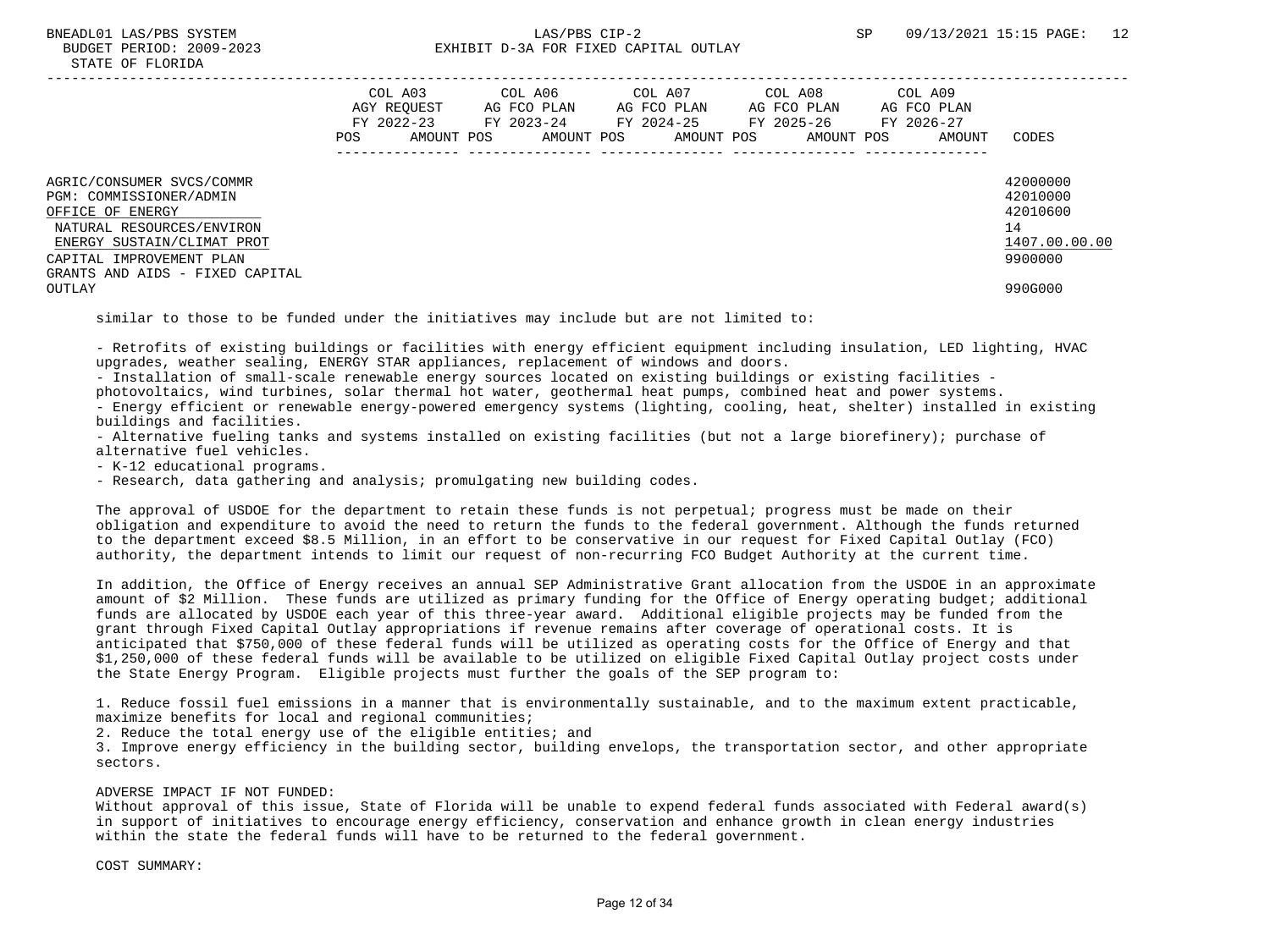|                                                                                                                                                                                                              | POS | AGY REQUEST AG FCO PLAN | AG FCO PLAN<br>FY 2022-23 FY 2023-24 FY 2024-25 FY 2025-26 FY 2026-27<br>AMOUNT POS AMOUNT POS AMOUNT POS AMOUNT POS | AG FCO PLAN | COL A09<br>AG FCO PLAN<br>AMOUNT | CODES                                                                         |
|--------------------------------------------------------------------------------------------------------------------------------------------------------------------------------------------------------------|-----|-------------------------|----------------------------------------------------------------------------------------------------------------------|-------------|----------------------------------|-------------------------------------------------------------------------------|
| AGRIC/CONSUMER SVCS/COMMR<br>PGM: COMMISSIONER/ADMIN<br>OFFICE OF ENERGY<br>NATURAL RESOURCES/ENVIRON<br>ENERGY SUSTAIN/CLIMAT PROT<br>CAPITAL IMPROVEMENT PLAN<br>GRANTS AND AIDS - FIXED CAPITAL<br>OUTLAY |     |                         |                                                                                                                      |             |                                  | 42000000<br>42010000<br>42010600<br>14<br>1407.00.00.00<br>9900000<br>990G000 |
| SPECIAL CATEGORY: FCO Grants-In-Aids                                                                                                                                                                         |     |                         |                                                                                                                      |             |                                  |                                                                               |
| OUANTITY<br>DESCRIPTION                                                                                                                                                                                      |     |                         | CALCULATIONS                                                                                                         |             | AMOUNT NEEDED<br>FY 2022-23      |                                                                               |
| Energy Projects                                                                                                                                                                                              |     |                         | \$3,500,000                                                                                                          |             | \$3,500,000                      |                                                                               |

 TOTAL ISSUE BY FUND: Federal Grants Trust Fund \$3,500,000 \*\*\*\*\*\*\*\*\*\*\*\*\*\*\*\*\*\*\*\*\*\*\*\*\*\*\*\*\*\*\*\*\*\*\*\*\*\*\*\*\*\*\*\*\*\*\*\*\*\*\*\*\*\*\*\*\*\*\*\*\*\*\*\*\*\*\*\*\*\*\*\*\*\*\*\*\*\*\*\*\*\*\*\*\*\*\*\*\*\*\*\*\*\*\*\*\*\*\*\*\*\*\*\*\*\*\*\*\*\*\*\*\*\*\*\*\*\*\*\*\*\*\*\*\*\*\*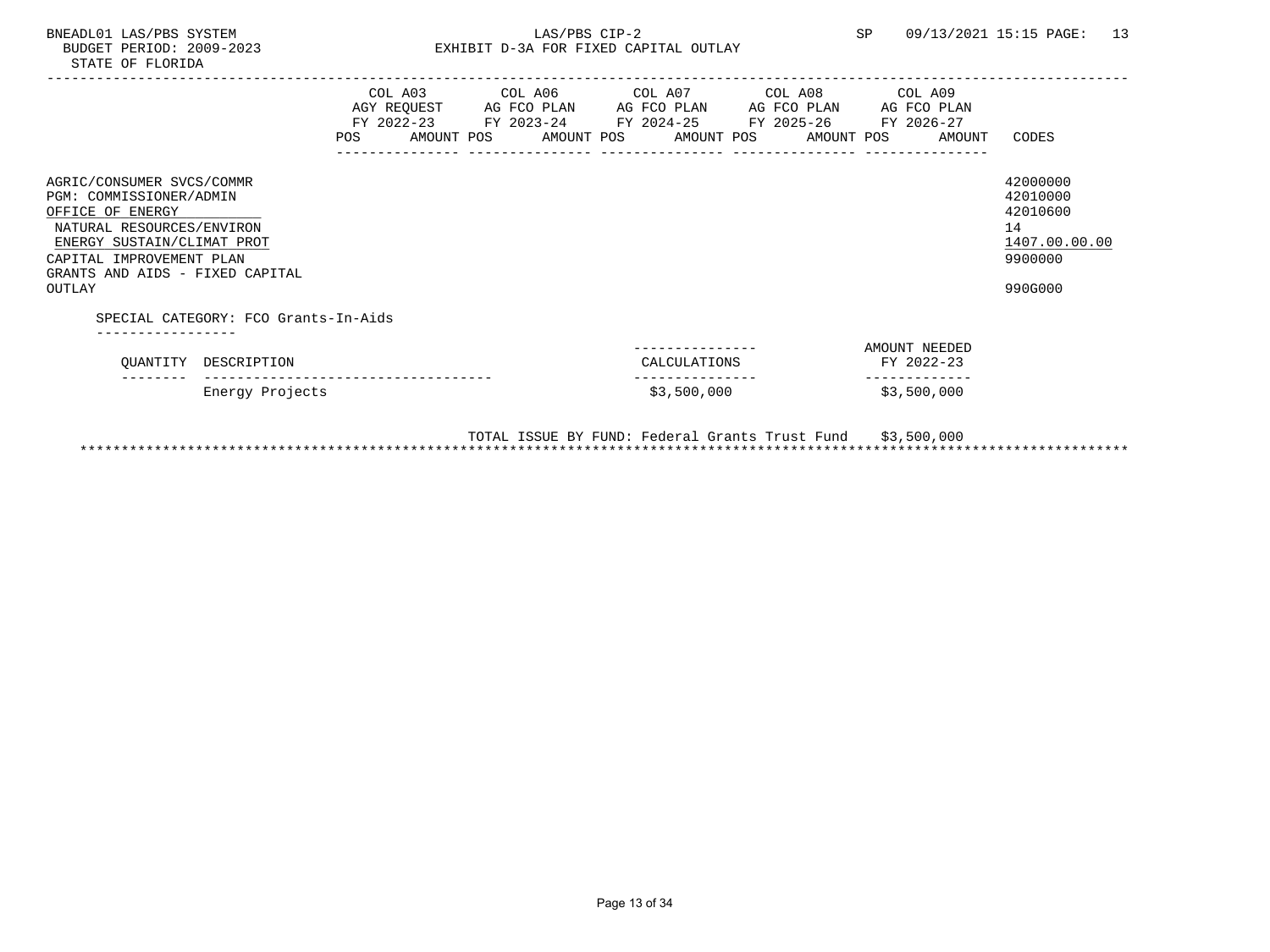# BUDGET PERIOD: 2009-2023 EXHIBIT D-3A FOR FIXED CAPITAL OUTLAY

|                                                                                                                                                                                                                                       | COL A03 COL A06 COL A07 COL A08 COL A09<br>AGY REQUEST AG FCO PLAN AG FCO PLAN AG FCO PLAN AG FCO PLAN<br>FY 2022-23 FY 2023-24 FY 2024-25 FY 2025-26 FY 2026-27<br><b>POS</b> |  |  | AMOUNT POS AMOUNT POS AMOUNT POS AMOUNT POS | AMOUNT | CODES                                                                                             |
|---------------------------------------------------------------------------------------------------------------------------------------------------------------------------------------------------------------------------------------|--------------------------------------------------------------------------------------------------------------------------------------------------------------------------------|--|--|---------------------------------------------|--------|---------------------------------------------------------------------------------------------------|
| AGRIC/CONSUMER SVCS/COMMR<br>PGM: FOREST/RES PROTECTION<br>FLORIDA FOREST SERVICE<br>NATURAL RESOURCES/ENVIRON<br>LAND RESOURCES<br>CAPITAL IMPROVEMENT PLAN<br>LAND ACQUISITION<br>FIXED CAPITAL OUTLAY<br>LAND PROTECTION EASEMENTS |                                                                                                                                                                                |  |  |                                             |        | 42000000<br>42110000<br>42110400<br>14<br>1402.00.00.00<br>9900000<br>990L000<br>080000<br>082002 |
|                                                                                                                                                                                                                                       |                                                                                                                                                                                |  |  |                                             |        |                                                                                                   |
|                                                                                                                                                                                                                                       |                                                                                                                                                                                |  |  |                                             |        |                                                                                                   |
| AGENCY NARRATIVE:<br>2022-2023 BUDGET YEAR NARRATIVE: LAND PROTECTION EASEMENTS IT COMPONENT? NO<br>PRIORITY ISSUE #11<br>FCO PRIORITY ISSUE #3                                                                                       |                                                                                                                                                                                |  |  |                                             |        |                                                                                                   |
|                                                                                                                                                                                                                                       |                                                                                                                                                                                |  |  |                                             |        |                                                                                                   |

#### DESCRIPTION OF ISSUE:

 This request is for \$20,000,000 from the Land Acquisition Trust Fund. The Rural and Family Lands Protection Program (RFLPP) was developed pursuant to ss. 259.105(3)(i) and 570.71(10) and Rule 5I-7. The purpose of the program is to acquire perpetual conservation easements over producing agricultural lands ensuring the lands will be preserved in agricultural use while providing for the protection of natural resources. There are currently 52 easements totaling 59,263 acres. This budget request in RFLPP has a potential match of \$20,000,000 in FY 22/23 funding from our federal, military, local government and non-governmental organization partners.

ISSUE SUMMARY:

The RFLPP:

-Protects valuable agricultural lands;

 -Creates conservation easements that ensure suitable agricultural practices and prevents conversion to non agricultural land uses;

-Protects the natural resources in conjunction with these agricultural operations;

-Promotes the U.S. military mission in Florida by protecting essential lands;

-Promotes the concept of a statewide conservation corridor;

-Keeps lands on the tax role;

-Protects agriculturally based jobs.

 Section 570.71, Florida Statutes, contemplated state funds being provided to implement the Rural and Family Lands Protection Program. As of June 30,2021, the RFLPP program had 52 easements approved by the Board of Trustees for closing totaling 59,263 acres, with a purchase price of \$103,617,775. On the current RFLPP approved acquisition list there are a total of 134 projects, totaling over 351,719 acres. Forty-six of those projects are Tier One encompassing 219,194 acres with an estimated cost to acquire at \$409,454,021. The Program recognizes that a thriving rural economy with a strong agricultural base and viable rural communities is essential to Florida's future. In summary, the Legislature created this separate program to ensure a viable agricultural economy in Florida focusing on the needs of agriculture while affording protections to some of the state's most vulnerable environmental areas.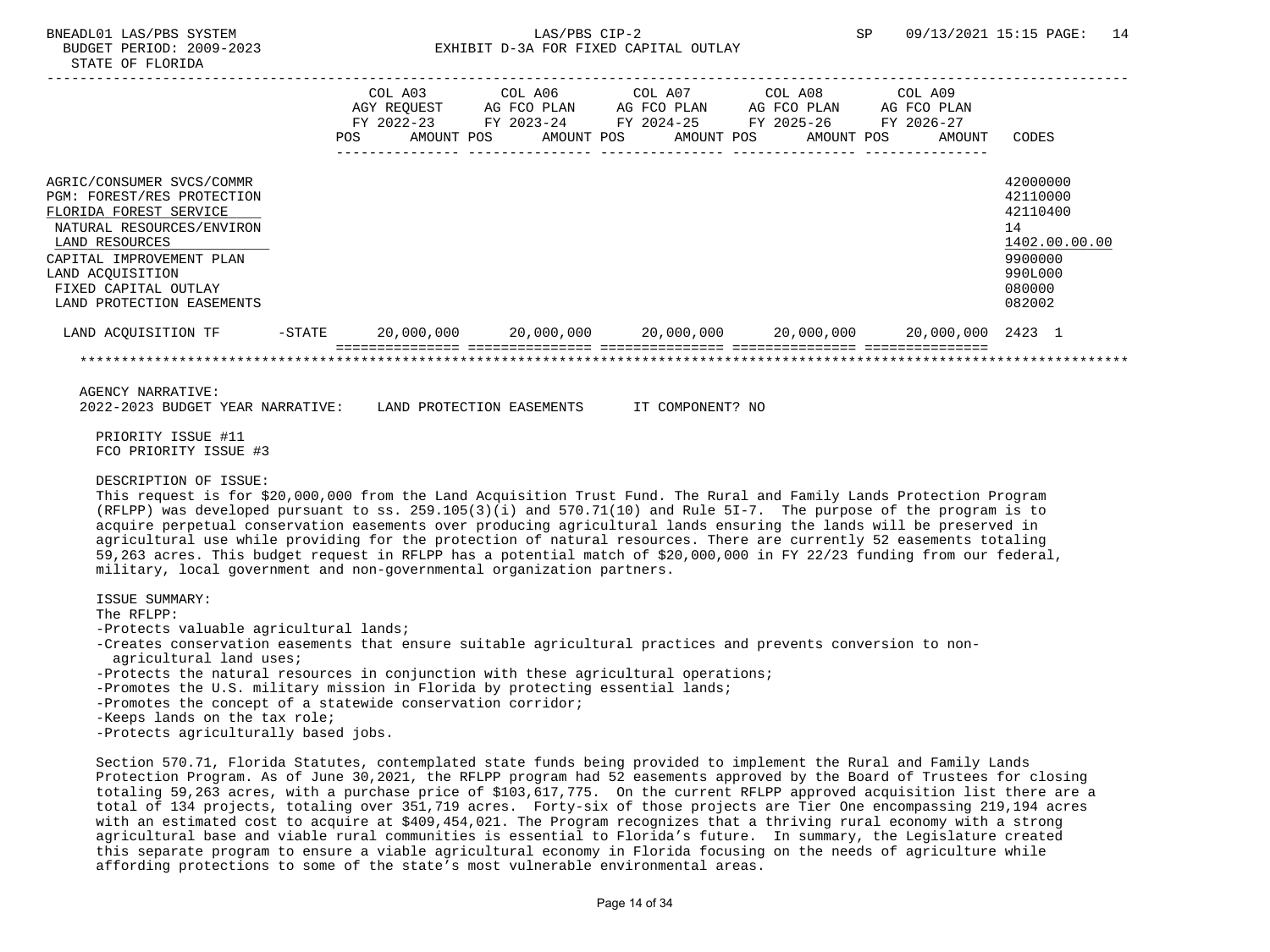|                                                                                                                                                                                  | POS | COL A03<br>AGY REOUEST<br>FY 2022-23<br>AMOUNT POS | COL A06<br>AG FCO PLAN<br>FY 2023-24<br>AMOUNT POS | COL A07<br>AG FCO PLAN<br>FY 2024-25 | AMOUNT POS | COL A08<br>AG FCO PLAN<br>FY 2025-26<br>AMOUNT POS | COL A09<br>AG FCO PLAN<br>FY 2026-27<br>AMOUNT | CODES                                                                         |
|----------------------------------------------------------------------------------------------------------------------------------------------------------------------------------|-----|----------------------------------------------------|----------------------------------------------------|--------------------------------------|------------|----------------------------------------------------|------------------------------------------------|-------------------------------------------------------------------------------|
| AGRIC/CONSUMER SVCS/COMMR<br>PGM: FOREST/RES PROTECTION<br>FLORIDA FOREST SERVICE<br>NATURAL RESOURCES/ENVIRON<br>LAND RESOURCES<br>CAPITAL IMPROVEMENT PLAN<br>LAND ACOUISITION |     |                                                    |                                                    |                                      |            |                                                    |                                                | 42000000<br>42110000<br>42110400<br>14<br>1402.00.00.00<br>9900000<br>990L000 |

#### ADVERSE IMPACT IF NOT FUNDED:

 The RFLPP program has been successful in securing partner funding to protect the agricultural economy in Florida by acquiring conservation easements within our most vulnerable environmental areas. This budget request in RFLPP has a potential match of \$20,000,000 in FY 22/23 funding from our federal, military, local government and non-governmental organization partners. Additional partner match funding may be available if the RFLPP appropriation exceeds the requested amount.

## COST SUMMARY:

 The RFLPP request is determined by estimating the total acquisition cost less partner matching funding to calculate the RFLPP funding obligation.

\*\*\*\*\*\*\*\*\*\*\*\*\*\*\*\*\*\*\*\*\*\*\*\*\*\*\*\*\*\*\*\*\*\*\*\*\*\*\*\*\*\*\*\*\*\*\*\*\*\*\*\*\*\*\*\*\*\*\*\*\*\*\*\*\*\*\*\*\*\*\*\*\*\*\*\*\*\*\*\*\*\*\*\*\*\*\*\*\*\*\*\*\*\*\*\*\*\*\*\*\*\*\*\*\*\*\*\*\*\*\*\*\*\*\*\*\*\*\*\*\*\*\*\*\*\*\*

| MAINTENANCE AND REPAIR<br>FIXED CAPITAL OUTLAY<br>ROADS, BRIDGES/MAINT |           |           |           |           |           |                    | 990M000<br>080000<br>083622 |  |
|------------------------------------------------------------------------|-----------|-----------|-----------|-----------|-----------|--------------------|-----------------------------|--|
| LAND ACQUISITION TF                                                    | $-$ STATE | 7.909.964 | 4,124,964 | 4,124,964 | 4,124,964 | 4, 124, 964 2423 1 |                             |  |
|                                                                        |           |           |           |           |           |                    |                             |  |

#### AGENCY NARRATIVE:

2022-2023 BUDGET YEAR NARRATIVE: ROADS,BRIDGES/MAINT IT COMPONENT? NO

 PRIORITY ISSUE #34 FCO PRIORITY ISSUE #9

## DESCRIPTION OF ISSUE:

 This Fixed Capital Outlay budget request from the Land Acquisition Trust Fund is for a total of \$7,909,964: 1. \$4,894,964 to complete road, bridge and low water crossing repair and maintenance projects, and 2. \$3,015,000 to replace eight (8) bridges within the Tate's Hell State Forest, located in Franklin County. This funding is needed for state forest lands statewide to improve public accessibility and for land management/wildfire suppression (Florida Statutes 253.034 and 259). The Tate's Hell State Forest bridges are a life safety issue as they have been identified by the Florida Department of Transportation as Structurally Deficient. These projects exceed the agency's current operational budget authority and appropriations (Florida Statutes 216.0158).

#### ISSUE SUMMARY:

 Chapter 589 Florida Statutes charges the Florida Forest Service to promote and encourage forest recreation, providing direction for the multiple-use management of forest lands owned by the State. Annually, there are approximately 2 million state forest visitors.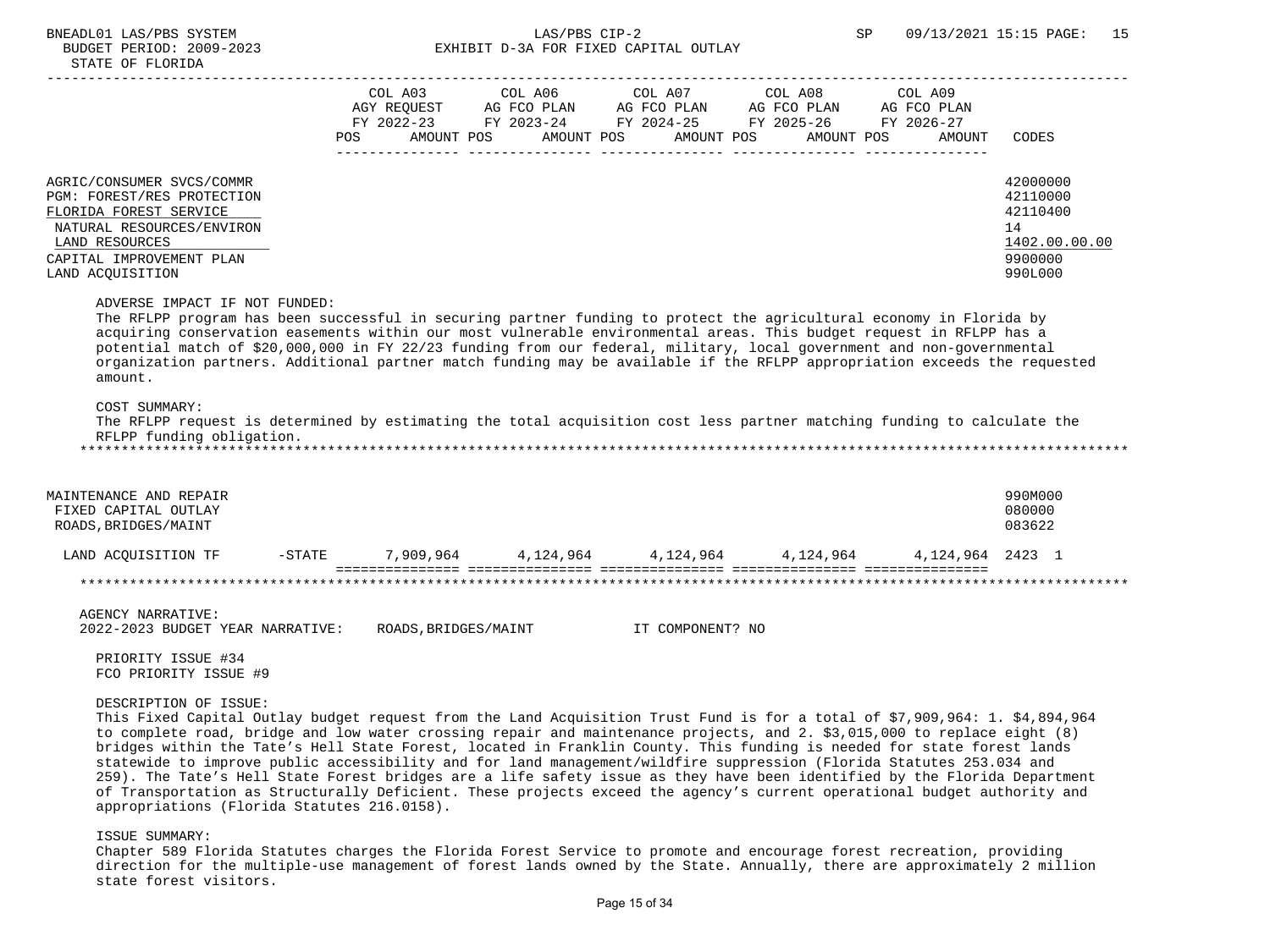| DINIB OI IBORIDII          |         |             |             |  |             |  |             |             |               |
|----------------------------|---------|-------------|-------------|--|-------------|--|-------------|-------------|---------------|
|                            |         |             |             |  |             |  |             |             |               |
|                            | COL A03 |             | COL A06     |  | COL A07     |  | COL A08     | COL A09     |               |
|                            |         | AGY REOUEST | AG FCO PLAN |  | AG FCO PLAN |  | AG FCO PLAN | AG FCO PLAN |               |
|                            |         | FY 2022-23  | FY 2023-24  |  | FY 2024-25  |  | FY 2025-26  | FY 2026-27  |               |
|                            | POS     | AMOUNT POS  | AMOUNT POS  |  | AMOUNT POS  |  | AMOUNT POS  | AMOUNT      | CODES         |
|                            |         |             |             |  |             |  |             |             |               |
| AGRIC/CONSUMER SVCS/COMMR  |         |             |             |  |             |  |             |             | 42000000      |
| PGM: FOREST/RES PROTECTION |         |             |             |  |             |  |             |             | 42110000      |
| FLORIDA FOREST SERVICE     |         |             |             |  |             |  |             |             | 42110400      |
| NATURAL RESOURCES/ENVIRON  |         |             |             |  |             |  |             |             | 14            |
| LAND RESOURCES             |         |             |             |  |             |  |             |             | 1402.00.00.00 |
| CAPITAL IMPROVEMENT PLAN   |         |             |             |  |             |  |             |             | 9900000       |
| MAINTENANCE AND REPAIR     |         |             |             |  |             |  |             |             | 990M000       |

 The Florida Forest Service is responsible for managing over 1.1 million acres of public lands on 39 individual state forests and one ranch preserve. State forests are managed under a multiple-use concept where timber, wildlife, recreation, water, and aesthetics are resources for the public good. Long term sustainability is the guiding principle. To access these resources for land management, wildfire protection, and recreation requires managing a state forest road system infrastructure consisting of 3,632 miles of primary, secondary, tertiary, and service roads, 125 bridge systems, and hundreds of low water crossings. The agency must continually inspect, repair and maintain state forest roads and bridges, because this infrastructure serves the needs of both the public and Florida Forest Service. The roads are critical to the public and other governmental agencies for school bus routes, emergency vehicle access, public access to our state forests for recreational opportunities and provides a road network that allows the Florida Forest Service to carry out our mission of forest management and wildland fire protection/response.

 There are seventeen (17) existing bridges within the Tate's Hell State Forest that must be replaced. This request is to replace eight (8) Structurally Deficient bridges. As defined by the Florida Department of Transportation (FDOT), the term "Structurally Deficient" means that one of the National Bridge Inspection (NBI) structural condition states is 4 Poor, or worse, for Deck, Superstructure, Substructure, or Culvert. FDOT recommends that structurally deficient bridges should be replaced or repaired within six years. The materials used to install these bridges were acquired through federal excess, are over 50 years old, and have exceeded the engineering life expectancy. Repairs have been made when feasible, but in many cases section loss is not repairable and replacement sections are not available.

 With previous fiscal year budget appropriations, the agency has been able to successfully complete several state forest road and bridge projects; however, the remaining critical repairs far exceeds the agency's annual budget appropriation. Providing accessible and maintainable roadways within a large state forest system statewide is challenging, both operationally and budgetarily. Continued funding is required to address life safety/public accessibility issues and for maintenance requirements. Some previous year's budget appropriations required redirecting to more critical priority road and bridge projects, due to unforeseen events within fiscal year. Preliminary estimates and project priority may change when formal construction bids received from vendors, or if emergency road/bridge issues become higher priority.

## ADVERSE IMPACT IF NOT FUNDED:

 Chapters 253, 259 and 589, Florida Statutes, charge the Florida Forest Service with multiple-use management of state forests. These lands are to provide the public with recreational opportunities. If the Florida Forest Service does not receive this funding and roads deteriorate, become impassable (closed), or bridges are closed due to life safety concerns, public complaints will most likely increase as we will be unable to provide adequate services to the public. Condemned or weight restricted bridges will affect timber harvesting operations and timber revenue will decrease significantly. In addition, until road conditions are improved more road maintenance is required, which drains operating budget and personnel resources; all of which will affect recreational use and the potential for revenue growth. The state forest road systems also provide access for the Florida Forest Service for land management and wildfire suppression. Without adequate road access the Florida Forest Service would be unable to continue managing these lands at the level they must be managed. Prescribed burning, invasive species control, timber stand improvements and timber harvesting would all be negatively affected without an adequate road system.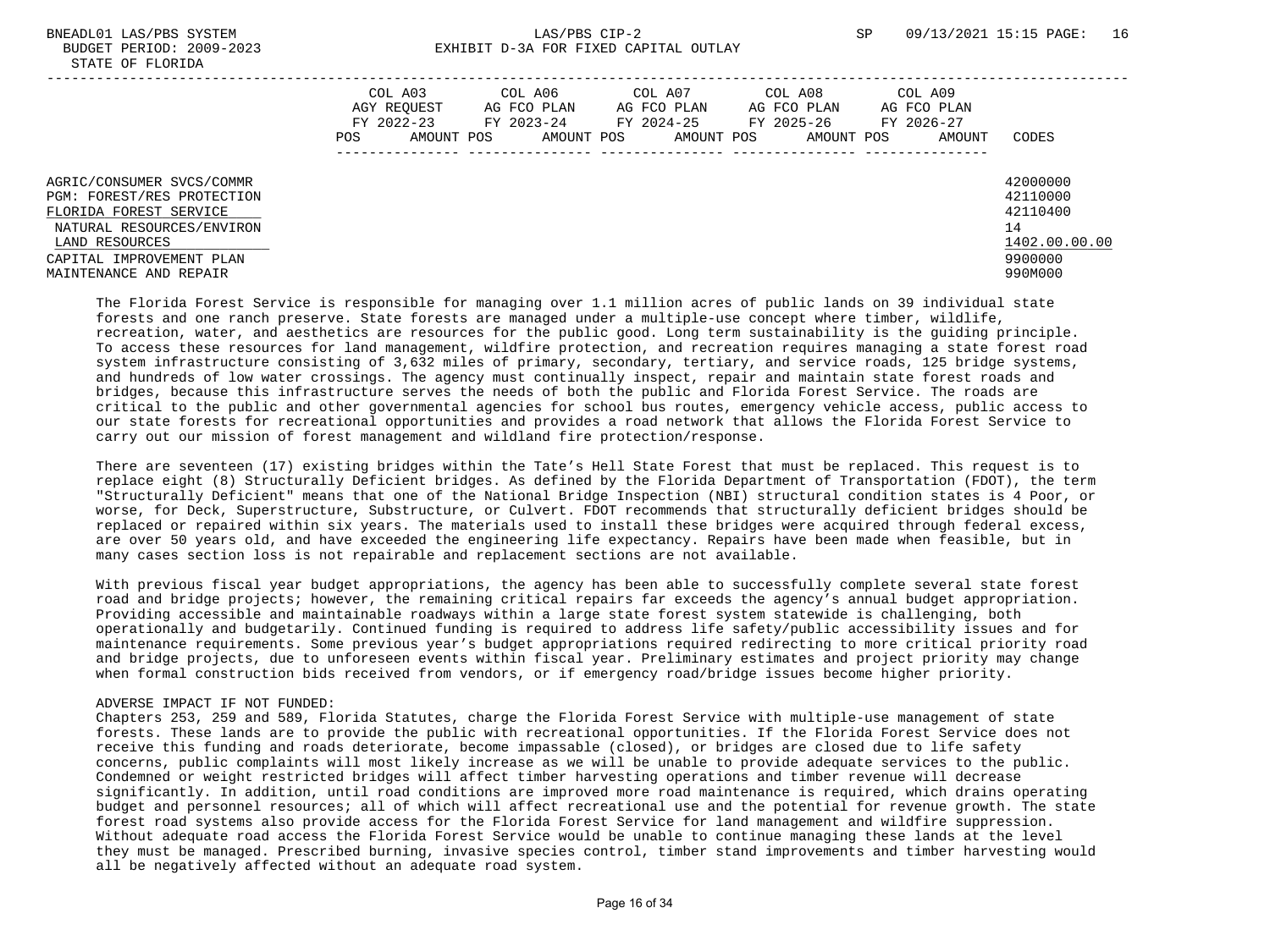|                                                                                                                                                                                        | POS | COL A03<br>AGY REOUEST<br>FY 2022-23<br>AMOUNT POS | COL A06<br>AG FCO PLAN<br>FY 2023-24<br>AMOUNT POS | COL A07<br>AG FCO PLAN<br>FY 2024-25<br>AMOUNT POS | COL A08<br>AG FCO PLAN<br>FY 2025-26<br>AMOUNT POS | COL A09<br>AG FCO PLAN<br>FY 2026-27<br>AMOUNT | CODES                                                                         |
|----------------------------------------------------------------------------------------------------------------------------------------------------------------------------------------|-----|----------------------------------------------------|----------------------------------------------------|----------------------------------------------------|----------------------------------------------------|------------------------------------------------|-------------------------------------------------------------------------------|
| AGRIC/CONSUMER SVCS/COMMR<br>PGM: FOREST/RES PROTECTION<br>FLORIDA FOREST SERVICE<br>NATURAL RESOURCES/ENVIRON<br>LAND RESOURCES<br>CAPITAL IMPROVEMENT PLAN<br>MAINTENANCE AND REPAIR |     |                                                    |                                                    |                                                    |                                                    |                                                | 42000000<br>42110000<br>42110400<br>14<br>1402.00.00.00<br>9900000<br>990M000 |

COST SUMMARY:

 This request will cover the purchase of road/bridge materials and equipment rental (if needed) to address road repair/maintenance projects within multiple State Forest locations. Preparation work (e.g., tree removal, road widening, grading), culvert and low water crossing installation/replacement, will be completed using Florida Forest Service personnel and equipment to make the projects as cost efficient as possible. Bridge projects will be assessed in detail to determine if the project can be completed in-house or should be contracted out using competitive solicitations per state policies. Project estimates were prepared by field unit staff and approved by Davis Dodson, Construction Section Administrator of the Florida Forest Service, Forest Logistics and Support Bureau, utilizing current roadway construction estimating guide.

 Road and Bridge Repair, Maintenance, and Improvement Budget Request Summary: Counties where Projects are located: Citrus, Clay, Duval, Franklin, Hernando, Lee, Levy, Nassau, Okaloosa, Okeechobee, Pasco, Polk, Putnam, Santa Rosa, Seminole, St. Johns, Sumter, Volusia, and Wakulla. Total Road Repair/Improvement Projects: 25 projects/66.4 Miles for \$4,459,964 Total Bridge/Culvert/Low-Water Crossing Projects: 11 projects for \$3,450,000 Total Projects: 36 for \$7,909,964

 County: Citrus Location: Withlacoochee State Forest Project Name: FR13 from FR10 to SR44 Improvements Estimated Miles of Road to Repair/Improve: 4.0 Estimated Project Cost (Includes materials, contract labor): \$100,000 Justification: Improve road system for state forest timber management and prescribed fire, wildfire protection, and public recreation access.

 County: Clay Location: Jennings State Forest Project Name: Double Gate Road Improvements Estimated Miles of Road to Repair/Improve: 2.0 Estimated Project Cost (Includes materials, contract labor): \$105,000 Justification: Cap 2.0 miles Double Gate road with lime rock. Improve road system for state forest timber management and prescribed fire, wildfire protection, and public recreation access.

 County: Clay Location: Belmore State Forest Project Name: Kenwood Road Improvements Estimated Miles of Road to Repair/Improve: 2.0 Estimated Project Cost (Includes materials, contract labor): \$155,000 Justification: Cap 2 miles Kenwood road with lime rock. Improve road system for state forest timber management and prescribed fire, wildfire protection, and public recreation access.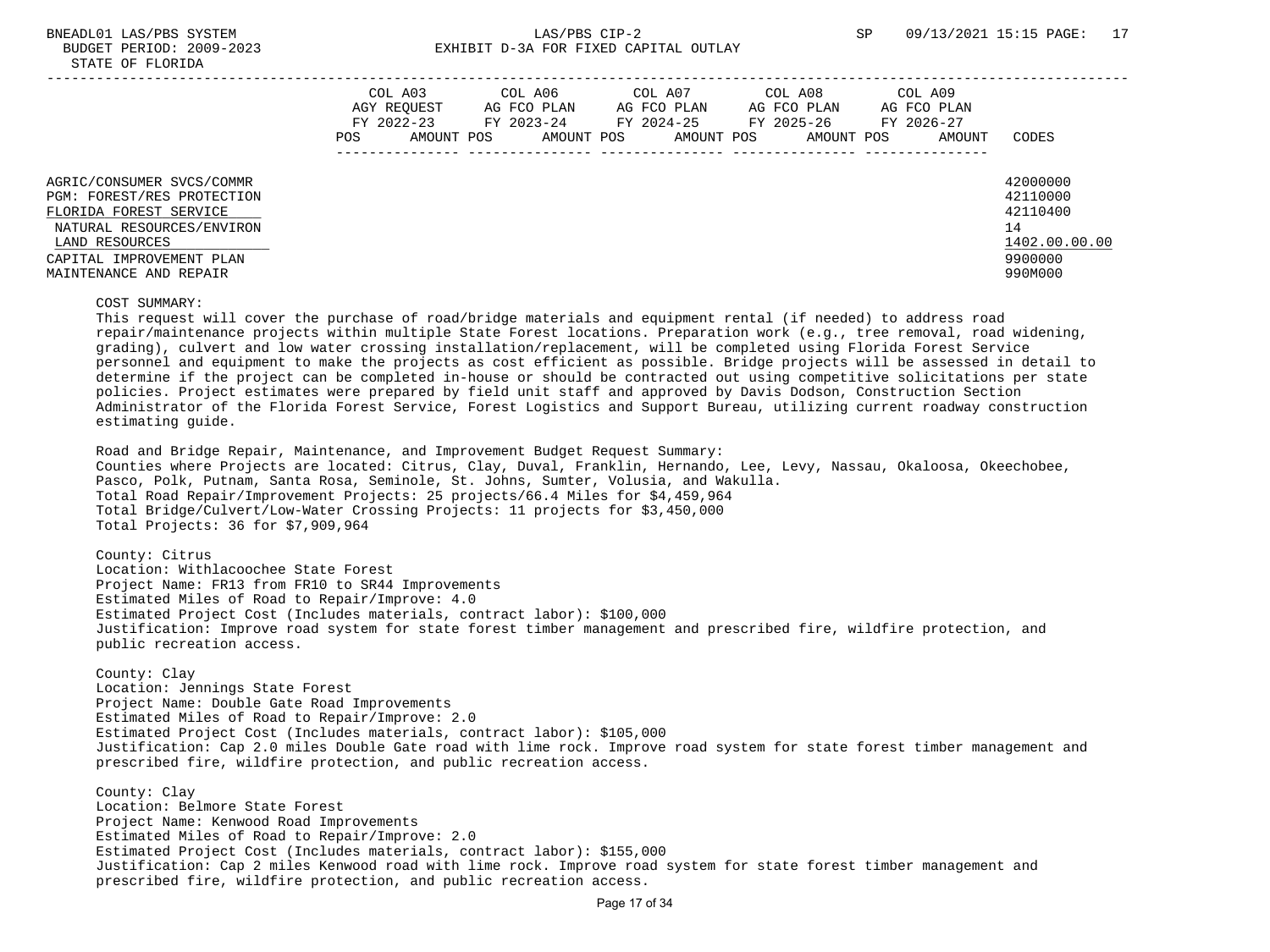|                            | COL A03                   | COL A06                   | COL A07                   | COL A08                   | COL A09                   |               |
|----------------------------|---------------------------|---------------------------|---------------------------|---------------------------|---------------------------|---------------|
|                            | AGY REOUEST<br>FY 2022-23 | AG FCO PLAN<br>FY 2023-24 | AG FCO PLAN<br>FY 2024-25 | AG FCO PLAN<br>FY 2025-26 | AG FCO PLAN<br>FY 2026-27 |               |
|                            | POS                       | AMOUNT POS<br>AMOUNT POS  | AMOUNT POS                | AMOUNT POS                | AMOUNT                    | CODES         |
|                            |                           |                           |                           |                           |                           |               |
| AGRIC/CONSUMER SVCS/COMMR  |                           |                           |                           |                           |                           | 42000000      |
| PGM: FOREST/RES PROTECTION |                           |                           |                           |                           |                           | 42110000      |
| FLORIDA FOREST SERVICE     |                           |                           |                           |                           |                           | 42110400      |
| NATURAL RESOURCES/ENVIRON  |                           |                           |                           |                           |                           | 14            |
| LAND RESOURCES             |                           |                           |                           |                           |                           | 1402.00.00.00 |
| CAPITAL IMPROVEMENT PLAN   |                           |                           |                           |                           |                           | 9900000       |
| MAINTENANCE AND REPAIR     |                           |                           |                           |                           |                           | 990M000       |

 County: Duval and Nassau Location: Cary State Forest Project Name: Big Oaks & Powerline Road Improvements Estimated Miles of Road to Repair/Improve: 2.5 Estimated Project Cost (Includes materials, contract labor): \$300,000 Justification: Cap 2.5 miles of Big Oaks & Powerline roads with lime rock. Improve road system for state forest timber management and prescribed fire, wildfire protection, and public recreation access.

 County: Franklin Location: Tate's Hell State Forest Project Name: Silver Lake Road Improvements Estimated Miles of Road to Repair/Improve: 6.2 Estimated Project Cost (Includes materials, contract labor): \$322,400 Justification: Lime Rock Road Surfacing 6.2 miles. Improve road system for state forest timber management and prescribed fire, wildfire protection, and public recreation access.

 County: Franklin and Wakulla Location: Tate's Hell State Forest Project Name: Road repair for new 9,837 acre tract Estimated Miles of Road to Repair/Improve: 15.0 Estimated Project Cost (Includes materials, contract labor): \$770,000 Justification: Road material to cap and crown 15 miles of roads for public access

 County: Hernando Location: Withlacoochee State Forest Project Name: Cypress Glen Improvements Estimated Miles of Road to Repair/Improve: 0.4 Estimated Project Cost (Includes materials, contract labor): \$60,000 Justification: Cypress Glen to Crooked River. Improve roads for public access to recreational areas.

 County: Lee Location: Caloosahatchee Forestry Center Headquarters Project Name: Caloosahatchee Forestry Center Site Repairs Estimated Miles of Road to Repair/Improve: Paving Estimated Project Cost (Includes materials, contract labor): \$60,000 Justification: HQ Mill & Re-surface Asphalt. Improve site infrastructure.

 County: Levy Location: Goethe State Forest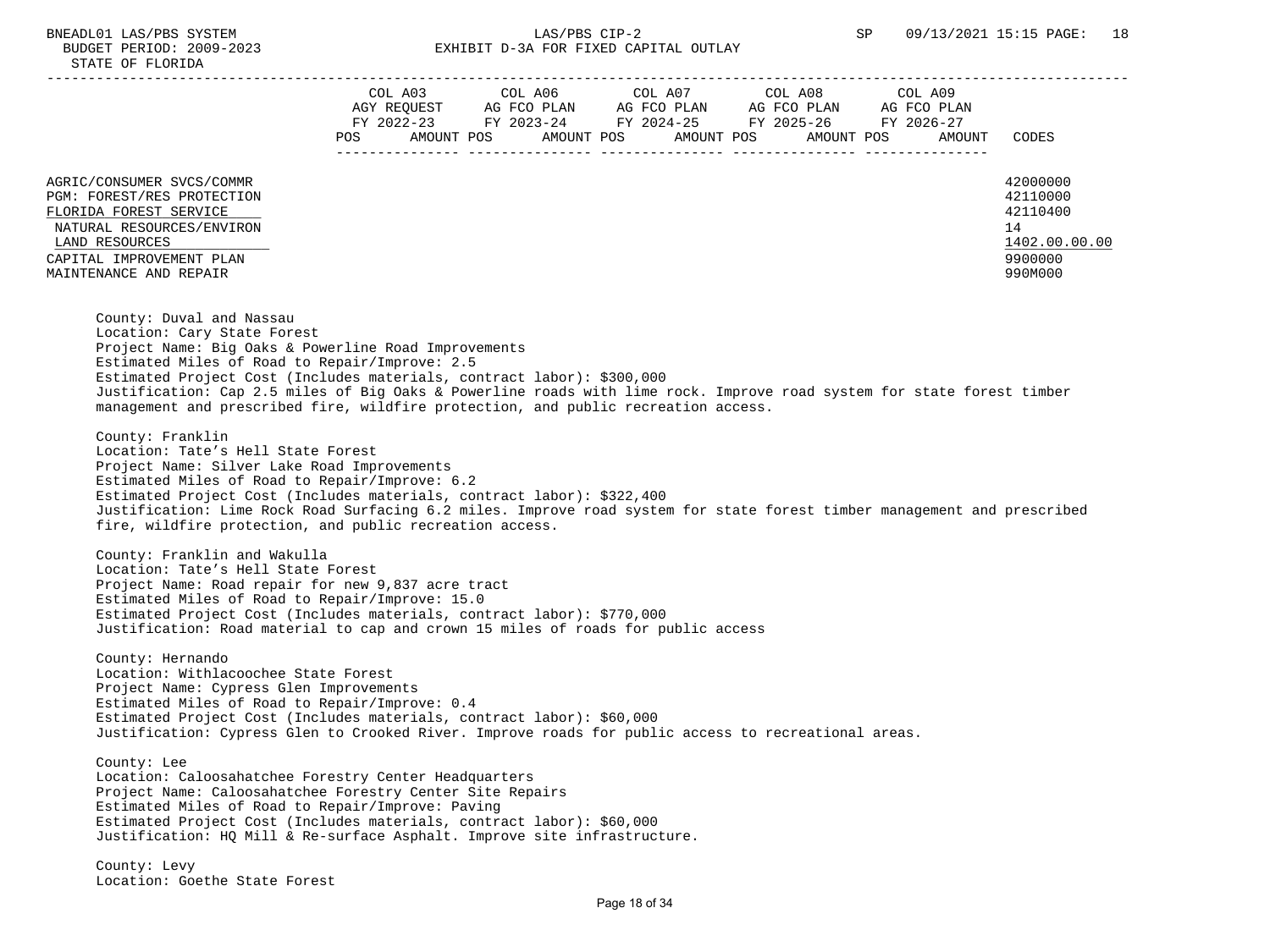|                                                                                                                                                                                        | COL A03<br>AGY REOUEST<br>FY 2022-23<br>POS.<br>AMOUNT POS | COL A06<br>AG FCO PLAN<br>FY 2023-24<br>AMOUNT POS | COL A07<br>AG FCO PLAN<br>FY 2024-25<br>AMOUNT POS | COL A08<br>AG FCO PLAN<br>FY 2025-26<br>AMOUNT POS | COL A09<br>AG FCO PLAN<br>FY 2026-27<br>AMOUNT | CODES                                                                         |
|----------------------------------------------------------------------------------------------------------------------------------------------------------------------------------------|------------------------------------------------------------|----------------------------------------------------|----------------------------------------------------|----------------------------------------------------|------------------------------------------------|-------------------------------------------------------------------------------|
| AGRIC/CONSUMER SVCS/COMMR<br>PGM: FOREST/RES PROTECTION<br>FLORIDA FOREST SERVICE<br>NATURAL RESOURCES/ENVIRON<br>LAND RESOURCES<br>CAPITAL IMPROVEMENT PLAN<br>MAINTENANCE AND REPAIR |                                                            |                                                    |                                                    |                                                    |                                                | 42000000<br>42110000<br>42110400<br>14<br>1402.00.00.00<br>9900000<br>990M000 |

 Project Name: South Gas Line, Dixon, and Red Lodge Roads Improvements Estimated Miles of Road to Repair/Improve: 7.6 Estimated Project Cost (Includes materials, contract labor): \$462,000 Justification: Cap with 4-6" of limerock on South Gas Line, Dixon, Red Lodge roads. Improve road system for state forest timber management and prescribed fire, wildfire protection, and public recreation access.

 County: Nassau Location: Four Creeks State Forest Project Name: Thousand Pine Road Improvements Estimated Miles of Road to Repair/Improve: 1.5 Estimated Project Cost (Includes materials, contract labor): \$100,000 Justification: Continue capping additional 1.5 miles Thousand Pine road with lime rock. Improve road system for state forest timber management and prescribed fire, wildfire protection, and public recreation access.

 County: Okaloosa Location: Blackwater River State Forest Project Name: Charles Booker Bridge Engineering Estimated Miles of Road to Repair/Improve: Bridge Estimated Project Cost (Includes materials, contract labor): \$85,000 Justification: bridge engineering required before requesting funding to replace bridge# 570806 at Charles Booker Road and Middle Branch

 County: Okaloosa Location: Blackwater River State Forest Project Name: Barton Road Paving Estimated Miles of Road to Repair/Improve: 0.7 Estimated Project Cost (Includes materials, contract labor): \$250,000 Justification: Pave Barton Road. Florida Forest Service has maintenance responsibilities for this road that accesses private residences and county recreation area. Road needs constant maintenance.

 County: Okeechobee Location: Kissimmee Bend State Forest Project Name: Kissimmee Bend State Forest Road Improvements Estimated Miles of Road to Repair/Improve: 3.5 Estimated Project Cost (Includes materials, contract labor): \$100,000 Justification: New state forest that requires road repair/improvement for public access road andmanagement.

 County: Pasco Location: Withlacoochee State Forest Project Name: South Loop Improvements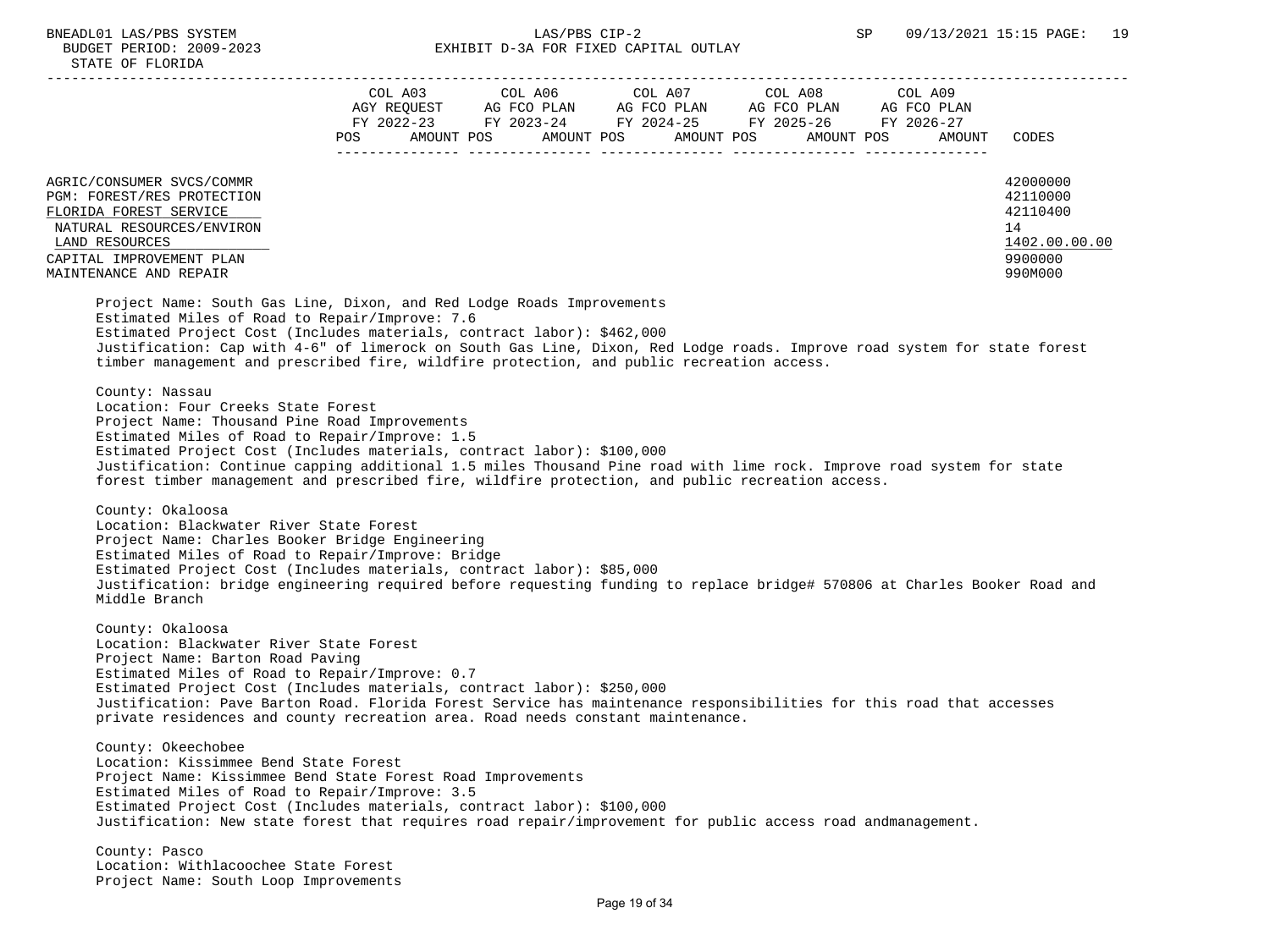| COL A03<br>COL A07<br>COL A09<br>COL A06<br>COL A08<br>AGY REOUEST<br>AG FCO PLAN<br>AG FCO PLAN<br>AG FCO PLAN<br>AG FCO PLAN<br>FY 2022-23<br>FY 2023-24<br>FY 2024-25<br>FY 2025-26<br>FY 2026-27<br>AMOUNT POS<br>AMOUNT POS<br>AMOUNT POS<br>AMOUNT POS<br>CODES<br>POS<br>AMOUNT<br>42000000<br>AGRIC/CONSUMER SVCS/COMMR<br>42110000<br>PGM: FOREST/RES PROTECTION<br>42110400<br>FLORIDA FOREST SERVICE<br>14<br>NATURAL RESOURCES/ENVIRON<br>1402.00.00.00<br>LAND RESOURCES<br>9900000<br>CAPITAL IMPROVEMENT PLAN |                        |  |  |  |  |  |         |
|------------------------------------------------------------------------------------------------------------------------------------------------------------------------------------------------------------------------------------------------------------------------------------------------------------------------------------------------------------------------------------------------------------------------------------------------------------------------------------------------------------------------------|------------------------|--|--|--|--|--|---------|
|                                                                                                                                                                                                                                                                                                                                                                                                                                                                                                                              |                        |  |  |  |  |  |         |
|                                                                                                                                                                                                                                                                                                                                                                                                                                                                                                                              | MAINTENANCE AND REPAIR |  |  |  |  |  | 990M000 |

 Estimated Miles of Road to Repair/Improve: 1.3 Estimated Project Cost (Includes materials, contract labor): \$60,000 Justification: South Loop Richloam from Lachoochee grade to SR471. Improve road system for state forest timber management and prescribed fire, wildfire protection, and public recreation access.

 County: Polk Location: Lake Wales Ridge State Forest Project Name: Kissimmee Shores Road Repairs Estimated Miles of Road to Repair/Improve: 1 Estimated Project Cost (Includes materials, contract labor): \$10,000 Justification: Shell Rock - Kissimmee Shores Road. Improve road system for state forest timber management and prescribed fire, wildfire protection, and public access.

 County: Polk Location: Lake Wales Ridge State Forest Project Name: Walk-In-Water Campground Parking Improvements Estimated Miles of Road to Repair/Improve: Parking Estimated Project Cost (Includes materials, contract labor): \$2,000 Justification: Shell Rock - Parking Area. Improve parking area for public access.

 County: Polk Location: Lake Wales Ridge State Forest Project Name: Equipment Rental Estimated Project Cost (Includes materials, contract labor): \$7,500 Justification: Equipment Rental to complete projects on Lake Wales Ridge State Forest.

 County: Putnam Location: Etoniah Creek State Forest Project Name: South Cable Gate Improvements Estimated Miles of Road to Repair/Improve: 2 Estimated Project Cost (Includes materials, contract labor): \$120,000 Justification: Cap South Cable Gate Road with approximately 4-6" of limerock. Improve road system for state forest timber management and prescribed fire, wildfire protection, and public recreation access.

 County: Santa Rosa Location: Blackwater River State Forest Project Name: Booker/Davis Road Bridge Engineering Estimated Miles of Road to Repair/Improve: Bridge Estimated Project Cost (Includes materials, contract labor): \$85,000 Justification: bridge engineering required before requesting funding to replace functionally obsolete bridge# 580806 at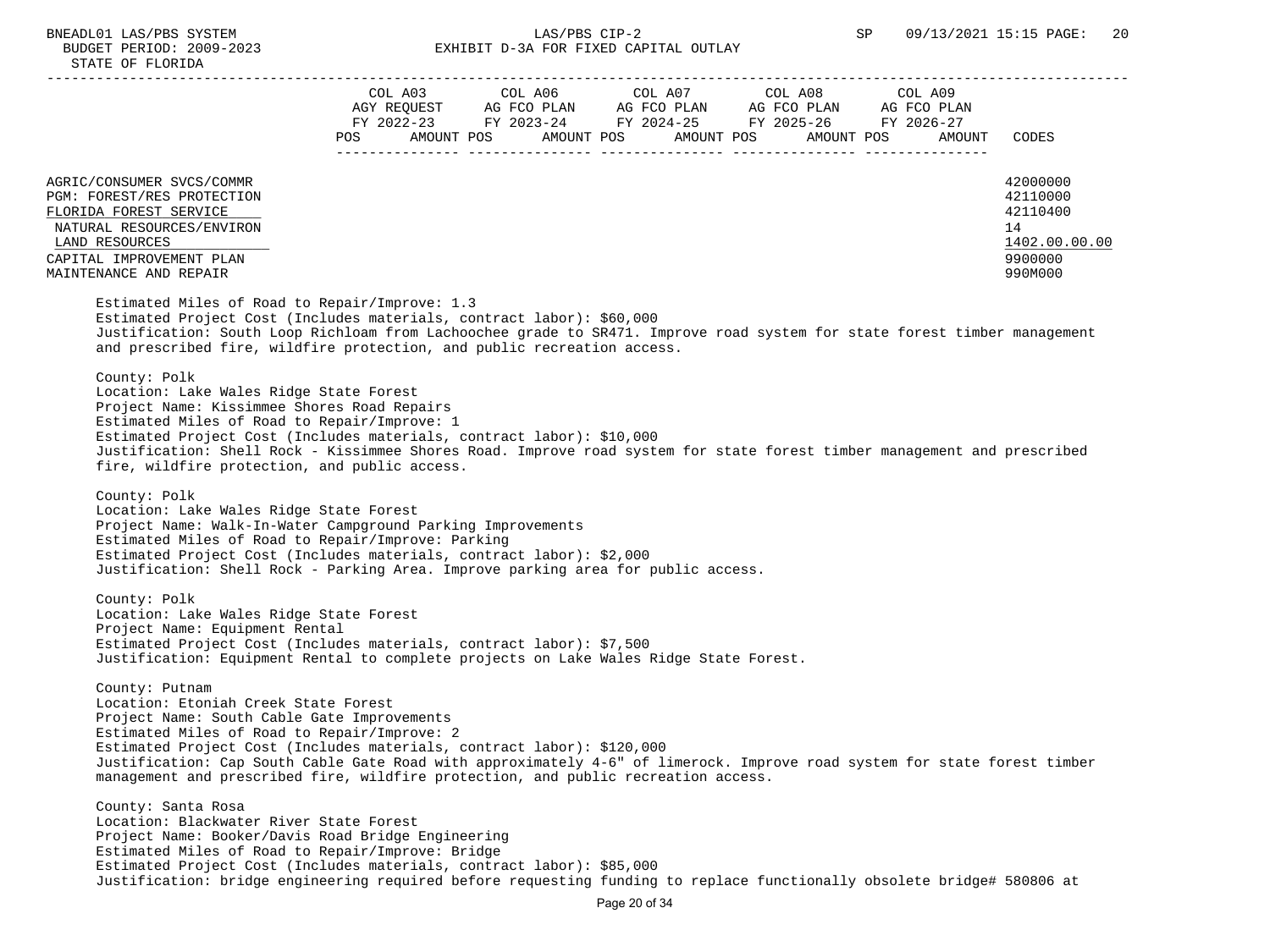|                            |      | COL A03     |  | COL A06     |  | COL A07     |  | COL A08     |  | COL A09     |               |
|----------------------------|------|-------------|--|-------------|--|-------------|--|-------------|--|-------------|---------------|
|                            |      | AGY REOUEST |  | AG FCO PLAN |  | AG FCO PLAN |  | AG FCO PLAN |  | AG FCO PLAN |               |
|                            |      | FY 2022-23  |  | FY 2023-24  |  | FY 2024-25  |  | FY 2025-26  |  | FY 2026-27  |               |
|                            | POS. | AMOUNT POS  |  | AMOUNT POS  |  | AMOUNT POS  |  | AMOUNT POS  |  | AMOUNT      | CODES         |
|                            |      |             |  |             |  |             |  |             |  |             |               |
| AGRIC/CONSUMER SVCS/COMMR  |      |             |  |             |  |             |  |             |  |             | 42000000      |
| PGM: FOREST/RES PROTECTION |      |             |  |             |  |             |  |             |  |             | 42110000      |
| FLORIDA FOREST SERVICE     |      |             |  |             |  |             |  |             |  |             | 42110400      |
| NATURAL RESOURCES/ENVIRON  |      |             |  |             |  |             |  |             |  |             | 14            |
| LAND RESOURCES             |      |             |  |             |  |             |  |             |  |             | 1402.00.00.00 |
| CAPITAL IMPROVEMENT PLAN   |      |             |  |             |  |             |  |             |  |             | 9900000       |
| MAINTENANCE AND REPAIR     |      |             |  |             |  |             |  |             |  |             | 990M000       |

Davis Road and Goodson Creek

 County: Santa Rosa Location: Blackwater River State Forest Project Name: Bud Bass Road Improvements Estimated Miles of Road to Repair/Improve: 0.4 Estimated Project Cost (Includes materials, contract labor): \$150,000 Justification: Limerock for Bud Bass Road repairs/maintenance. Improve road system for state forest timber management and prescribed fire, wildfire protection, and public recreation access.

 County: Santa Rosa Location: Blackwater River State Forest Project Name: Replace Norman Riley Bridge Estimated Miles of Road to Repair/Improve: Bridge Estimated Project Cost (Includes materials, contract labor): \$300,000 Justification: Replace functionally obsolete bridge# 580804 at Norman Riley Road and Lighter Knot.

 County: Seminole Location: Little Big Econ State Forest Project Name: Little Big Econ State Forest Low Water crossings Estimated Miles of Road to Repair/Improve: LWC Estimated Project Cost (Includes materials, contract labor): \$50,000 Justification: Install new/maintain low water crossing with #4 rock and Geoweb. Improve road system for state forest timber management and prescribed fire, wildfire protection, and public recreation access.

 County: Seminole Location: Little Big Econ State Forest Project Name: Little Big Econ State Forest Office Parking Improvements Estimated Miles of Road to Repair/Improve: Paving Estimated Project Cost (Includes materials, contract labor): \$325,000 Justification: Asphalt paving of main driveway and parking lot at LBESF for improved public access

 County: St. Johns Location: Matanzas State Forest Project Name: Dupont Road Improvements Estimated Miles of Road to Repair/Improve: 1.5 Estimated Project Cost (Includes materials, contract labor): \$86,424 Justification: Cap 1.5 miles of Dupont Road. Improve road system for state forest timber management and prescribed fire, wildfire protection, and public recreation access.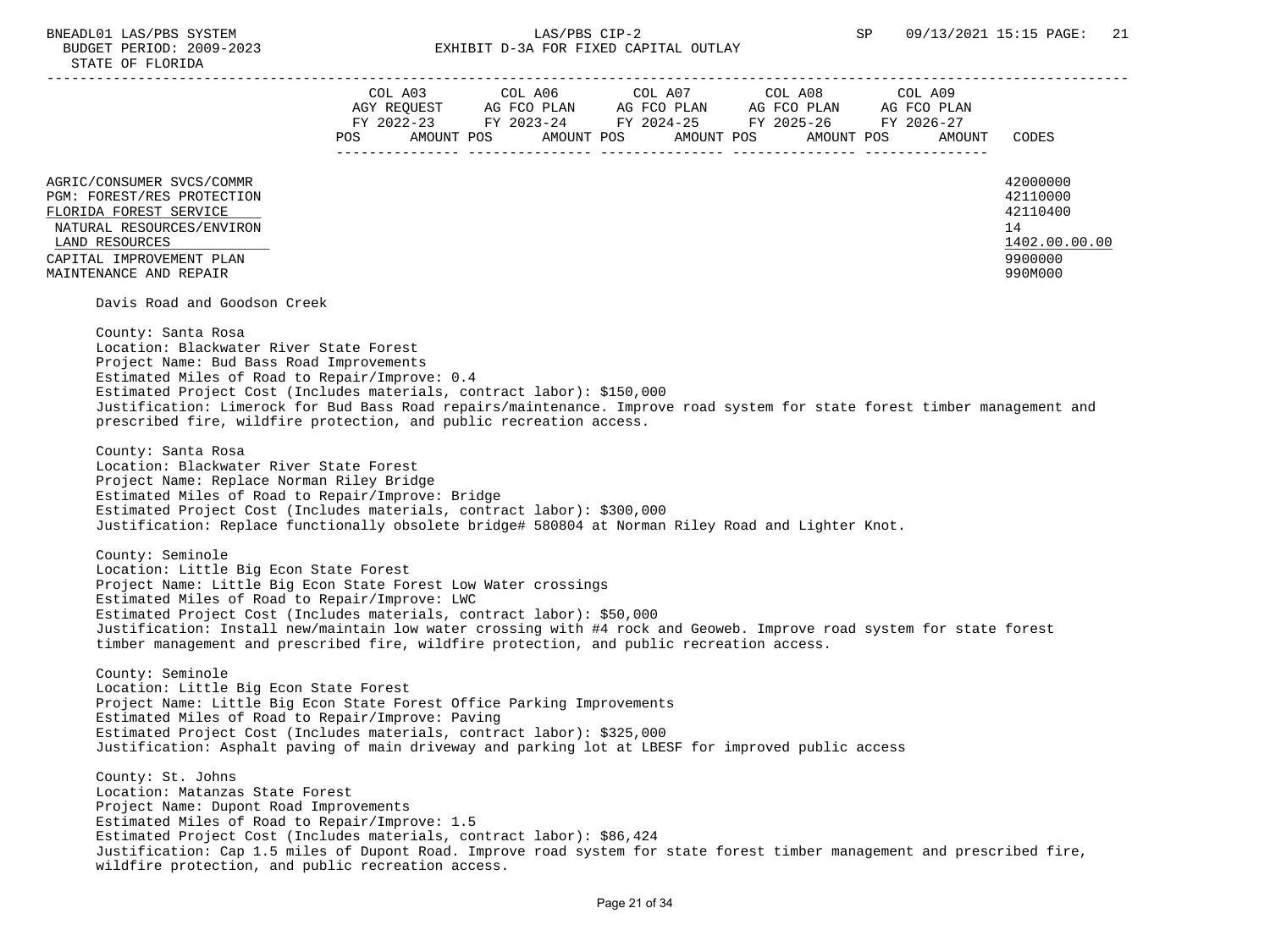| STATE OF FLORIDA                                                                                                                                                                                                                                                                                                                                           |                                                                                                                                                                                                                                                                                                                                                                                                                                                                                                                |                                                                                                                 |                                                                               |
|------------------------------------------------------------------------------------------------------------------------------------------------------------------------------------------------------------------------------------------------------------------------------------------------------------------------------------------------------------|----------------------------------------------------------------------------------------------------------------------------------------------------------------------------------------------------------------------------------------------------------------------------------------------------------------------------------------------------------------------------------------------------------------------------------------------------------------------------------------------------------------|-----------------------------------------------------------------------------------------------------------------|-------------------------------------------------------------------------------|
|                                                                                                                                                                                                                                                                                                                                                            | FY 2022-23 FY 2023-24 FY 2024-25 FY 2025-26 FY 2026-27<br>POS AMOUNT POS AMOUNT POS AMOUNT POS AMOUNT POS                                                                                                                                                                                                                                                                                                                                                                                                      |                                                                                                                 | AMOUNT CODES                                                                  |
| AGRIC/CONSUMER SVCS/COMMR<br>PGM: FOREST/RES PROTECTION<br>FLORIDA FOREST SERVICE<br>NATURAL RESOURCES/ENVIRON<br>LAND RESOURCES<br>CAPITAL IMPROVEMENT PLAN<br>MAINTENANCE AND REPAIR                                                                                                                                                                     |                                                                                                                                                                                                                                                                                                                                                                                                                                                                                                                |                                                                                                                 | 42000000<br>42110000<br>42110400<br>14<br>1402.00.00.00<br>9900000<br>990M000 |
| County: Sumter<br>Location: Withlacoochee State Forest<br>Project Name: Trail 13 Improvements<br>Estimated Miles of Road to Repair/Improve: 4<br>wildfire protection, and public recreation access.<br>County: Sumter<br>Location: Withlacoochee State Forest<br>Project Name: Jumper Creek Improvements<br>Estimated Miles of Road to Repair/Improve: 0.5 | Estimated Project Cost (Includes materials, contract labor): \$100,000<br>Justification: Trail 13 to Croomacoochee. Improve road system for state forest timber management and prescribed fire,<br>Estimated Project Cost (Includes materials, contract labor): \$25,000<br>Justification: Jumper Creek. Improve road system for state forest timber management and prescribed fire, wildfire                                                                                                                  |                                                                                                                 |                                                                               |
| protection, and public recreation access.<br>County: Volusia<br>Location: Lake George State Forest<br>Estimated Miles of Road to Repair/Improve: 3.8                                                                                                                                                                                                       | Project Name: Quarters, Fawn, and Jim's Road Improvements<br>Estimated Project Cost (Includes materials, contract labor): \$249,640                                                                                                                                                                                                                                                                                                                                                                            |                                                                                                                 |                                                                               |
| County: Volusia<br>Location: Tiger Bay State Forest<br>Estimated Miles of Road to Repair/Improve: 0.5                                                                                                                                                                                                                                                      | Justification: Cap 0.8 miles of Quarters Road, 1.4 miles of Fawn Road, and 1.6 miles of Jim's Road<br>Project Name: Danny Hole Road Improvements and Service Road 813 Low Water Crossings<br>Estimated Project Cost (Includes materials, contract labor): \$55,000<br>Justification: Cap 0.5 miles of Danny Hole Road and install 2 low water crossings on service road 813. Improve road<br>system for state forest timber management and prescribed fire, wildfire protection, and public recreation access. |                                                                                                                 |                                                                               |
| County: Volusia<br>Location: Tiger Bay State Forest<br>Project Name: Woody Loop Road Improvements<br>Estimated Miles of Road to Repair/Improve: 6                                                                                                                                                                                                          | Estimated Project Cost (Includes materials, contract labor): \$400,000                                                                                                                                                                                                                                                                                                                                                                                                                                         | the contract of the contract of the contract of the contract of the contract of the contract of the contract of |                                                                               |

 Justification: Cap 6 miles of Woody Loop Road. Improve road system for state forest timber management and prescribed fire, wildfire protection, and public recreation access.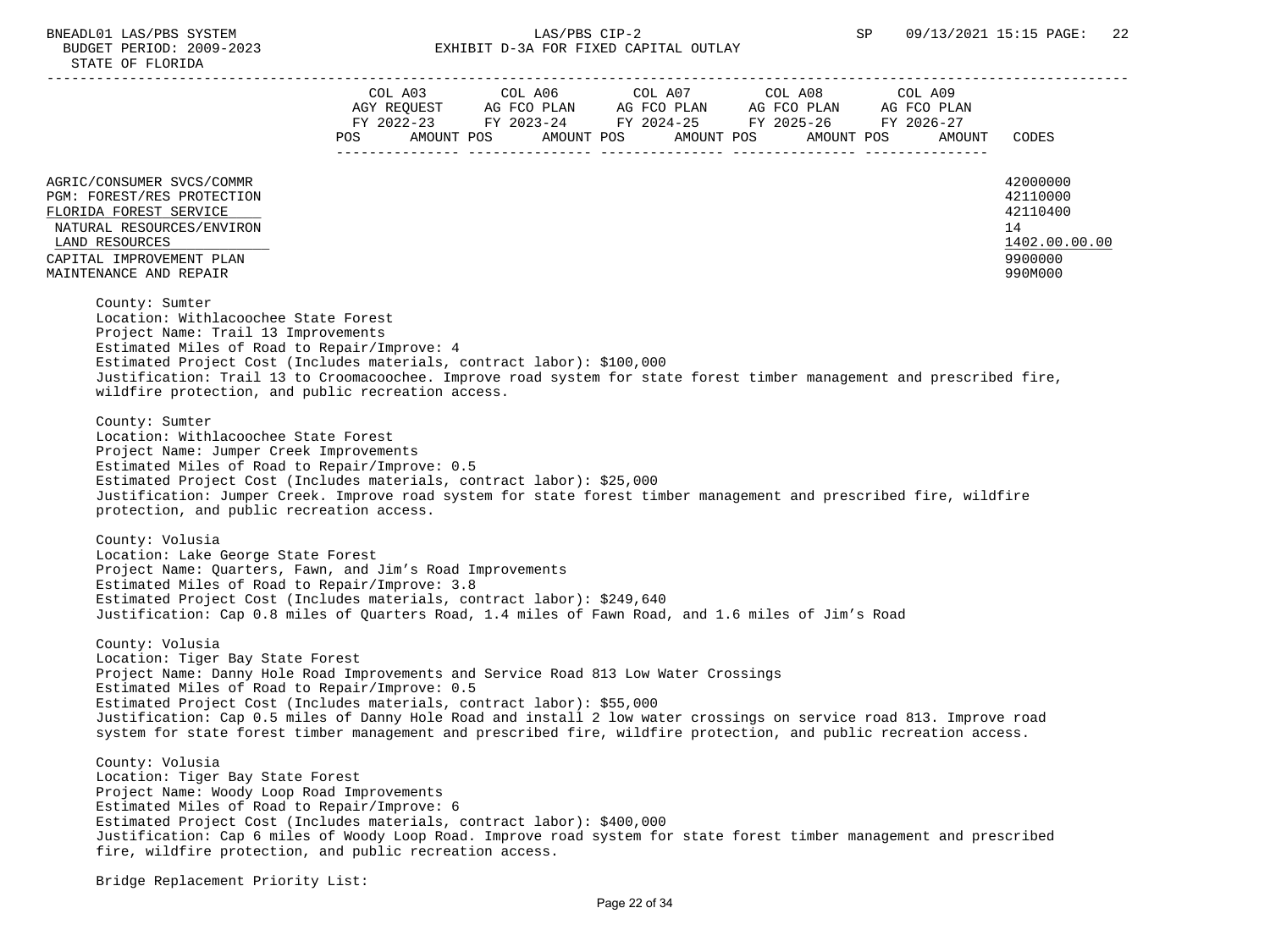# BNEADL01 LAS/PBS SYSTEM 1.83/PBS SYSTEM 1.23<br>BUDGET PERIOD: 2009-2023 EXHIBIT D-3A FOR FIXED CAPITAL OUTLAY EXHIBIT D-3A FOR FIXED CAPITAL OUTLAY

|                                                                                                                                                                                                                                                                                                                                                                          | POS AMOUNT POS AMOUNT POS AMOUNT POS AMOUNT POS |  | $\begin{tabular}{lcccccc} COL A03 & COL A06 & COL A07 & COL A08 & COL A09 \\ AGY REQUEST & AG FCO PLAN & AG FCO PLAN & AG FCO PLAN & AG FCO PLAN \\ \end{tabular}$<br>FY 2022-23 FY 2023-24 FY 2024-25 FY 2025-26 FY 2026-27 | AMOUNT CODES |                                                                               |
|--------------------------------------------------------------------------------------------------------------------------------------------------------------------------------------------------------------------------------------------------------------------------------------------------------------------------------------------------------------------------|-------------------------------------------------|--|------------------------------------------------------------------------------------------------------------------------------------------------------------------------------------------------------------------------------|--------------|-------------------------------------------------------------------------------|
|                                                                                                                                                                                                                                                                                                                                                                          |                                                 |  |                                                                                                                                                                                                                              |              |                                                                               |
| AGRIC/CONSUMER SVCS/COMMR<br>PGM: FOREST/RES PROTECTION<br>FLORIDA FOREST SERVICE<br>NATURAL RESOURCES/ENVIRON<br>LAND RESOURCES<br>CAPITAL IMPROVEMENT PLAN<br>MAINTENANCE AND REPAIR                                                                                                                                                                                   |                                                 |  |                                                                                                                                                                                                                              |              | 42000000<br>42110000<br>42110400<br>14<br>1402.00.00.00<br>9900000<br>990M000 |
| Replacement Priority #1<br>Bridge# 490827, Franklin County<br>Bridge Span: 140 feet<br>Roadway: Gully Branch Road<br>Facility Crossed: New River<br>Year Installed: 2001; Last Inspection: 11/16/2020<br>Sufficiency Rating: 44; Health Index: 45.6; NBI Rating: SD in 2017<br>Estimated Replacement Cost(Installed by Contractor): \$630,000<br>Replacement Priority #2 |                                                 |  |                                                                                                                                                                                                                              |              |                                                                               |
| Bridge# 494096, Franklin County<br>Bridge Span: 90 Feet<br>Roadway: Mill Road<br>Facility Crossed: Trout Creek<br>Year Installed: 2000; Last Inspection: 7/30/2020<br>Sufficiency Rating: 21.7; Health Index: 44.92; NBI Rating: SD in 2018<br>Estimated Replacement Cost(Installed by Contractor): \$405,000                                                            |                                                 |  |                                                                                                                                                                                                                              |              |                                                                               |
| Replacement Priority #3<br>Bridge# 490826: Franklin County<br>Bridge Span: 210 Feet<br>Roadway: Burnt Bridge Road<br>Facility Crossed: New River<br>Year Installed: 2001; Last Inspection: 10/8/2020<br>Sufficiency Rating: 42.9; Health Index: 45.22; NBI Rating: SD in 2017<br>Estimated Replacement Cost(Installed by Contractor): \$945,000                          |                                                 |  |                                                                                                                                                                                                                              |              |                                                                               |
| Replacement Priority #4<br>Bridge# 490833: Franklin County<br>Bridge Span: 40 Feet<br>Roadway: Gully Branch Road<br>Facility Crossed: Roberts Creek<br>Year Installed: 2001; Last Inspection: 10/14/2020<br>Sufficiency Rating: 44; Health Index: 63.6; NBI Rating: SD in 2017<br>Estimated Replacement Cost(Installed by Contractor): \$180,000                         |                                                 |  |                                                                                                                                                                                                                              |              |                                                                               |
| Replacement Priority #5<br>Bridge# 490825: Franklin County<br>Bridge Span: 60 Feet<br>Roadway: Gully Branch Road                                                                                                                                                                                                                                                         |                                                 |  |                                                                                                                                                                                                                              |              |                                                                               |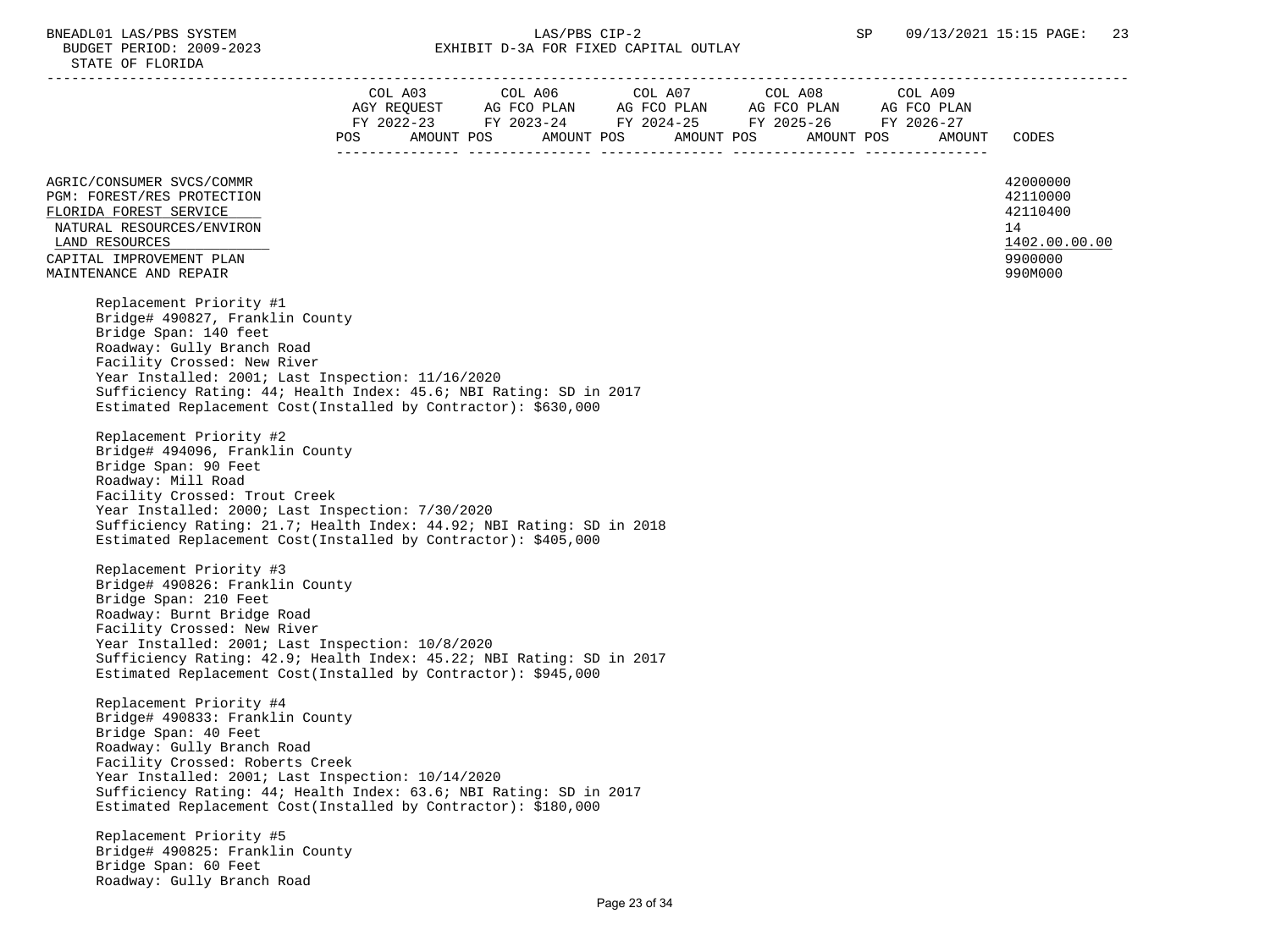|                                                                                                                                                                                                                                                                                                                                                | COL A03 | COL A06<br>AGY REQUEST AG FCO PLAN AG FCO PLAN AG FCO PLAN AG FCO PLAN AG FCO PLAN AG FCO PLAN AG FCO PLAN<br>POS AMOUNT POS AMOUNT POS AMOUNT POS AMOUNT POS AMOUNT | COL A07 COL A08 | COL A09 | CODES                                                                         |
|------------------------------------------------------------------------------------------------------------------------------------------------------------------------------------------------------------------------------------------------------------------------------------------------------------------------------------------------|---------|----------------------------------------------------------------------------------------------------------------------------------------------------------------------|-----------------|---------|-------------------------------------------------------------------------------|
| AGRIC/CONSUMER SVCS/COMMR<br>PGM: FOREST/RES PROTECTION<br>FLORIDA FOREST SERVICE<br>NATURAL RESOURCES/ENVIRON<br>LAND RESOURCES<br>CAPITAL IMPROVEMENT PLAN<br>MAINTENANCE AND REPAIR                                                                                                                                                         |         |                                                                                                                                                                      |                 |         | 42000000<br>42110000<br>42110400<br>14<br>1402.00.00.00<br>9900000<br>990M000 |
| Facility Crossed: Pine Log Creek<br>Year Installed: 2001; Last Inspection: 9/3/2020<br>Sufficiency Rating: 46; Health Index: 47.02; NBI Rating: SD in 2017<br>Estimated Replacement Cost(Installed by Contractor): \$270,000                                                                                                                   |         |                                                                                                                                                                      |                 |         |                                                                               |
| Replacement Priority #6<br>Bridge# 490832: Franklin County<br>Bridge Span: 40 Feet<br>Roadway: Rock Landing Road<br>Facility Crossed: Gator Creek<br>Year Installed: 2001; Last Inspection: 10/7/2020<br>Sufficiency Rating: 43; Health Index: 50.71; NBI Rating: SD in 2017<br>Estimated Replacement Cost(Installed by Contractor): \$180,000 |         |                                                                                                                                                                      |                 |         |                                                                               |
| Replacement Priority #7<br>Bridge# 490837<br>Bridge Span: 40 Feet<br>Roadway: Pine Log Road<br>Facility Crossed: Pine Log Creek<br>Year Installed: 2001; Last Inspection: 12/3/2020<br>Sufficiency Rating: 44; Health Index: 47.74; NBI Rating: SD in 2017<br>Estimated Replacement Cost(Installed by Contractor): \$180,000                   |         |                                                                                                                                                                      |                 |         |                                                                               |
| Replacement Priority #8<br>Bridge# 490836: Franklin County<br>Bridge Span: 50 Feet<br>Roadway: Buck Siding Road<br>Facility Crossed: Trout Creek<br>Year Installed: 2001; Last Inspection: 10/8/2020<br>Sufficiency Rating: 44; Health Index: 53.97; NBI Rating: SD in 2017<br>Estimated Replacement Cost(Installed by Contractor): \$225,000  |         |                                                                                                                                                                      |                 |         |                                                                               |
| MAIN/REP/CONST-STATEWIDE                                                                                                                                                                                                                                                                                                                       |         |                                                                                                                                                                      |                 |         | 083643                                                                        |

 LAND ACQUISITION TF -STATE 3,490,000 3,490,000 3,490,000 3,490,000 3,490,000 2423 1 =============== =============== =============== =============== ===============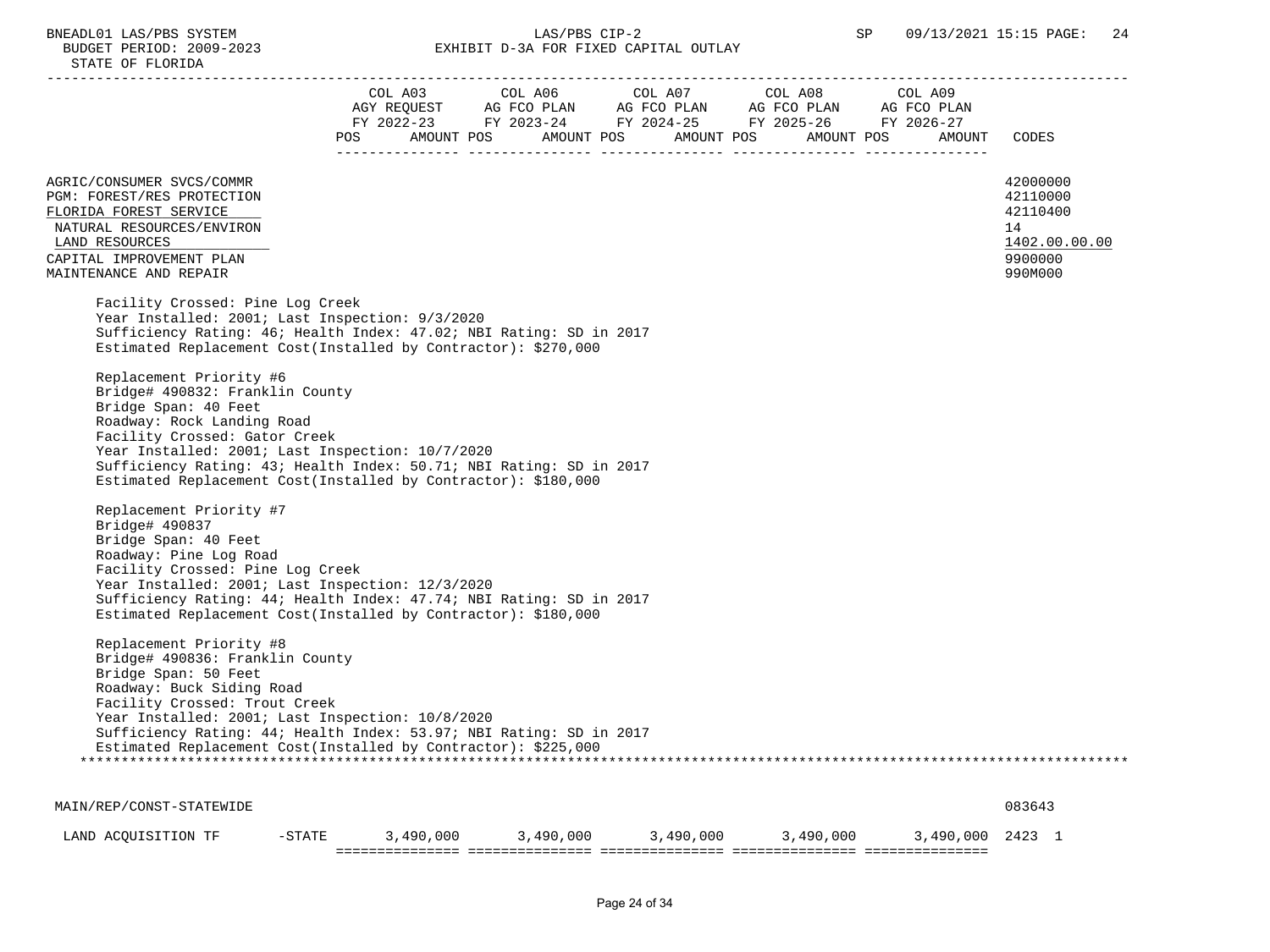|                                                                                                                                                                                        | COL A03<br>AGY REOUEST<br>FY 2022-23<br>POS.<br>AMOUNT POS | COL A06<br>AG FCO PLAN<br>FY 2023-24<br>AMOUNT POS | COL A07<br>AG FCO PLAN<br>FY 2024-25<br>AMOUNT POS | COL A08<br>AG FCO PLAN<br>FY 2025-26<br>AMOUNT POS | COL A09<br>AG FCO PLAN<br>FY 2026-27<br>AMOUNT | CODES                                                                         |
|----------------------------------------------------------------------------------------------------------------------------------------------------------------------------------------|------------------------------------------------------------|----------------------------------------------------|----------------------------------------------------|----------------------------------------------------|------------------------------------------------|-------------------------------------------------------------------------------|
| AGRIC/CONSUMER SVCS/COMMR<br>PGM: FOREST/RES PROTECTION<br>FLORIDA FOREST SERVICE<br>NATURAL RESOURCES/ENVIRON<br>LAND RESOURCES<br>CAPITAL IMPROVEMENT PLAN<br>MAINTENANCE AND REPAIR |                                                            |                                                    |                                                    |                                                    |                                                | 42000000<br>42110000<br>42110400<br>14<br>1402.00.00.00<br>9900000<br>990M000 |

AGENCY NARRATIVE:

2022-2023 BUDGET YEAR NARRATIVE: MAIN/REP/CONST-STATEWIDE IT COMPONENT? NO

 PRIORITY ISSUE #30 FCO PRIORITY ISSUE #5

DESCRIPTION OF ISSUE:

 This request is for a Fixed Capital Outlay appropriation of \$3,490,000 from the Land Acquisition Trust Fund for critical/overdue facility and state forest recreation area maintenance/ repair/construction needs. These project needs exceed the agency's current operational budget authority and appropriations (Florida Statutes 216.0158, 253.034 and 259).

#### ISSUE SUMMARY:

 The Florida Forest Service (FFS) has over 1,000 individually insured facility structures used in the wildland fire, state forest land management, cooperative forestry assistance, emergency response, and recreation programs that serve the public. The types of facilities range from unoccupied structures such as utility buildings; communication buildings; agricultural buildings to protect wildland fire, land management, and emergency response equipment; to occupied facilities such as offices; employee state housing; residences; and recreation structures (bath houses, restrooms, pavilions, etc.). Facilities and annual operating costs are tracked in the state's Facility Inventory Tracking System (Solaris-FITS) as required by statute. Over 65% of our facilities are at least 25 years old and the average facility age is 37 years old. Of these facilities, 87% of the 127 employee residences and 62% of the 143 offices are over 25 years old. As facilities age, building systems (i.e., mechanical, interior, envelope, roof, plumbing, structural, site) decline and must be repaired or replaced. Fixed capital maintenance, repair and construction needs are identified and prioritized annually. It is imperative that these structures and facilities serving the agency and public remain operational, are safe and meet building/life safety codes. Even though fixed capital appropriations have been received over the past five years, funding out past these five years was minimal to none. Without appropriate funding, fixed capital maintenance/repair/ construction projects could not be addressed, and current critical project needs still outweigh the recent fixed capital funding appropriations. Using annual operating budget to address some facility issues is always considered and funded when possible; however, statewide facility and state forest recreation area maintenance/repair/construction needs exceed the agency's current operational budget authority and appropriations.

 Proposed Projects for possible replacement/repair/maintenance: The Florida Forest Service obtains priority facility needs/maintenance/repair requests from our field units annually. These requests are vetted through our state office bureaus and projects are approved based on legislative appropriations. Projects and priorities may also change due to unforeseen events or cost factors.

 Repair and maintain employee housing, which provides housing at a reduced rate to employees in lower pay grades, such as our Forest Rangers. This is especially important in areas with high costs of living and for those employees unable to find affordable housing. Providing well maintained, energy efficient employee housing to Forestry employees and families, has historically proven to make a difference and is a primary factor regarding hiring and employee retention.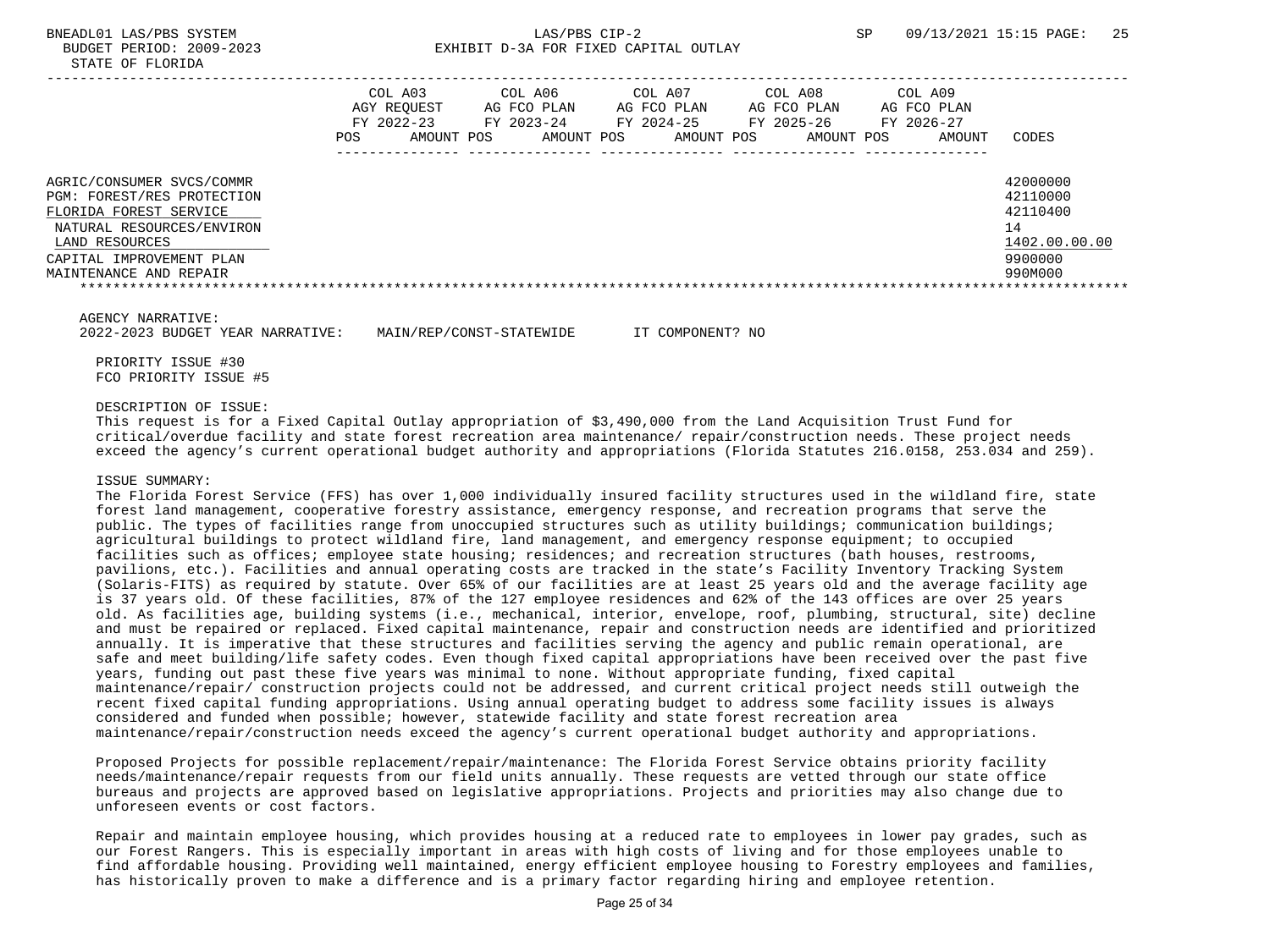|                                                                                                                                                                                        | COL A03<br>AGY REOUEST<br>FY 2022-23<br>AMOUNT POS<br>POS | COL A06<br>AG FCO PLAN<br>FY 2023-24<br>AMOUNT POS | COL A07<br>AG FCO PLAN<br>FY 2024-25<br>AMOUNT POS | COL A08<br>AG FCO PLAN<br>FY 2025-26<br>AMOUNT POS | COL A09<br>AG FCO PLAN<br>FY 2026-27<br>AMOUNT | CODES                                                                         |
|----------------------------------------------------------------------------------------------------------------------------------------------------------------------------------------|-----------------------------------------------------------|----------------------------------------------------|----------------------------------------------------|----------------------------------------------------|------------------------------------------------|-------------------------------------------------------------------------------|
| AGRIC/CONSUMER SVCS/COMMR<br>PGM: FOREST/RES PROTECTION<br>FLORIDA FOREST SERVICE<br>NATURAL RESOURCES/ENVIRON<br>LAND RESOURCES<br>CAPITAL IMPROVEMENT PLAN<br>MAINTENANCE AND REPAIR |                                                           |                                                    |                                                    |                                                    |                                                | 42000000<br>42110000<br>42110400<br>14<br>1402.00.00.00<br>9900000<br>990M000 |

 Erect equipment sheds/open pole barns to protect specialized wildland fire and land management equipment from the damaging effects of continued exposure to the sun and rain. This protection helps to ensure the equipment is operational when needed.

 Continue to maintain/repair or replace communication towers/radio shelters, which includes the structure and electrical grounding systems. Due to the amount of lightning in Florida, electrical grounding systems are a critical component within a communications structure and need to be installed or replaced. Without a properly functioning electrical grounding system, the potential for equipment damage from lightning is high. Lightning hits can cost thousands of dollars of electrical equipment and facility damage that causes loss of radio communications and creates life safety concerns. This is a critical need to properly protect electronic equipment used for our land mobile radio system. Loss of radio communications, especially during wildfire and emergency response, must be prevented to ensure the safety of our personnel and the public.

 Maintain, repair or replace statewide recreational facilities located within Florida Forest Service managed lands. The Florida Forest Service is responsible for managing over 1.1 million acres of public lands on 39 individual state forests and one ranch preserve. Chapter 589 Florida Statutes charges the Florida Forest Service to promote multiple-use management of forest lands owned by the State. One multiple-purpose use is natural-resource-based low-impact recreation, which includes hiking, horseback riding, hunting and fishing, bicycling, canoeing, wildlife viewing, picnicking, swimming, and camping, etc. Annually, over 2 million people visit Florida's state forests; however, on average our campgrounds are only at 17% capacity throughout the year. The Florida Forest Service recognizes that we need to attract more visitors and campers. The first step we made to increase visitors/campers was using existing annual operating budget to implement an online campground reservation system, in June 2017, that is hosted by ReserveAmerica.com. This is the same system the Florida State Park system has used for many years. In three years, we have already seen an increase in campground use. However, to attract new state forest campers and keep campers returning, the next critical step is to improve campground facilities. As the public's use continues more demand will be put on these systems. Providing functional, well-maintained, and ADA compliant facilities for the public will provide state forest visitors with a positive experience, thus increasing attendance and revenues on state forests. This request includes a new campground and replacement/construction of multiple ADA compliant bathhouses, restrooms, and dump stations:

 -One (1) new RV campground with electric and water hook-ups, dump station and concrete prefabricated bathhouse for Point Washington State Forest, Walton County.

 -Four (4) new concrete prefabricated bathhouses for: Blackwater River State Forest, Escambia County; Karick Lake South Campground, Okaloosa County; Tate's Hell State Forest - Cash Creek Campground, Franklin County; Withlacoochee State Forest - Hog Island and River Junction Campgrounds, Sumter County.

-Two (2) new concrete prefabricated vault restrooms for: Lake George State Forest, Volusia County.

-Two (2) new RV septic dump stations for: Lake Wales Ridge State Forest, Polk County and Okaloacoochee Slough State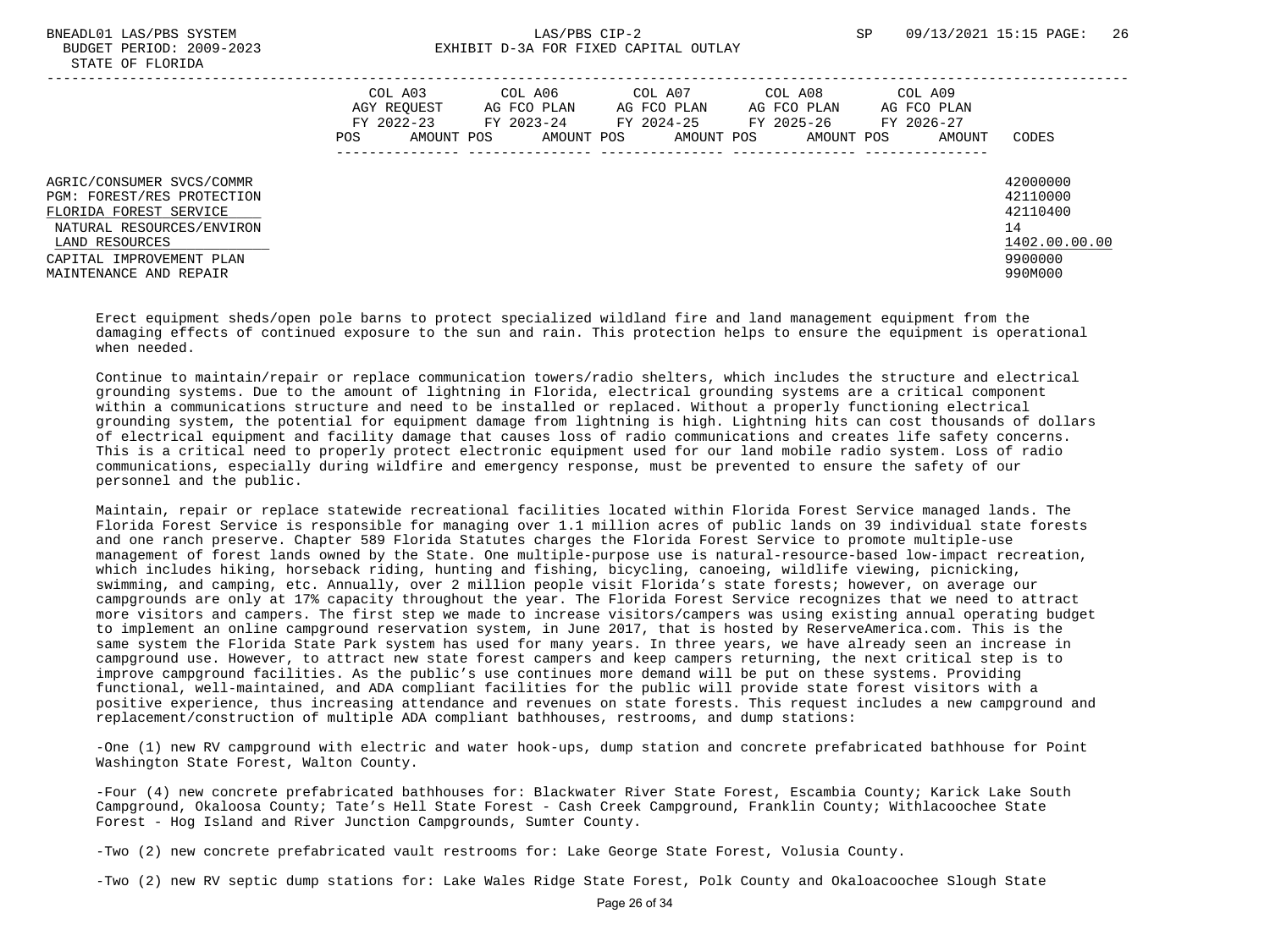|                                                                                                                                                                                        | COL A03<br>AGY REOUEST<br>FY 2022-23<br>POS | AMOUNT POS | COL A06<br>AG FCO PLAN<br>FY 2023-24<br>AMOUNT POS | COL A07<br>AG FCO PLAN<br>FY 2024-25<br>AMOUNT POS | COL A08<br>AG FCO PLAN<br>FY 2025-26<br>AMOUNT POS | COL A09<br>AG FCO PLAN<br>FY 2026-27<br>AMOUNT | CODES                                                                         |
|----------------------------------------------------------------------------------------------------------------------------------------------------------------------------------------|---------------------------------------------|------------|----------------------------------------------------|----------------------------------------------------|----------------------------------------------------|------------------------------------------------|-------------------------------------------------------------------------------|
| AGRIC/CONSUMER SVCS/COMMR<br>PGM: FOREST/RES PROTECTION<br>FLORIDA FOREST SERVICE<br>NATURAL RESOURCES/ENVIRON<br>LAND RESOURCES<br>CAPITAL IMPROVEMENT PLAN<br>MAINTENANCE AND REPAIR |                                             |            |                                                    |                                                    |                                                    |                                                | 42000000<br>42110000<br>42110400<br>14<br>1402.00.00.00<br>9900000<br>990M000 |

Forests, Hendry County.

 Continued funding is required to address life safety/public accessibility issues and for maintenance requirements. Some previous year's budget appropriations required redirecting to more critical priority facility projects, due to unforeseen events within the fiscal year. Preliminary estimates and project priority may change when formal construction bids are received from contractors, or if emergency facility repairs become a higher priority. With previous fiscal year budget appropriations, the agency has been able to successfully complete several facility, communication, and recreation projects; however, the remaining critical repairs/renovations/improvements far exceeds the agency's annual budget appropriation.

#### ADVERSE IMPACT IF NOT FUNDED:

 FFS staff working within these structures that are outdated and have life safety issues creates hardships in providing the basic operational needs in support of the agency's mission. If the Florida Forest Service does not receive this funding, agency facilities with life safety deficiencies will not be addressed, which will impact normal operations; employee retention may be negatively affected if we are unable to properly maintain employee housing; land mobile radio system communications will remain vulnerable to failure, which can create a life safety situation when radio communications fail; and we will be unable to provide adequate services to the public on recreation areas, which will cause public use to decline rather than grow, thus affecting recreation revenue.

## COST SUMMARY:

 Current facility repairs and minor construction project requests have been received from all Florida Forest Service field units. Construction cost estimates were completed by Davis Dodson, Construction Section Administrator of the Florida Forest Service, Forest Logistics and Support Bureau, utilizing cost estimating calculations per construction industry standards. Where feasible and depending upon employee skill sets, projects will be completed using Florida Forest Service personnel and equipment. All contracted work will be completed with competitive solicitations and contracted out per state policies.

\*\*\*\*\*\*\*\*\*\*\*\*\*\*\*\*\*\*\*\*\*\*\*\*\*\*\*\*\*\*\*\*\*\*\*\*\*\*\*\*\*\*\*\*\*\*\*\*\*\*\*\*\*\*\*\*\*\*\*\*\*\*\*\*\*\*\*\*\*\*\*\*\*\*\*\*\*\*\*\*\*\*\*\*\*\*\*\*\*\*\*\*\*\*\*\*\*\*\*\*\*\*\*\*\*\*\*\*\*\*\*\*\*\*\*\*\*\*\*\*\*\*\*\*\*\*\*

TOTAL: MAINTENANCE AND REPAIR 990M000

| ------ | --------<br>-------------- |                                                                |                                      |                                                       |               |                                        |  |
|--------|----------------------------|----------------------------------------------------------------|--------------------------------------|-------------------------------------------------------|---------------|----------------------------------------|--|
|        | $\Delta$                   | ، הי<br>965<br>the contract of the contract of the contract of | <b>Uh</b>                            | 404                                                   | 4h4           |                                        |  |
|        |                            | ---------------<br>------------<br>$- - -$                     | ________________<br>---------------- | ---------------- ----------------<br>________________ | _____________ | ________________<br>-------<br>------- |  |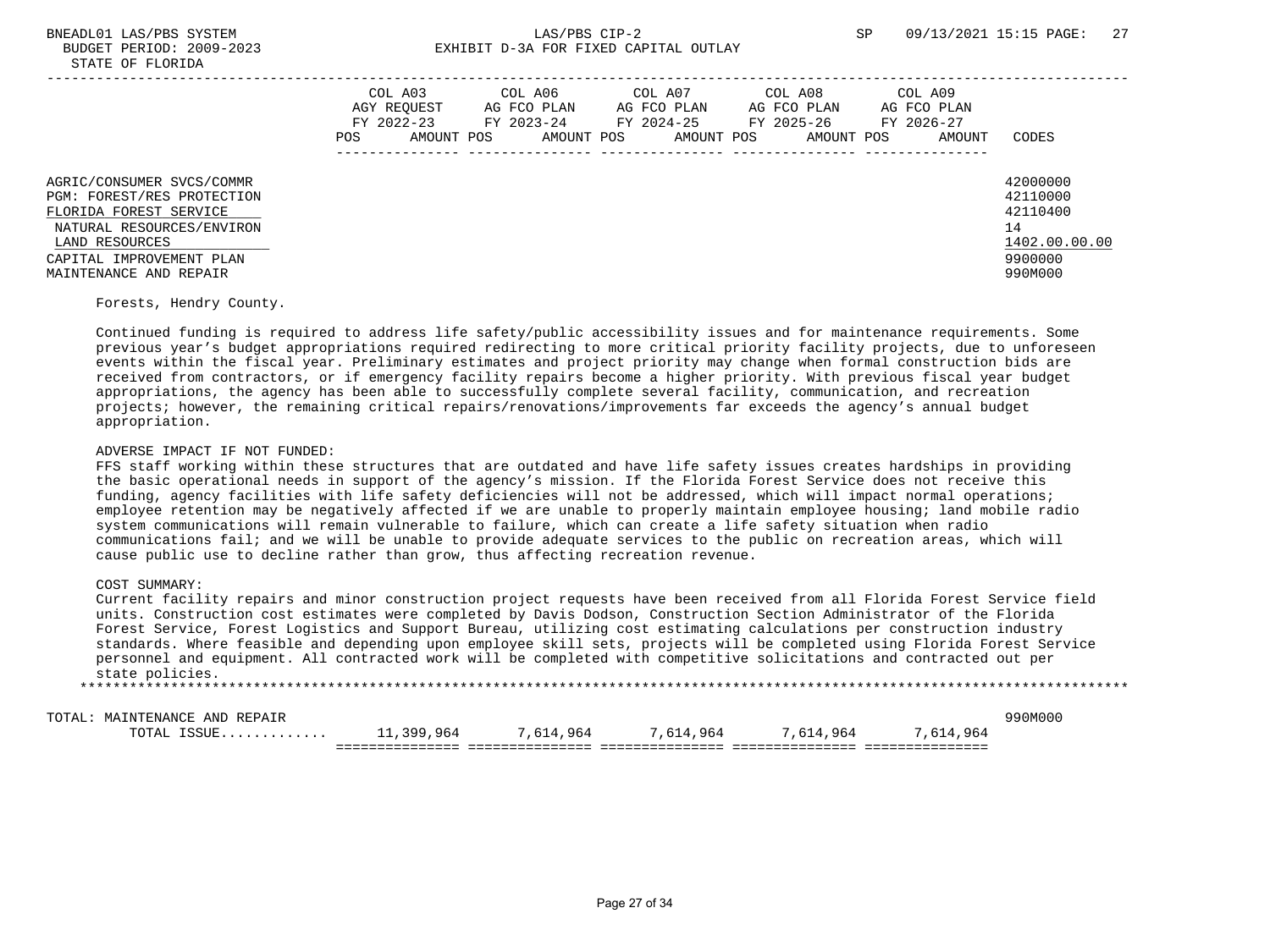## BNEADL01 LAS/PBS SYSTEM SALL RESOURCE THE SALL RESOURCE THE SP 09/13/2021 15:15 PAGE: 28 BUDGET PERIOD: 2009-2023 EXHIBIT D-3A FOR FIXED CAPITAL OUTLAY

|                                                                                                                                                                                                                                      |                   | POS | COL A03<br>AGY REOUEST AG FCO PLAN<br>FY 2022-23<br>AMOUNT POS | COL A06<br>FY 2023-24 FY 2024-25 FY 2025-26<br>AMOUNT POS |  | COL A07<br>AG FCO PLAN<br>AMOUNT POS | COL A08<br>AG FCO PLAN<br>AMOUNT POS | COL A09 | AG FCO PLAN<br>FY 2026-27<br>AMOUNT | CODES                                                                                             |
|--------------------------------------------------------------------------------------------------------------------------------------------------------------------------------------------------------------------------------------|-------------------|-----|----------------------------------------------------------------|-----------------------------------------------------------|--|--------------------------------------|--------------------------------------|---------|-------------------------------------|---------------------------------------------------------------------------------------------------|
| AGRIC/CONSUMER SVCS/COMMR<br>PGM: FOREST/RES PROTECTION<br>FLORIDA FOREST SERVICE<br>NATURAL RESOURCES/ENVIRON<br>LAND RESOURCES<br>CAPITAL IMPROVEMENT PLAN<br>SPECIAL PURPOSE<br>FIXED CAPITAL OUTLAY<br>REP FORESTRY STATIONS-STW |                   |     |                                                                |                                                           |  |                                      |                                      |         |                                     | 42000000<br>42110000<br>42110400<br>14<br>1402.00.00.00<br>9900000<br>990S000<br>080000<br>083791 |
| INCIDENTAL TRUST FUND                                                                                                                                                                                                                | $-\mathtt{STATE}$ |     | 680,000                                                        |                                                           |  |                                      |                                      |         |                                     | 2381 1                                                                                            |
|                                                                                                                                                                                                                                      |                   |     |                                                                |                                                           |  |                                      |                                      |         |                                     |                                                                                                   |
| AGENCY NARRATIVE:<br>2022-2023 BUDGET YEAR NARRATIVE:                                                                                                                                                                                |                   |     |                                                                | REP FORESTRY STATIONS-STW                                 |  | IT COMPONENT? NO                     |                                      |         |                                     |                                                                                                   |

 PRIORITY ISSUE #35 FCO PRIORITY ISSUE #10

#### DESCRIPTION OF ISSUE:

 This Fixed Capital Outlay budget request from the Florida Forest Service's Incidental Trust Fund is for a total of \$680,000 to replace the Caloosahatchee Forestry Center's existing Equipment Shop, in Lee County. This project exceeds the agency's current operational budget authority and appropriations (Florida Statutes 216.0158).

### ISSUE SUMMARY:

 This Fixed Capital Outlay budget request is to replace the Caloosahatchee Forestry Center's (CaFC) existing equipment maintenance and repair shop, built in 1963, that is 4,540 sq. ft. (FL-Solaris Facility#: 6285). This site (LITS-Land Inventory#: A45211) is in Lee County and owned by the State of Florida. The Caloosahatchee Forestry Center encompasses the counties of Lee, Collier and Hendry, and has the responsibility for two state forests, Okaloacoochee Slough State Forest, 32,700 acres and Picayune Strand State Forest 74,000 acres. The current shop building is a wood frame and metal building. Building deficiencies include:

### Structural Issues:

 -Roof was severely damaged during Hurricane Charley, with over half of it blown off. Repairs were made in-house, but constant leaks have resulted in water damaged rafters throughout the shop. Water continues to leak into the shop from four different spots and repairs are often required.

-Building was built "at grade/ground level" and has flooding issues.

-Wooden support poles and siding on the building have been degraded by decades of termite damage.

 -Newer wildfire dozer transport heavy trucks cannot be pulled into the shop for service and repair due to height limitations of the building; older transport trucks were shorter. The headers over the pull through bay have been modified but are now sagging due to increasing rot in the support beams.

 -The 3 sliding large "barn" doors on the shop no longer hang true and the rust prevents them from being locked at night leaving the contents exposed.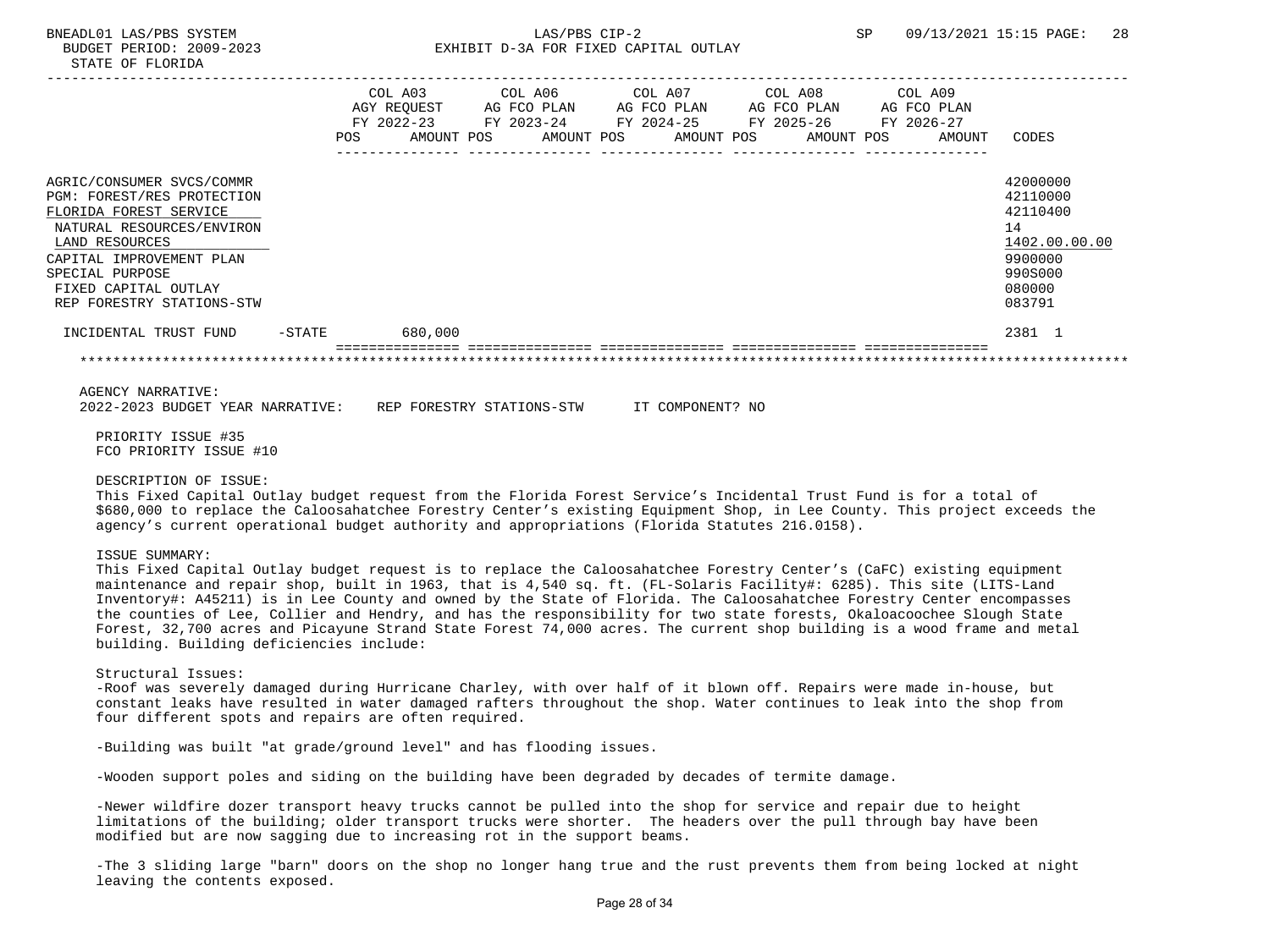|                                                                                                                                                                                 | POS | COL A03<br>AGY REOUEST<br>FY 2022-23<br>AMOUNT POS | COL A06<br>AG FCO PLAN<br>FY 2023-24<br>AMOUNT POS | COL A07<br>AG FCO PLAN<br>FY 2024-25<br>AMOUNT POS | COL A08<br>AG FCO PLAN<br>FY 2025-26<br>AMOUNT POS | COL A09<br>AG FCO PLAN<br>FY 2026-27<br>AMOUNT | CODES                                                                         |
|---------------------------------------------------------------------------------------------------------------------------------------------------------------------------------|-----|----------------------------------------------------|----------------------------------------------------|----------------------------------------------------|----------------------------------------------------|------------------------------------------------|-------------------------------------------------------------------------------|
| AGRIC/CONSUMER SVCS/COMMR<br>PGM: FOREST/RES PROTECTION<br>FLORIDA FOREST SERVICE<br>NATURAL RESOURCES/ENVIRON<br>LAND RESOURCES<br>CAPITAL IMPROVEMENT PLAN<br>SPECIAL PURPOSE |     |                                                    |                                                    |                                                    |                                                    |                                                | 42000000<br>42110000<br>42110400<br>14<br>1402.00.00.00<br>9900000<br>990S000 |

 -Upstairs storage area flooring has become spongy as the frame in the building deteriorates which has resulted in most stored items occurring on the main floor level as space has become available.

Electrical System Issues:

 -Electrical system in the shop has been kept repaired per the state fire marshal but is heavily based on 1960 design parameters. Shop mechanics must avoid using different pieces of equipment to avoid overloading the electrical system.

Water and Septic System Issues:

 -Water and septic tank system for the shop was built in the 1960's. During heavy rain storms the bathroom cannot be used due to high underground water levels. There is not a working shower in the building and there is currently no drinking water available in the shop due to older pipes.

 Shop Equipment Component Issues: -Fans in the shop for ventilation can no longer be used for long periods due to age.

 -Overhead crane that is in the shop has been downgraded on weight specifications by the crane company that annually inspects the crane due to the framing in the shop. This has resulted in decreased efficiency for winch and engine repairs that shop mechanics are not able to undertake.

 -Mechanics do not have adequate space for secure tool storage and for office space to keep up with required paperwork. The Automotive Equipment Maintenance Supervisor's office has been made to serve as an office for the supervisor and the 2 mechanics that work in the shop. Repairs have had to occur to the electrical system in this office to meet Florida fire code.

 Some repairs have been made to keep the building operational, until funding for a new building becomes available. This forestry center performs maintenance and repairs for 239 pieces of equipment used in support of our fire and state lands programs in the Caloosahatchee Forestry Center. From January 1, 2015 to June 24, 2020 there were 835 wildfires reported for 70,310 acres.

 Renovating the current structure to meet applicable building/life safety codes would not provide a cost-effective solution considering the structure age and current state of degradation. Preliminary estimates may change when bids received from vendors, or priorities and projects may change due to unforeseen events or cost factors not funded within previous fiscal year requests. In fiscal year 2020-2021 approximately \$400,000 was generated for the Incidental Trust Fund from the sale of surplus properties which will be utilized for this building replacement.

#### ADVERSE IMPACT IF NOT FUNDED:

 It is critical for equipment shops to have the proper life safety systems to perform equipment repair and preventative maintenance. The Caloosahatchee equipment shop personnel works on all types of equipment, from small engines, pickup trucks, medium sized trucks and up to heavy equipment like dozers and road tractors. With almost a complete failure of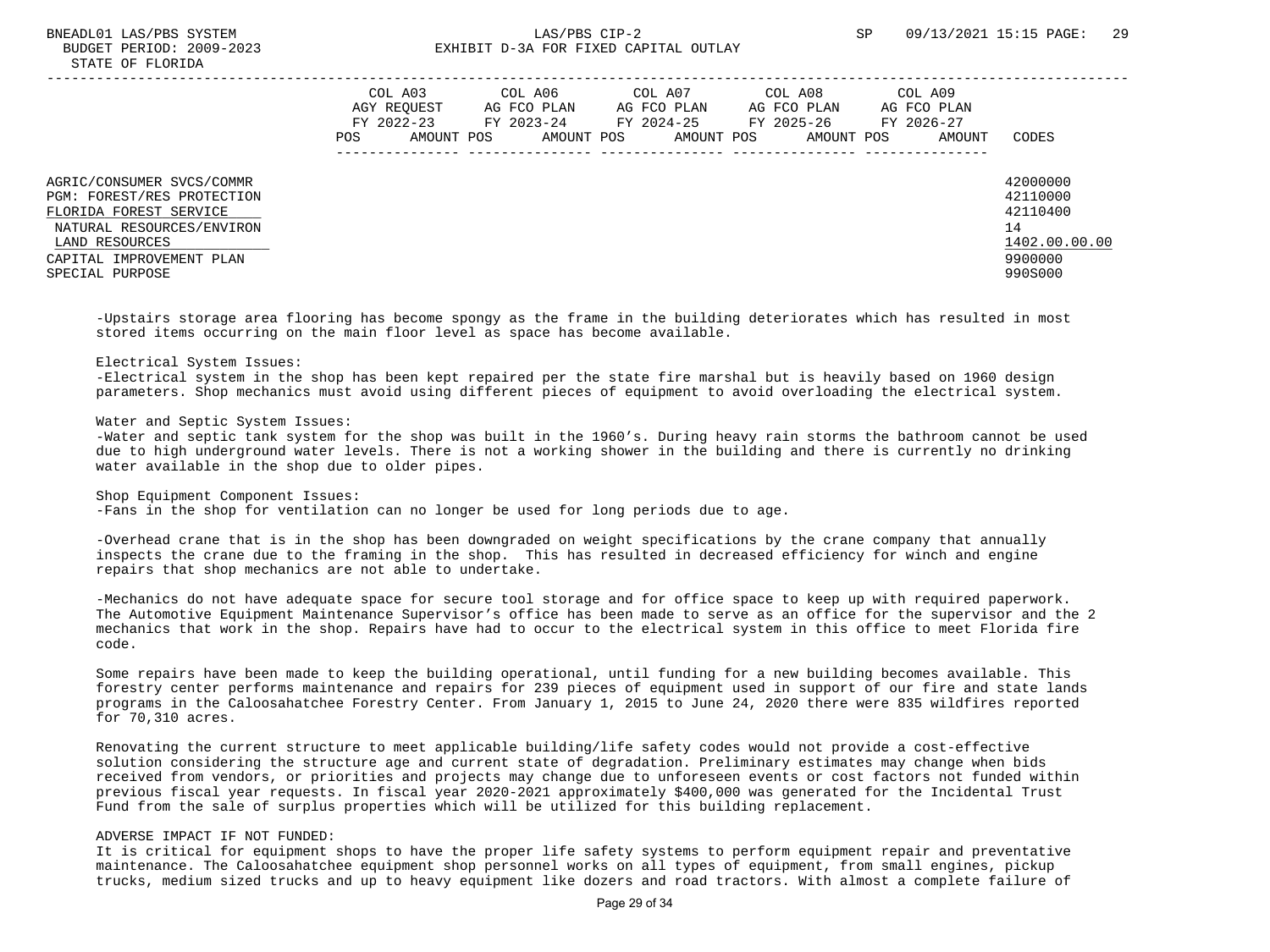|                                                                                                                                                                                                                                                                                                                                                                                                                                                                                                                                                                                                                                                                                                                                  | COL A03<br><b>POS</b> | AMOUNT POS | AGY REOUEST AG FCO PLAN AG FCO PLAN AG FCO PLAN AG FCO PLAN<br>FY 2022-23 FY 2023-24 FY 2024-25 FY 2025-26 FY 2026-27<br>AMOUNT POS<br>AMOUNT POS | AMOUNT POS | COL A09<br>AMOUNT | CODES                                                                         |
|----------------------------------------------------------------------------------------------------------------------------------------------------------------------------------------------------------------------------------------------------------------------------------------------------------------------------------------------------------------------------------------------------------------------------------------------------------------------------------------------------------------------------------------------------------------------------------------------------------------------------------------------------------------------------------------------------------------------------------|-----------------------|------------|---------------------------------------------------------------------------------------------------------------------------------------------------|------------|-------------------|-------------------------------------------------------------------------------|
| AGRIC/CONSUMER SVCS/COMMR<br>PGM: FOREST/RES PROTECTION<br>FLORIDA FOREST SERVICE<br>NATURAL RESOURCES/ENVIRON<br>LAND RESOURCES<br>CAPITAL IMPROVEMENT PLAN<br>SPECIAL PURPOSE                                                                                                                                                                                                                                                                                                                                                                                                                                                                                                                                                  |                       |            |                                                                                                                                                   |            |                   | 42000000<br>42110000<br>42110400<br>14<br>1402.00.00.00<br>9900000<br>990S000 |
| all building deficiencies, FFS staff working within this equipment shop face life safety issues and hardships in<br>providing the basic operational needs in supporting the agency's mission.<br>COST SUMMARY:<br>Construction cost estimates were completed by Davis Dodson, Construction Section Administrator of the Florida Forest<br>Service, Forest Logistics and Support Bureau, utilizing cost estimating calculations per construction industry standards.<br>Where feasible and depending upon employee skill sets, projects will be completed using Florida Forest Service personnel<br>and equipment. All contracted work will be completed with competitive solicitations and contracted out per state<br>policies. |                       |            |                                                                                                                                                   |            |                   |                                                                               |

| TRUST FUNDS           | 32,079,964 | 27,614,964 | 27,614,964 |  |               |
|-----------------------|------------|------------|------------|--|---------------|
| BY FUND TYPE          |            |            |            |  |               |
| TOTAL: LAND RESOURCES |            |            |            |  | 1402.00.00.00 |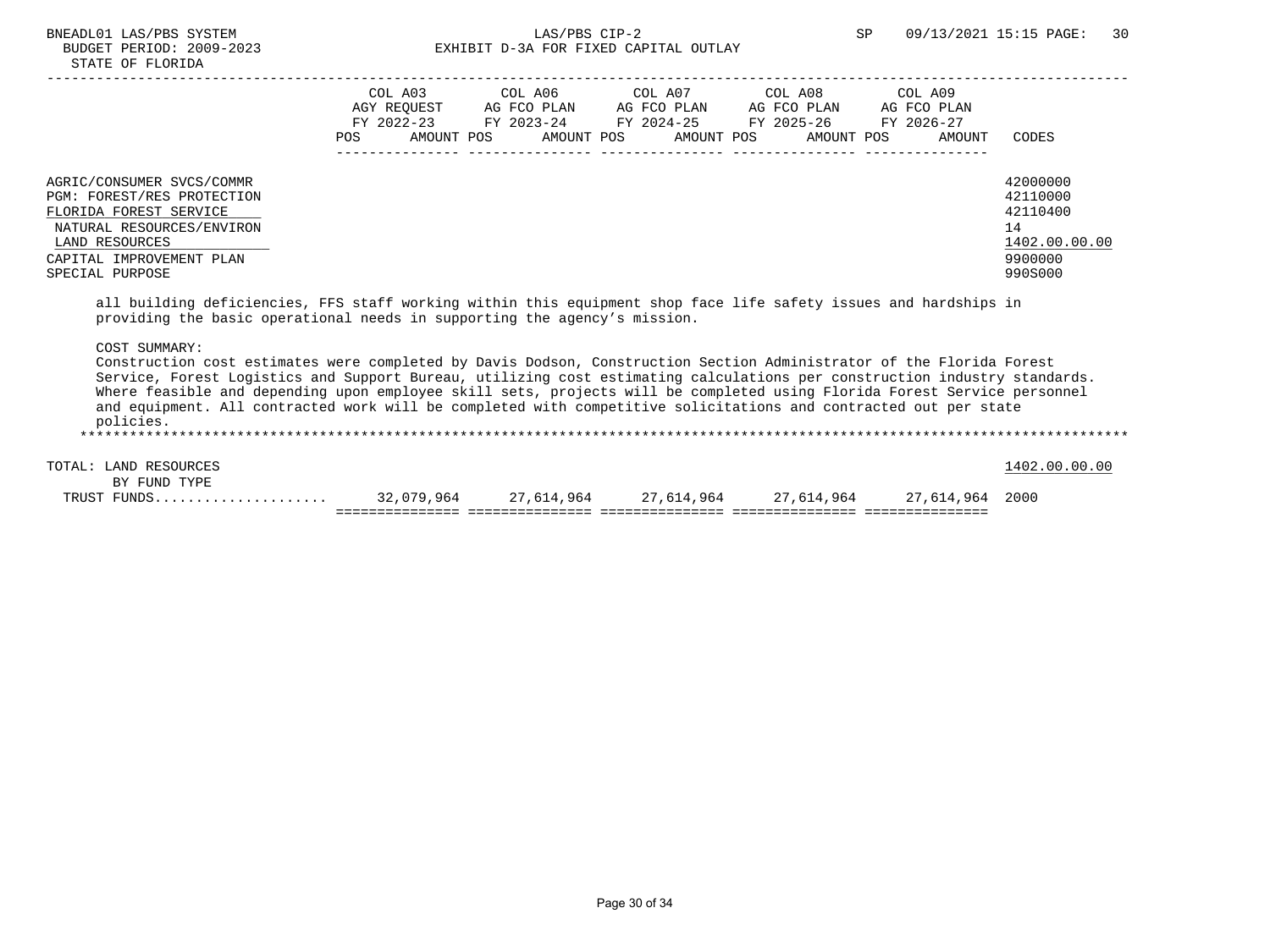|                                                                                                                                                                                                                                         |                     | POS | COL A03<br>FY 2022-23<br>AMOUNT POS | COL A06 COL A07<br>AGY REQUEST AG FCO PLAN<br>FY 2023-24 FY 2024-25<br>AMOUNT POS | AG FCO PLAN<br>AMOUNT POS | COL A08<br>AG FCO PLAN<br>FY 2025-26<br>AMOUNT POS | COL A09<br>AG FCO PLAN<br>FY 2026-27<br>AMOUNT | CODES                                                                            |               |
|-----------------------------------------------------------------------------------------------------------------------------------------------------------------------------------------------------------------------------------------|---------------------|-----|-------------------------------------|-----------------------------------------------------------------------------------|---------------------------|----------------------------------------------------|------------------------------------------------|----------------------------------------------------------------------------------|---------------|
| AGRIC/CONSUMER SVCS/COMMR<br>PGM: AGRICULTURAL ECON DEV<br>AGRIC PRODUCTS MARKETING<br>ECONOMIC OPPORTUNITIES<br>BUSINESS DEVELOPMENT<br>CAPITAL IMPROVEMENT PLAN<br>CODE CORRECTIONS<br>FIXED CAPITAL OUTLAY<br>CODE/LIFE SAFE SFM-STW |                     |     |                                     |                                                                                   |                           |                                                    |                                                | 42000000<br>42170000<br>42170200<br>11<br>9900000<br>990C000<br>080000<br>083715 | 1101.00.00.00 |
| GENERAL REVENUE FUND<br>MARKET IMP WKG CAP TF                                                                                                                                                                                           | -STATE<br>$-$ STATE |     | 187,000                             | 250,000<br>250,000                                                                | 250,000<br>250,000        | 250,000<br>250,000                                 | 250,000<br>250,000 2473 1                      | 1000 1                                                                           |               |
| TOTAL APPRO                                                                                                                                                                                                                             |                     |     | 187,000                             | 500,000                                                                           | 500,000                   | 500,000                                            | 500,000                                        |                                                                                  |               |
|                                                                                                                                                                                                                                         |                     |     |                                     |                                                                                   |                           |                                                    |                                                |                                                                                  |               |
| AGENCY NARRATIVE:<br>2022-2023 BUDGET YEAR NARRATIVE:                                                                                                                                                                                   |                     |     | CODE/LIFE SAFE SFM-STW              |                                                                                   | IT COMPONENT? NO          |                                                    |                                                |                                                                                  |               |

 PRIORITY ISSUE #42 FCO PRIORITY ISSUE #11

 This is to request \$187,000 in Market Improvement Working Capital Trust Fund for a statewide issue requesting funds needed to bring state farmer's markets into compliance with code and/or life safety. Many of the state farmers' market buildings were built in the 1930's. This request deals with code and life safety issues that have been identified at markets throughout the state. These are preliminary estimates that may change when bids are received from vendors or priorities or projects could change due to unforeseen events. If this issue is not funded, many markets will remain in violation of state mandated safety standards. If funded, the state farmers' markets will be able to achieve compliance, thereby increasing the safety and effectiveness of the program.

| Edward L. Myrick State Farmers' Market                      |           |    |        |
|-------------------------------------------------------------|-----------|----|--------|
| This project is for a hazardous dock repair                 | $22 - 23$ | S. | 30,000 |
| This project is for (1) additional security camera          | $22 - 23$ | Ŝ. | 10,000 |
| Florida City State Farmers' Market                          |           |    |        |
| This project is for (8) security cameras                    | $22 - 23$ | Ŝ. | 80,000 |
| Immokalee State Farmers' Market                             |           |    |        |
| This project is for (4) safety bollards                     | $22 - 23$ | Ŝ. | 2,000  |
| Plant City State Farmers' Market                            |           |    |        |
| This project is for hazardous dock repair(s)                | $22 - 23$ | Ŝ. | 60,000 |
| Wauchula State Farmers' Market                              |           |    |        |
| This project is for termite damaged board replacement 22-23 |           | Ŝ  | 5,000  |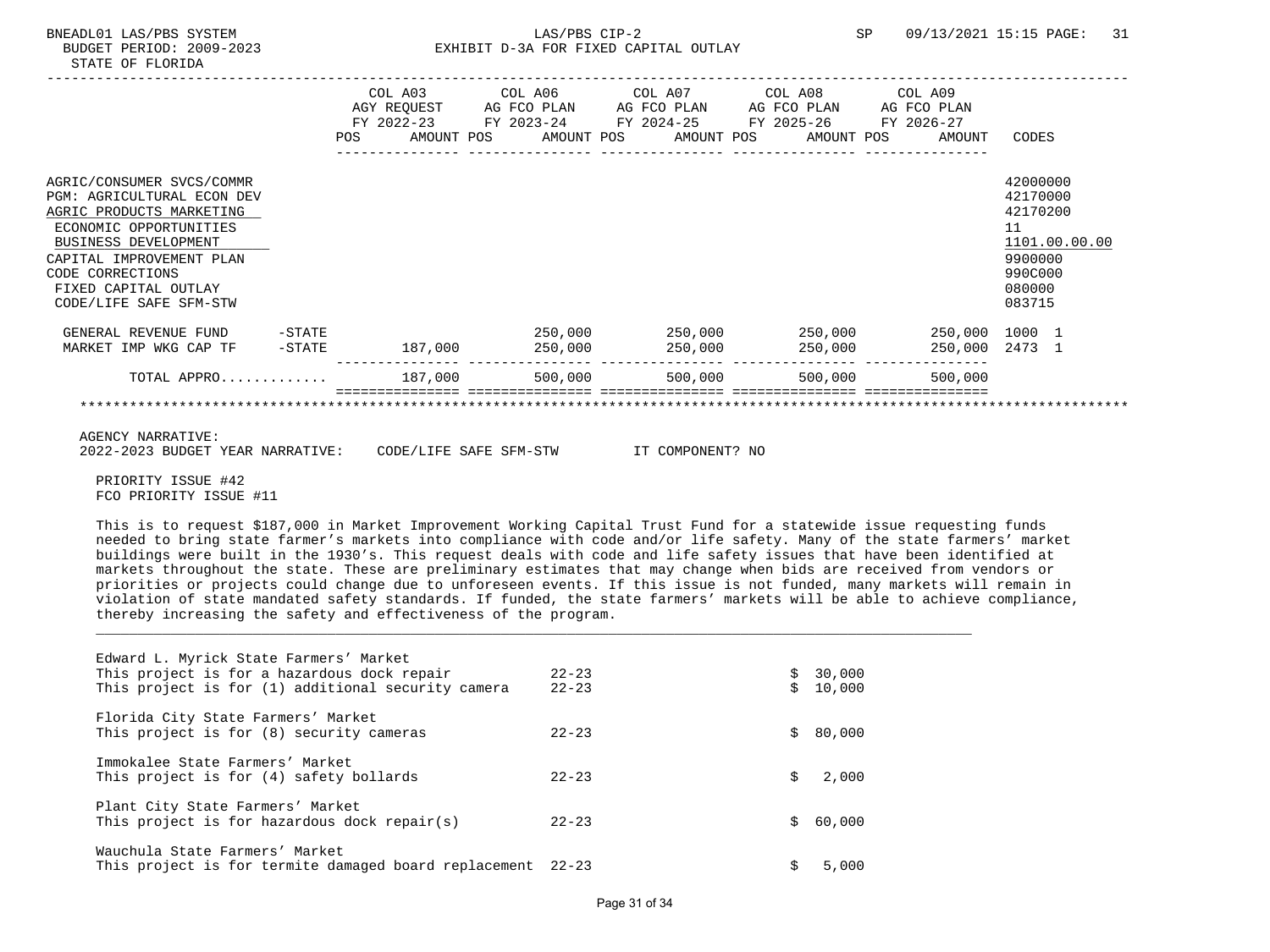| BNEADLUI LAS/PBS SISIEM |                  |                          |         |         | LAS/PBS CIP-4 |                                       |  |
|-------------------------|------------------|--------------------------|---------|---------|---------------|---------------------------------------|--|
|                         |                  | BUDGET PERIOD: 2009-2023 |         |         |               | EXHIBIT D-3A FOR FIXED CAPITAL OUTLAY |  |
|                         | STATE OF FLORIDA |                          |         |         |               |                                       |  |
|                         |                  |                          | COL A03 | COL A06 |               | COL A07                               |  |

|                                                                                                                                                                                       | POS. | COL A03<br>AGY REOUEST<br>FY 2022-23<br>AMOUNT POS | COL A06<br>AG FCO PLAN<br>FY 2023-24<br>AMOUNT POS | COL A07 | AG FCO PLAN<br>FY 2024-25<br>AMOUNT POS | COL A08<br>AG FCO PLAN<br>FY 2025-26<br>AMOUNT POS | COL A09<br>AG FCO PLAN<br>FY 2026-27<br>AMOUNT | CODES                                                                         |
|---------------------------------------------------------------------------------------------------------------------------------------------------------------------------------------|------|----------------------------------------------------|----------------------------------------------------|---------|-----------------------------------------|----------------------------------------------------|------------------------------------------------|-------------------------------------------------------------------------------|
| AGRIC/CONSUMER SVCS/COMMR<br>PGM: AGRICULTURAL ECON DEV<br>AGRIC PRODUCTS MARKETING<br>ECONOMIC OPPORTUNITIES<br>BUSINESS DEVELOPMENT<br>CAPITAL IMPROVEMENT PLAN<br>CODE CORRECTIONS |      |                                                    |                                                    |         |                                         |                                                    |                                                | 42000000<br>42170000<br>42170200<br>11<br>1101.00.00.00<br>9900000<br>990C000 |
| Total Code & Life Safety FY 2022-23                                                                                                                                                   |      |                                                    | MIWCTF:                                            |         |                                         | \$187.000                                          |                                                |                                                                               |

For the purpose of reporting code & life safety priorities, livestock & crop pavilions are not included in annual budgeting needs because of agreements held between the department and local governments. There are ten properties within the state that are owned by the Department and leased to the local government of the respective property. The lessee is responsible for addressing any code and life safety issues of the property. The Bureau of State Farmers' Markets periodically inspects these properties and manages the Agreements. However, due to lack of funding at the local government level, these properties do not typically receive adequate funding for code and life safety issues. \*\*\*\*\*\*\*\*\*\*\*\*\*\*\*\*\*\*\*\*\*\*\*\*\*\*\*\*\*\*\*\*\*\*\*\*\*\*\*\*\*\*\*\*\*\*\*\*\*\*\*\*\*\*\*\*\*\*\*\*\*\*\*\*\*\*\*\*\*\*\*\*\*\*\*\*\*\*\*\*\*\*\*\*\*\*\*\*\*\*\*\*\*\*\*\*\*\*\*\*\*\*\*\*\*\*\*\*\*\*\*\*\*\*\*\*\*\*\*\*\*\*\*\*\*\*\*

| MAINTENANCE AND REPAIR<br>FIXED CAPITAL OUTLAY<br>MAINT/REP SFM-STW |                        |         |                    |                    |                    |                    | 990M000<br>080000<br>083703 |
|---------------------------------------------------------------------|------------------------|---------|--------------------|--------------------|--------------------|--------------------|-----------------------------|
| GENERAL REVENUE FUND<br>MARKET IMP WKG CAP TF                       | $-$ STATE<br>$-$ STATE | 544,000 | 500,000<br>250,000 | 500,000<br>250,000 | 500,000<br>250,000 | 500,000<br>250,000 | 1000 1<br>2473 1            |
| TOTAL APPRO                                                         |                        | 544,000 | 750,000            | 750,000            | 750,000            | 750,000            |                             |
|                                                                     |                        |         |                    |                    |                    |                    |                             |

AGENCY NARRATIVE:

2022-2023 BUDGET YEAR NARRATIVE: MAINT/REP SFM-STW IT COMPONENT? NO

 PRIORITY ISSUE #43 FCO PRIORITY ISSUE #12

 This is to request \$544,000 from Market Improvement Working Capital Trust Fund (MIWCTF) for a statewide issue dealing with maintenance and repairs that have been identified at markets throughout the state. Many of the State Farmers' Market buildings are between 20 and 65 years old. These funds will repair and maintain the most critical safety and functionality issues at the marketing facilities that don't necessarily involve a code deficiency. The buildings are in great need of deferred and routine maintenance. These are preliminary estimates that may change when bids are received from vendors or priorities or projects could change due to unforeseen events. Failure to fund this issue will result in hastening the deterioration of the buildings and ultimately making them unusable, thereby preventing the program from accomplishing its statutory responsibilities. Funding this issue will allow completion of the deferred and routine maintenance plan, keeping the buildings in service for agricultural producers in the areas where markets are located.

\_\_\_\_\_\_\_\_\_\_\_\_\_\_\_\_\_\_\_\_\_\_\_\_\_\_\_\_\_\_\_\_\_\_\_\_\_\_\_\_\_\_\_\_\_\_\_\_\_\_\_\_\_\_\_\_\_\_\_\_\_\_\_\_\_\_\_\_\_\_\_\_\_\_\_\_\_\_\_\_\_\_\_\_\_\_\_\_\_\_\_\_\_\_\_\_\_\_\_\_\_\_\_\_\_\_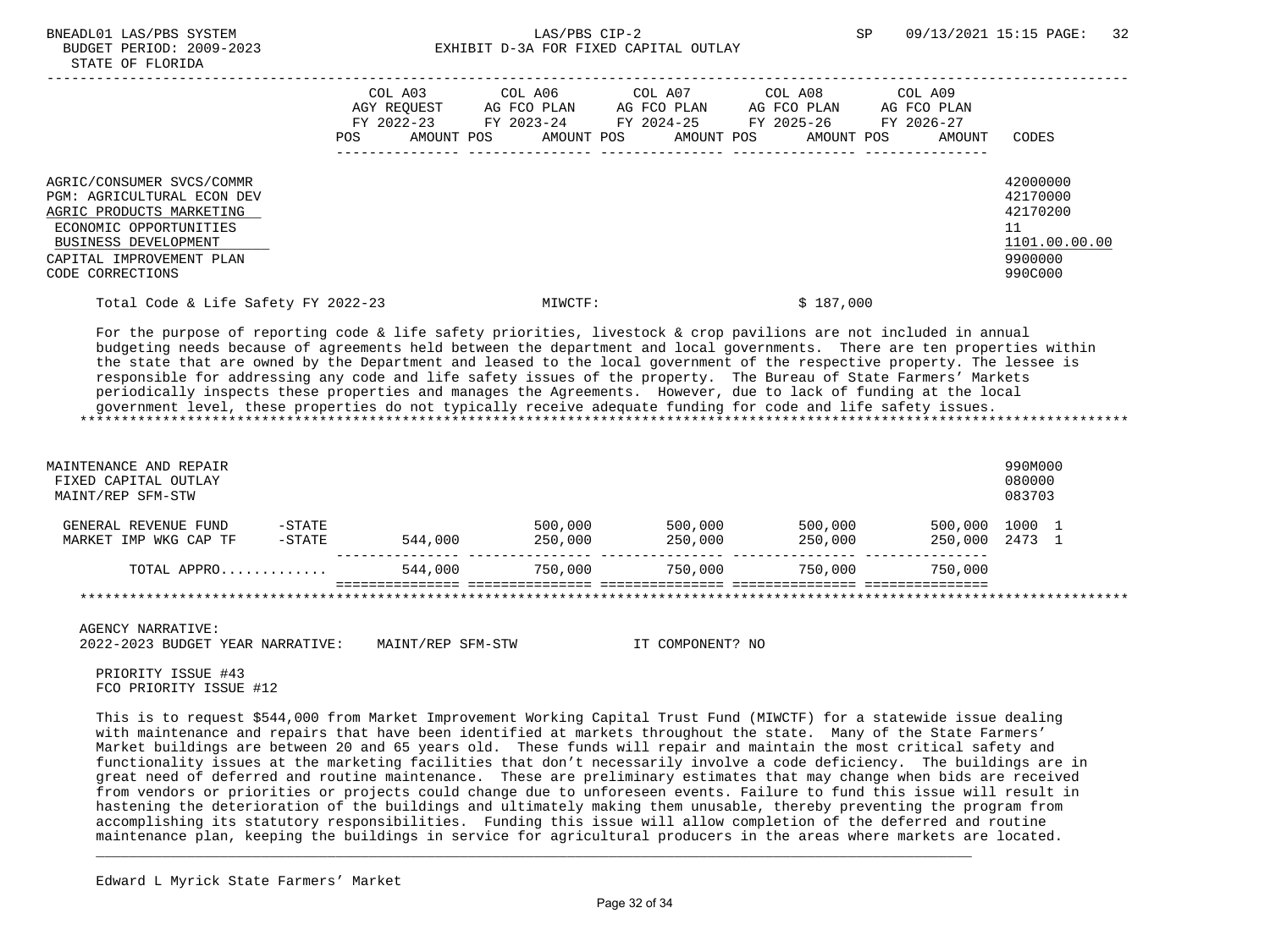# BNEADL01 LAS/PBS SYSTEM 1.33<br>BUDGET PERIOD: 2009-2023 EXHIBIT D-3A FOR FIXED CAPITAL OUTLAY SP 09/13/2021 15:15 PAGE: 33 EXHIBIT D-3A FOR FIXED CAPITAL OUTLAY

| FY 2022-23 FY 2023-24 FY 2024-25 FY 2025-26 FY 2026-27<br>POS AMOUNT POS AMOUNT POS AMOUNT POS AMOUNT POS                                                                             |                                               |                                           |                            | AMOUNT CODES                           |
|---------------------------------------------------------------------------------------------------------------------------------------------------------------------------------------|-----------------------------------------------|-------------------------------------------|----------------------------|----------------------------------------|
| AGRIC/CONSUMER SVCS/COMMR<br>PGM: AGRICULTURAL ECON DEV<br>AGRIC PRODUCTS MARKETING<br>ECONOMIC OPPORTUNITIES                                                                         |                                               |                                           |                            | 42000000<br>42170000<br>42170200<br>11 |
| BUSINESS DEVELOPMENT<br>CAPITAL IMPROVEMENT PLAN<br>MAINTENANCE AND REPAIR                                                                                                            |                                               |                                           |                            | 1101.00.00.00<br>9900000<br>990M000    |
| This project is for paving to the site<br>This project is for fence replacement                                                                                                       | $22 - 23$<br>$22 - 23$                        | Ŝ.                                        | \$75,000<br>15,000         |                                        |
| Florida City State Farmers' Market<br>This project is for paving to the site<br>This project is for canopy replacement, Unit 1                                                        | $22 - 23$<br>$22 - 23$                        | $\ddot{\mathsf{s}}$<br>$\dot{\mathsf{S}}$ | 50,000<br>69,000           |                                        |
| Ft. Myers State Farmers' Market<br>This project is for paving to the site                                                                                                             | $22 - 23$                                     | \$                                        | 50,000                     |                                        |
| Ft. Pierce State Farmers' Market<br>This project is for repairing floor Unit 6<br>This project is for replacing roof, Main office<br>This project is for repairing floor, Main office | $22 - 23$<br>$22 - 23$<br>$22 - 23$           | $\ddot{s}$<br>Ŝ.                          | 20,000<br>20,000<br>10,000 |                                        |
| Gadsden State Farmers' Market<br>This project is for scale repairs                                                                                                                    | $22 - 23$                                     | \$                                        | 10,000                     |                                        |
| Immokalee State Farmers' Market<br>This project is for paving to the site                                                                                                             | $22 - 23$                                     | \$                                        | 50,000                     |                                        |
| Palatka State Farmers' Market<br>This project is for paving to the site                                                                                                               | $22 - 23$                                     | \$                                        | 10,000                     |                                        |
| Plant City State Farmers' Market<br>This project is for paving to the site                                                                                                            | $22 - 23$                                     | \$                                        | 75,000                     |                                        |
| Starke State Farmers' Market<br>This project is for paving to the site<br>Suwannee Valley State Farmers' Market                                                                       | $22 - 23$                                     | \$                                        | 10,000                     |                                        |
| This project is for paving to the site                                                                                                                                                | $22 - 23$                                     | \$                                        | 50,000                     |                                        |
| Trenton State Farmers' Market<br>This project is for paving to the site                                                                                                               | $22 - 23$                                     | Ŝ.                                        | 15,000                     |                                        |
| Wauchula State Farmers' Market<br>This project is for paving to the site                                                                                                              | $22 - 23$                                     | Ŝ.                                        | 15,000                     |                                        |
| Total Maintenance & Repairs FY 2022-23                                                                                                                                                | ****************************<br>Page 33 of 34 | MIWCTF:                                   | \$544,000                  |                                        |